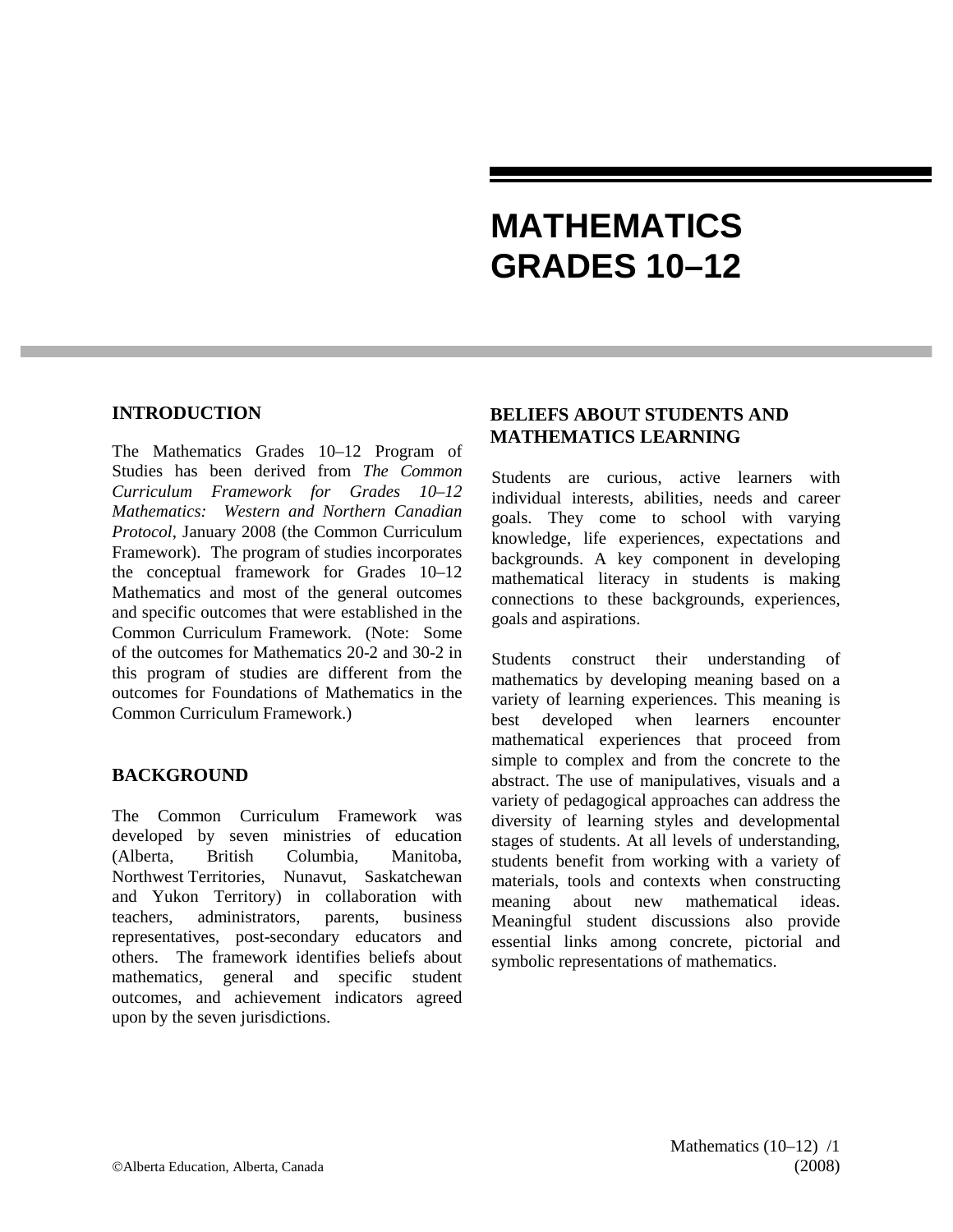The learning environment should value, respect and address all students' experiences and ways of thinking, so that students are comfortable taking intellectual risks, asking questions and posing conjectures. Students need to explore mathematics through solving problems in order to continue developing personal strategies and mathematical literacy. It is important to realize that it is acceptable to solve problems in different ways and that solutions may vary depending upon how the problem is understood.

## **FIRST NATIONS, MÉTIS AND INUIT PERSPECTIVES**

First Nations, Métis and Inuit students in northern and western Canada come from diverse geographic areas with varied cultural and linguistic backgrounds. Students attend schools in a variety of settings, including urban, rural and isolated communities. Teachers need to understand the diversity of students' cultures and experiences.

First Nations, Métis and Inuit students often have a holistic view of the environment—they look for connections in learning and learn best when mathematics is contextualized. They may come from cultures where learning takes place through active participation. Traditionally, little emphasis was placed upon the written word, so oral communication and practical applications and experiences are important to student learning and understanding. By understanding and responding to nonverbal cues, teachers can optimize student learning and mathematical understanding.

A variety of teaching and assessment strategies help build upon the diverse knowledge, cultures, communication styles, skills, attitudes, experiences and learning styles of students.

Research indicates that when strategies go beyond the incidental inclusion of topics and objects unique to a culture or region, greater levels of understanding can be achieved (Banks and Banks, 1993).

## **AFFECTIVE DOMAIN**

A positive attitude is an important aspect of the affective domain and has a profound effect on learning. Environments that create a sense of belonging, support risk taking and provide opportunities for success help students to develop and maintain positive attitudes and self-confidence. Students with positive attitudes toward learning mathematics are likely to be motivated and prepared to learn, to participate willingly in classroom activities, to persist in challenging situations and to engage in reflective practices.

Teachers, students and parents need to recognize the relationship between the affective and cognitive domains and to nurture those aspects of the affective domain that contribute to positive attitudes. To experience success, students must be taught to set achievable goals and to assess themselves as they work toward these goals.

Striving toward success and becoming autonomous and responsible learners are ongoing, reflective processes that involve revisiting the setting and assessing of personal goals.

## **GOALS FOR STUDENTS**

The main goals of mathematics education are to prepare students to:

- solve problems
- communicate and reason mathematically
- make connections between mathematics and its applications
- become mathematically literate
- appreciate and value mathematics
- make informed decisions as contributors to society.

Students who have met these goals:

- gain an understanding and appreciation of the role of mathematics in society
- exhibit a positive attitude toward mathematics
- engage and persevere in mathematical problem solving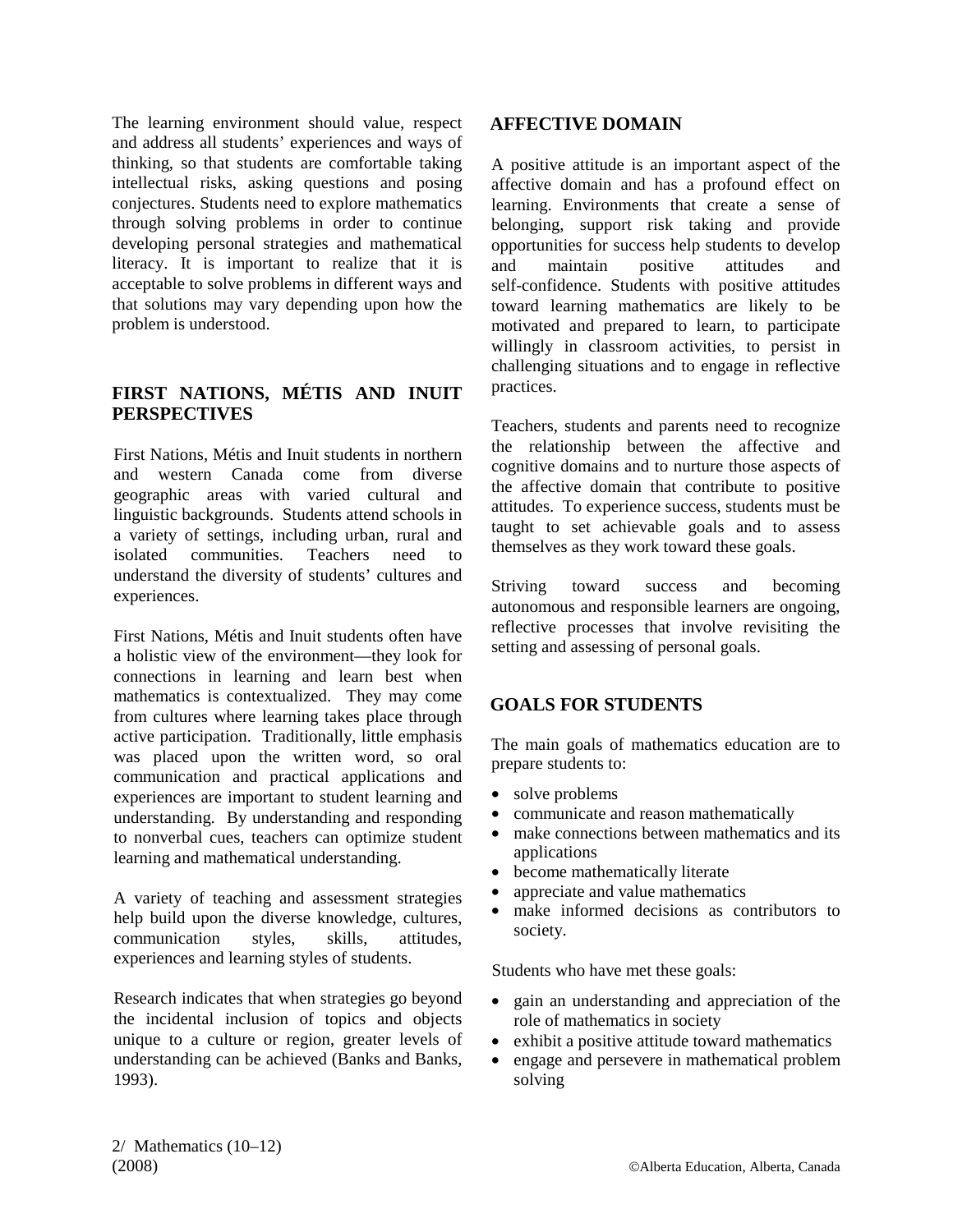- contribute to mathematical discussions
- take risks in performing mathematical tasks
- exhibit curiosity about mathematics and situations involving mathematics.

In order to assist students in attaining these goals, teachers are encouraged to develop a classroom atmosphere that fosters conceptual understanding through:

- taking risks
- thinking and reflecting independently
- sharing and communicating mathematical understanding
- solving problems in individual and group projects
- pursuing greater understanding of mathematics
- appreciating the value of mathematics throughout history.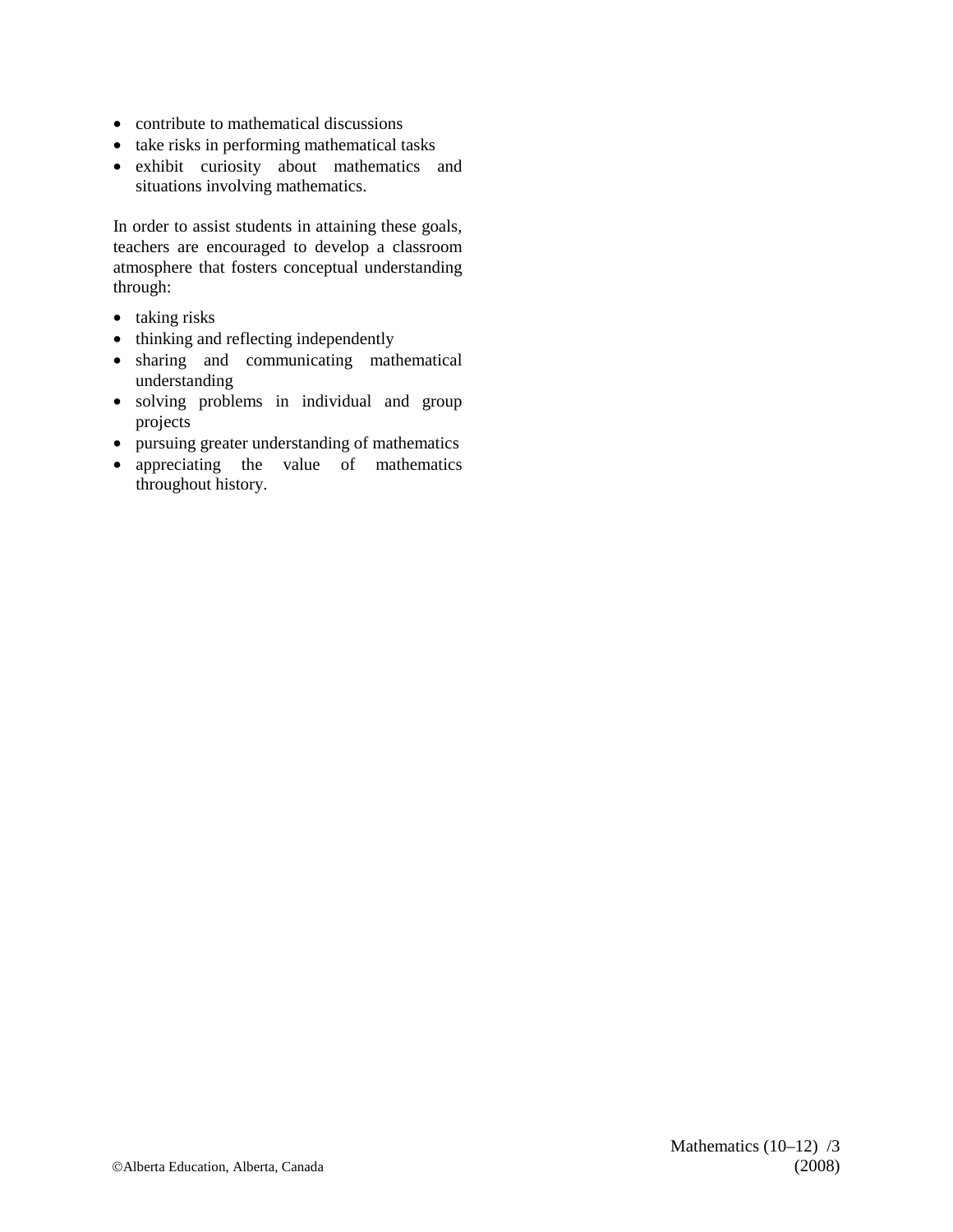## **CONCEPTUAL FRAMEWORK FOR GRADES 10–12 MATHEMATICS**

The chart below provides an overview of how mathematical processes and the nature of mathematics influence learning outcomes.

|                                                                                                                                                                                                                                                                                                                                                  |                                                             | 12 |                                                                                                                                                                        |
|--------------------------------------------------------------------------------------------------------------------------------------------------------------------------------------------------------------------------------------------------------------------------------------------------------------------------------------------------|-------------------------------------------------------------|----|------------------------------------------------------------------------------------------------------------------------------------------------------------------------|
| The topics of study vary in the courses<br>for grades $10-12$ mathematics. Topics<br>in the course sequences include:<br>Algebra<br>Geometry<br><b>Logical Reasoning</b><br><b>Mathematics Research Project</b><br><b>Measurement</b><br><b>Number</b><br><b>Permutations, Combinations and</b><br><b>Binomial Theorem</b><br><b>Probability</b> | <b>GENERAL OUTCOMES</b><br><b>AND</b><br>SPECIFIC OUTCOMES* |    | <b>NATURE</b><br>OF<br><b>MATHEMATICS:</b><br><b>Change, Constancy,</b><br><b>Number Sense,</b><br>Patterns,<br>Relationships,<br><b>Spatial Sense,</b><br>Uncertainty |
| <b>Relations and Functions</b><br><b>Statistics</b><br><b>Trigonometry</b>                                                                                                                                                                                                                                                                       |                                                             |    |                                                                                                                                                                        |

**and Estimation, Problem Solving, Reasoning, Technology, Visualization** 

\* Achievement indicators for the prescribed program of studies outcomes are provided in the companion document *The Alberta 10–12 Mathematics Program of Studies with Achievement Indicators*, 2008.

| <b>Mathematical</b><br><b>Processes</b>          | The seven mathematical processes are critical aspects of learning, doing and<br>Students must encounter these processes<br>understanding mathematics.<br>regularly in a mathematics program in order to achieve the goals of<br>mathematics education.       |
|--------------------------------------------------|--------------------------------------------------------------------------------------------------------------------------------------------------------------------------------------------------------------------------------------------------------------|
|                                                  | This program of studies incorporates the following interrelated<br>mathematical processes. They are to permeate the teaching and learning of<br>mathematics.                                                                                                 |
|                                                  | Students are expected to:                                                                                                                                                                                                                                    |
| Communication [C]                                | • use <i>communication</i> in order to learn and express their understanding                                                                                                                                                                                 |
| Connections [CN]                                 | make <i>connections</i> among mathematical ideas, other concepts in<br>$\bullet$<br>mathematics, everyday experiences and other disciplines                                                                                                                  |
| <b>Mental Mathematics</b><br>and Estimation [ME] | • demonstrate fluency with <i>mental mathematics and estimation</i>                                                                                                                                                                                          |
| <b>Problem Solving [PS]</b>                      | develop and apply new mathematical knowledge through problem<br>solving                                                                                                                                                                                      |
| <i>Reasoning</i> [R]                             | • develop mathematical reasoning                                                                                                                                                                                                                             |
| <i>Technology</i> [T]                            | select and use <i>technology</i> as a tool for learning and for solving problems                                                                                                                                                                             |
| Visualization [V]                                | develop visualization skills to assist in processing information, making<br>٠<br>connections and solving problems.                                                                                                                                           |
|                                                  | All seven processes should be used in the teaching and learning of<br>mathematics. Each specific outcome includes a list of relevant<br>mathematical processes. The identified processes are to be used as a<br>primary focus of instruction and assessment. |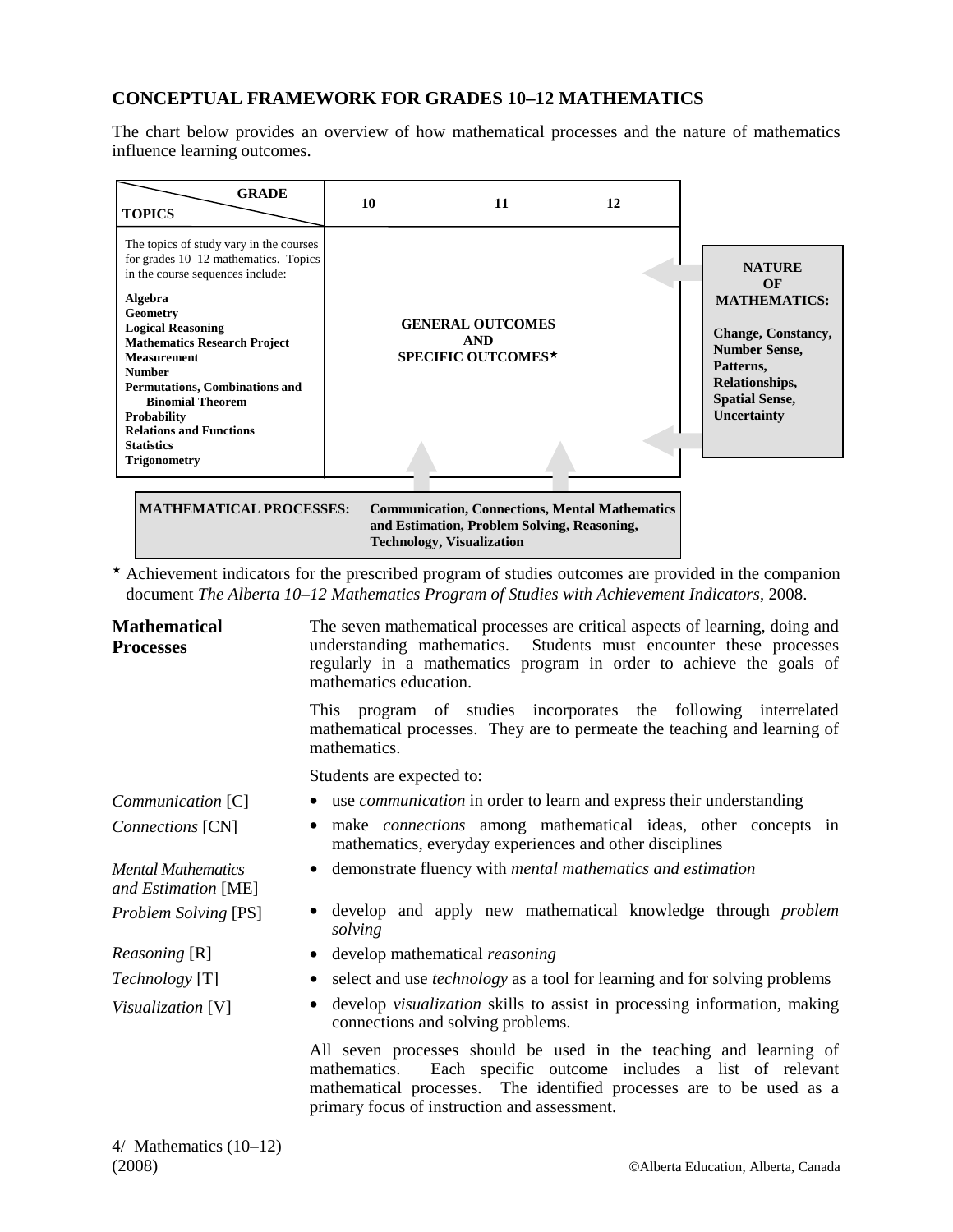#### **COMMUNICATION [C]**

Students need opportunities to read about, represent, view, write about, listen to and discuss mathematical ideas. These opportunities allow students to create links among their own language and ideas, the language and ideas of others, and the formal language and symbols of mathematics.

Communication is important in clarifying, reinforcing and modifying ideas, attitudes and beliefs about mathematics. Students should be encouraged to use a variety of forms of communication while learning mathematics. Students also need to communicate their learning by using mathematical terminology.

Communication can play a significant role in helping students make connections among concrete, pictorial, symbolic, verbal, written and mental representations of mathematical ideas.

Emerging technologies enable students to engage in communication beyond the traditional classroom to gather data and share mathematical ideas.

#### **CONNECTIONS [CN]**

Contextualization and making connections to the experiences of learners are powerful processes in developing mathematical understanding. When mathematical ideas are connected to each other or to real-world phenomena, students begin to view mathematics as useful, relevant and integrated.

Learning mathematics within contexts and making connections relevant to learners can validate past experiences and increase student willingness to participate and be actively engaged.

The brain is constantly looking for and making connections. "Because the learner is constantly searching for connections on many levels, educators need to *orchestrate the experiences* from which learners extract understanding.… Brain research establishes and confirms that multiple complex and concrete experiences are essential for meaningful learning and teaching" (Caine and Caine, 1991, p. 5).

#### **MENTAL MATHEMATICS AND ESTIMATION [ME]**

Mental mathematics is a combination of cognitive strategies that enhance flexible thinking and number sense. It involves using strategies to perform mental calculations.

Mental mathematics enables students to determine answers without paper and pencil. It improves computational fluency by developing efficiency, accuracy and flexibility in reasoning and calculating.

"Even more important than performing computational procedures or using calculators is the greater facility that students need—more than ever before—with estimation and mental math" (National Council of Teachers of Mathematics, May 2005).

Students proficient with mental mathematics "become liberated from calculator dependence, build confidence in doing mathematics, become more flexible thinkers and are more able to use multiple approaches to problem solving" (Rubenstein, 2001, p. 442).

Mental mathematics "provides a cornerstone for all estimation processes, offering a variety of alternative algorithms and nonstandard techniques for finding answers" (Hope, 1988, p. v).

Estimation is used for determining approximate values or quantities, usually by referring to benchmarks or referents, or for determining the reasonableness of calculated values. Estimation is also used to make mathematical judgements and to develop useful, efficient strategies for dealing with situations in daily life. When estimating, students need to learn which strategy to use and how to use it.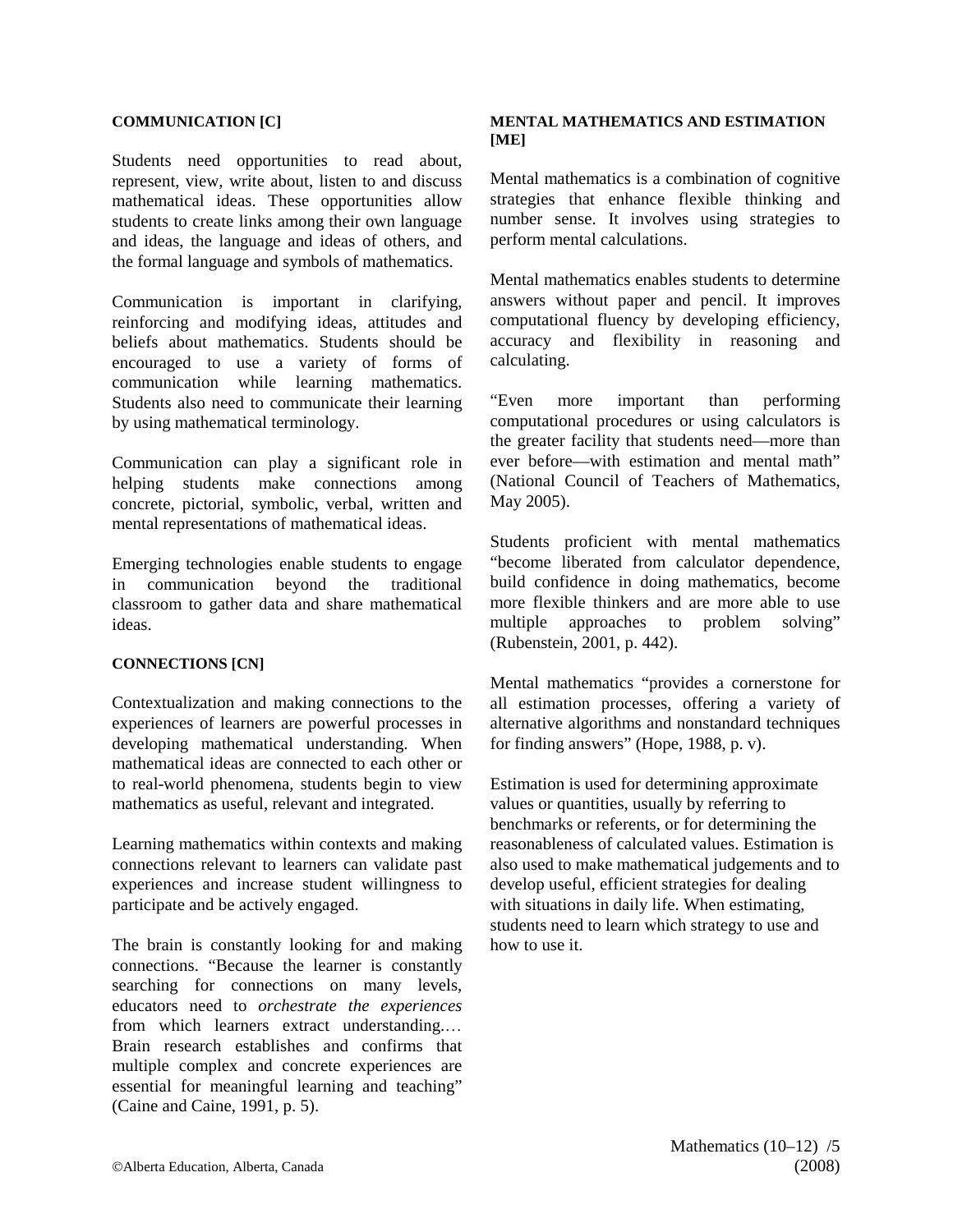#### **PROBLEM SOLVING [PS]**

Problem solving is one of the key processes and foundations within the field of mathematics. Learning through problem solving should be the focus of mathematics at all grade levels. Students develop a true understanding of mathematical concepts and procedures when they solve problems in meaningful contexts. Problem solving is to be employed throughout all of mathematics and should be embedded throughout all the topics.

When students encounter new situations and respond to questions of the type, *How would you* ...*?* or *How could you* …*?,* the problem-solving approach is being modelled. Students develop their own problem-solving strategies by listening to, discussing and trying different strategies.

In order for an activity to be problem-solving based, it must ask students to determine a way to get from what is known to what is sought. If students have already been given ways to solve the problem, it is not a problem, but practice. Students should not know the answer immediately. A true problem requires students to use prior learnings in new ways and contexts. Problem solving requires and builds depth of conceptual understanding and student engagement. Students will be engaged if the problems relate to their lives, cultures, interests, families or current events.

Both conceptual understanding and student engagement are fundamental in moulding students' willingness to persevere in future problem-solving tasks.

Problems are not just simple computations embedded in a story, nor are they contrived. They are tasks that are rich and open-ended, so there may be more than one way of arriving at a solution or there may be multiple answers. Good problems should allow for every student in the class to demonstrate his or her knowledge, skill or understanding. Problem solving can vary from being an individual activity to a class (or beyond) undertaking.

In a mathematics class, there are two distinct types of problem solving: solving contextual problems outside of mathematics and solving mathematical problems. Finding the maximum profit given manufacturing constraints is an example of a contextual problem, while seeking and developing a general formula to solve a quadratic equation is an example of a mathematical problem.

Problem solving can also be considered in terms of engaging students in both inductive and deductive reasoning strategies. As students make sense of the problem, they will be creating conjectures and looking for patterns that they may be able to generalize. This part of the problem-solving process often involves inductive reasoning. As students use approaches to solving the problem, they often move into mathematical reasoning that is deductive in nature. It is crucial that students be encouraged to engage in both types of reasoning and be given the opportunity to consider the approaches and strategies used by others in solving similar problems.

Problem solving is a powerful teaching tool that fosters multiple, creative and innovative solutions. Creating an environment where students openly look for, and engage in, finding a variety of strategies for solving problems empowers students to explore alternatives and develops confident, cognitive mathematical risk-takers.

#### **REASONING [R]**

Mathematical reasoning helps students think logically and make sense of mathematics. Students need to develop confidence in their abilities to reason and to justify their mathematical thinking. Questions that challenge students to think, analyze and synthesize help them develop an understanding of mathematics. All students need to be challenged to answer questions such as, *Why do you believe that's true/correct?* or *What would happen if* …*.*

Mathematical experiences provide opportunities for students to engage in inductive and deductive reasoning. Students use inductive reasoning when they explore and record results, analyze observations, make generalizations from patterns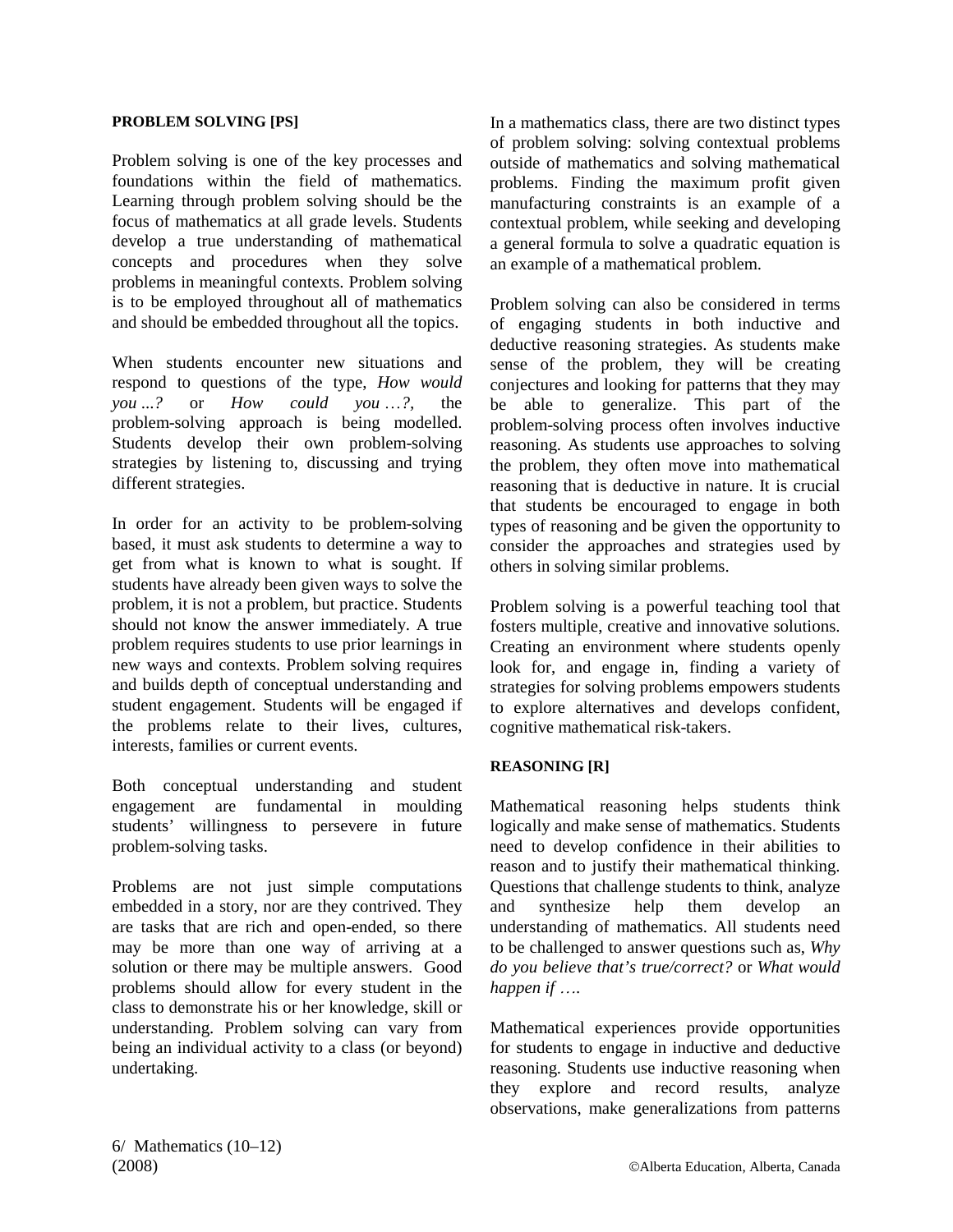and test these generalizations. Students use deductive reasoning when they reach new conclusions based upon the application of what is already known or assumed to be true. The thinking skills developed by focusing on reasoning can be used in daily life in a wide variety of contexts and disciplines.

#### **TECHNOLOGY [T]**

Technology can be used effectively to contribute to and support the learning of a wide range of mathematical outcomes. Technology enables students to explore and create patterns, examine relationships, test conjectures and solve problems.

Calculators and computers can be used to:

- explore and demonstrate mathematical relationships and patterns
- organize and display data
- generate and test inductive conjectures
- extrapolate and interpolate
- assist with calculation procedures as part of solving problems
- increase the focus on conceptual understanding by decreasing the time spent on repetitive procedures
- reinforce the learning of basic facts
- develop personal procedures for mathematical operations
- model situations
- develop number and spatial sense.

Technology contributes to a learning environment in which the curiosity of students can lead to rich mathematical discoveries at all grade levels. The use of technology should not replace mathematical understanding. Instead, technology should be used as one of a variety of approaches and tools for creating mathematical understanding.

#### **VISUALIZATION [V]**

Visualization "involves thinking in pictures and images, and the ability to perceive, transform and recreate different aspects of the visual-spatial world" (Armstrong, 1993, p. 10). The use of visualization in the study of mathematics provides students with opportunities to understand mathematical concepts and make connections among them.

Visual images and visual reasoning are important components of number, spatial and measurement sense. Number visualization occurs when students create mental representations of numbers.

Being able to create, interpret and describe a visual representation is part of spatial sense and spatial reasoning. Spatial visualization and spatial reasoning enable students to describe the relationships among and between 3-D objects and 2-D shapes.

Measurement visualization goes beyond the acquisition of specific measurement skills. Measurement sense includes the ability to determine when to measure and when to estimate and involves knowledge of several estimation strategies (Shaw and Cliatt, 1989, p. 150).

Visualization is fostered through the use of concrete materials, technology and a variety of visual representations. It is through visualization that abstract concepts can be understood concretely by the student. Visualization is a foundation to the development of abstract understanding, confidence and fluency.

### **Nature of Mathematics**

Mathematics is one way of understanding, interpreting and describing our world. There are a number of characteristics that define the nature of mathematics, including change, constancy, number sense, patterns, relationships, spatial sense and uncertainty.

#### **CHANGE**

It is important for students to understand that mathematics is dynamic and not static. As a result, recognizing change is a key component in understanding and developing mathematics.

Within mathematics, students encounter conditions of change and are required to search for explanations of that change. To make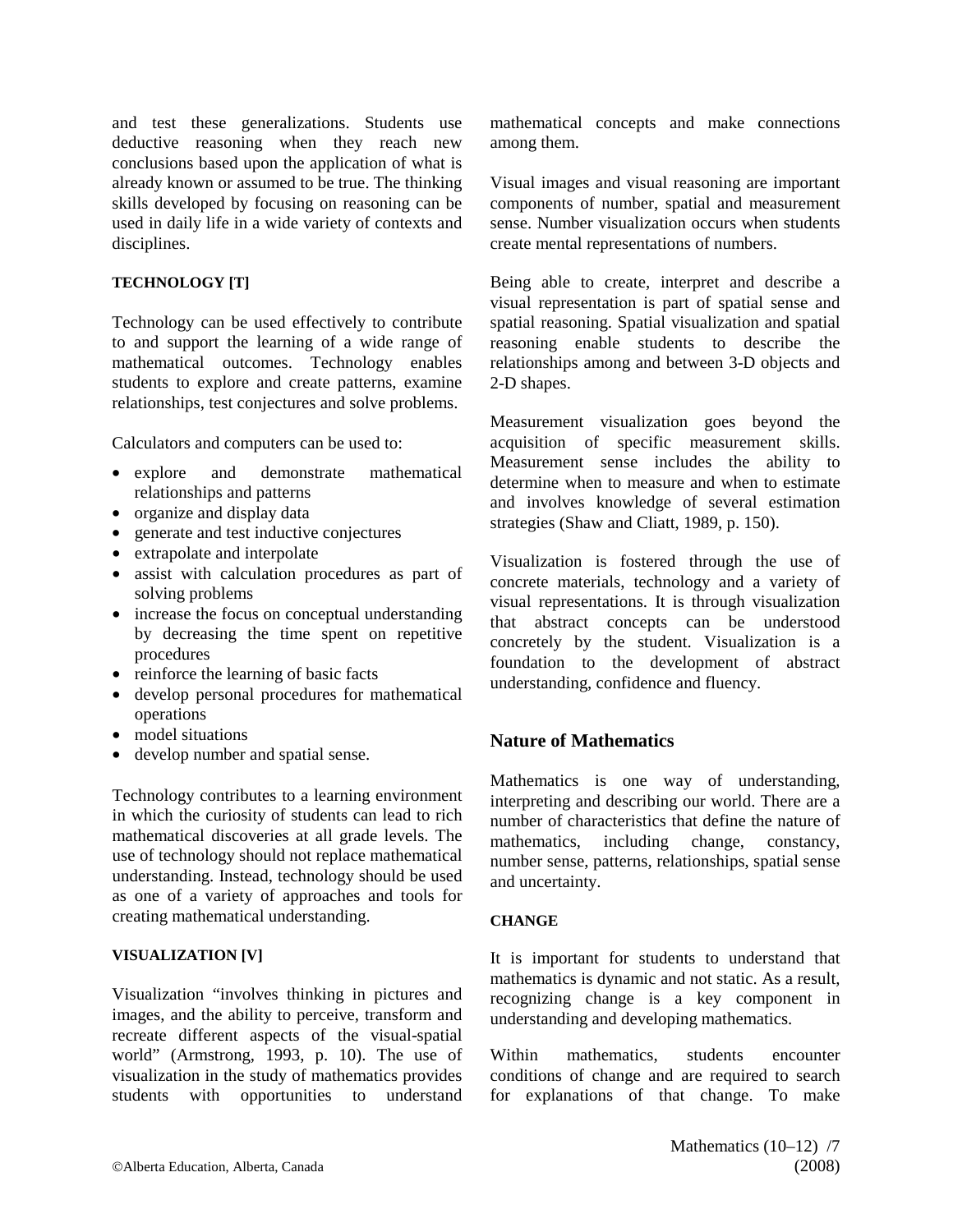predictions, students need to describe and quantify their observations, look for patterns, and describe those quantities that remain fixed and those that change. For example, the sequence 4, 6, 8, 10, 12, … can be described as:

- skip counting by 2s, starting from 4
- an arithmetic sequence, with first term 4 and a common difference of 2
- a linear function with a discrete domain
- (Steen, 1990, p. 184).

Students need to learn that new concepts of mathematics as well as changes to already learned concepts arise from a need to describe and understand something new. Integers, decimals, fractions, irrational numbers and complex numbers emerge as students engage in exploring new situations that cannot be effectively described or analyzed using whole numbers.

Students best experience change to their understanding of mathematical concepts as a result of mathematical play.

#### **CONSTANCY**

Many important properties in mathematics do not change when conditions change. Examples of constancy include:

- the conservation of equality in solving equations
- the sum of the interior angles of any triangle
- the theoretical probability of an event.

Some problems in mathematics require students to focus on properties that remain constant. The recognition of constancy enables students to solve problems such as those involving constant rates of change, lines with constant slope, or direct variation situations.

#### **NUMBER SENSE**

Number sense, which can be thought of as deep understanding and flexibility with numbers, is the most important foundation of numeracy (British Columbia Ministry of Education, 2000, p. 146). Continuing to foster number sense is fundamental to growth of mathematical understanding.

A true sense of number goes well beyond the skills of simply counting, memorizing facts and the situational rote use of algorithms. Students with strong number sense are able to judge the reasonableness of a solution, describe relationships between different types of numbers, compare quantities and work with different representations of the same number to develop a deeper conceptual understanding of mathematics.

Number sense develops when students connect numbers to real-life experiences and when students use benchmarks and referents. This results in students who are computationally fluent and flexible with numbers and who have intuition about numbers. Evolving number sense typically comes as a by-product of learning rather than through direct instruction. However, number sense can be developed by providing mathematically rich tasks that allow students to make connections.

#### **PATTERNS**

Mathematics is about recognizing, describing and working with numerical and non-numerical patterns. Patterns exist in all of the mathematical topics, and it is through the study of patterns that students can make strong connections between concepts in the same and different topics. Working with patterns also enables students to make connections beyond mathematics. The ability to analyze patterns contributes to how students understand their environment.

Patterns may be represented in concrete, visual, auditory or symbolic form. Students should develop fluency in moving from one representation to another.

Students need to learn to recognize, extend, create and apply mathematical patterns. This understanding of patterns allows students to make predictions and justify their reasoning when solving problems.

Learning to work with patterns helps develop students' algebraic thinking, which is foundational for working with more abstract mathematics.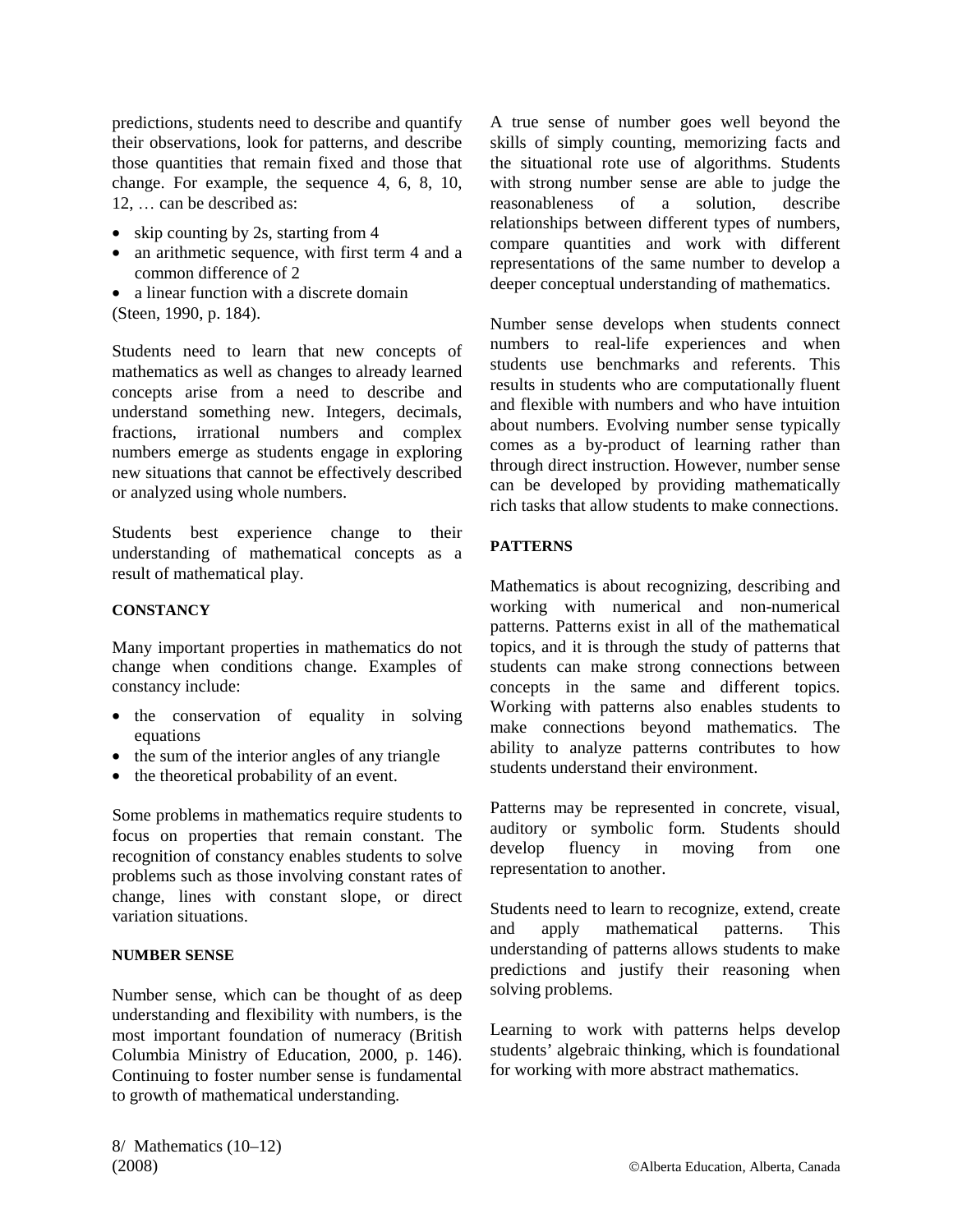#### **RELATIONSHIPS**

Mathematics is used to describe and explain relationships. Within the study of mathematics, students look for relationships among numbers, sets, shapes, objects, variables and concepts. The search for possible relationships involves collecting and analyzing data, analyzing patterns and describing possible relationships visually, symbolically, orally or in written form.

#### **SPATIAL SENSE**

Spatial sense involves the representation and manipulation of 3-D objects and 2-D shapes. It enables students to reason and interpret among 3-D and 2-D representations.

Spatial sense is developed through a variety of experiences with visual and concrete models. It offers a way to interpret and reflect on the physical environment and its 3-D or 2-D representations.

Some problems involve attaching numerals and appropriate units (measurement) to dimensions of objects. Spatial sense allows students to make predictions about the results of changing these dimensions.

Spatial sense is also critical in students' understanding of the relationship between the equations and graphs of functions and, ultimately, in understanding how both equations and graphs can be used to represent physical situations.

#### **UNCERTAINTY**

In mathematics, interpretations of data and the predictions made from data inherently lack certainty.

Events and experiments generate statistical data that can be used to make predictions. It is important that students recognize that these predictions (interpolations and extrapolations) are based upon patterns that have a degree of uncertainty. The quality of an interpretation or conclusion is directly related to the quality of the data it is based upon. An awareness of uncertainty

provides students with an understanding of why and how to assess the reliability of data and data interpretation.

Chance addresses the predictability of the occurrence of an outcome. As students develop their understanding of probability, the language of mathematics becomes more specific and describes the degree of uncertainty more accurately. This language must be used effectively and correctly to convey valuable messages.

#### **Course Sequences and Topics**

The Mathematics Grades 10–12 Program of Studies includes course sequences and topics rather than strands as in the Mathematics Kindergarten to Grade 9 Program of Studies. Three course sequences are available: "-1," "-2" and "-3." A combined course (Mathematics 10C) is the starting point for the "-1" course sequence and the "-2" course sequence. Each topic area requires that students develop a conceptual knowledge base and skill set that will be useful to whatever course sequence they have chosen. The topics covered within a course sequence are meant to build upon previous knowledge and to progress from simple to more complex conceptual understandings.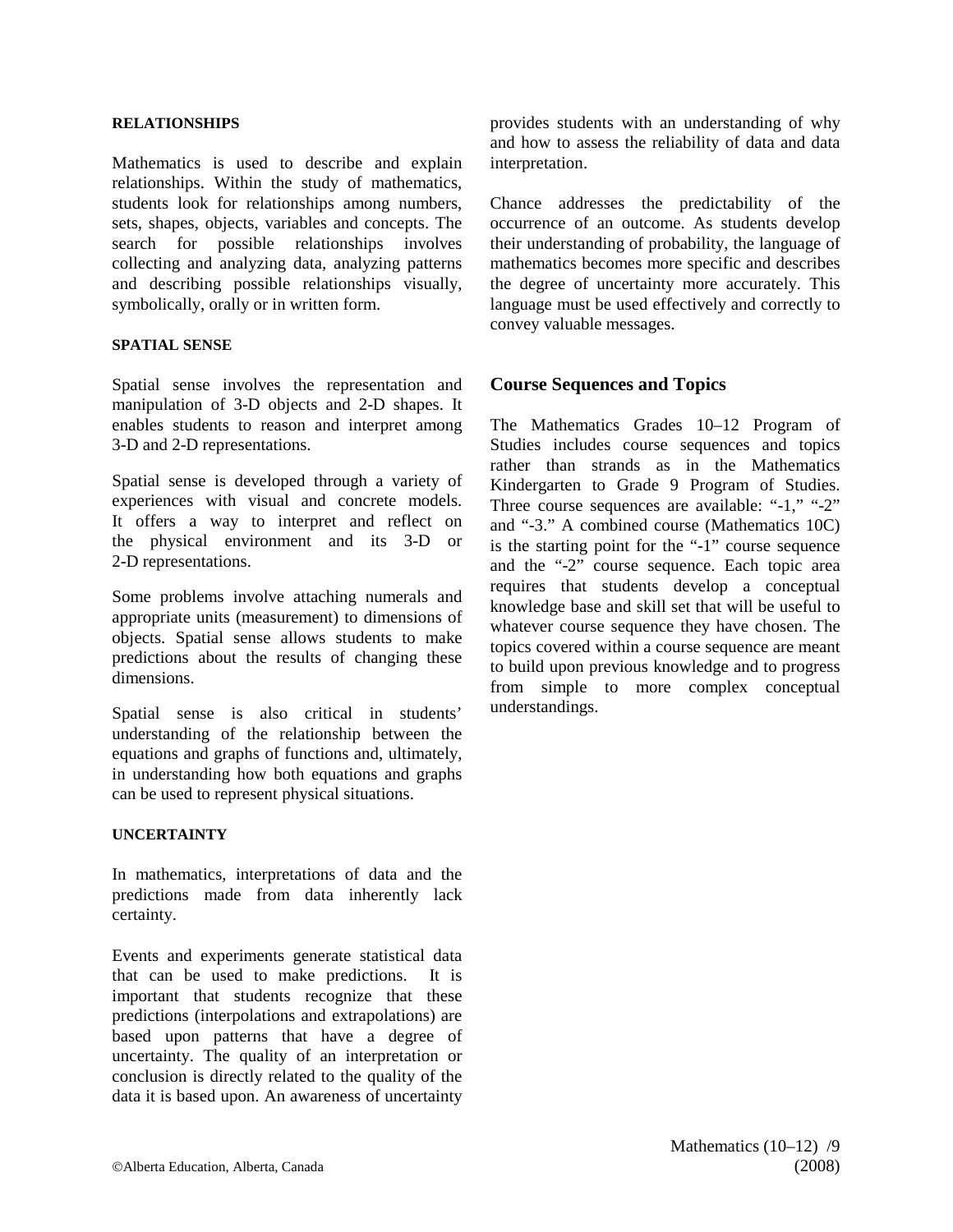

#### **GOALS OF COURSE SEQUENCES**

The goals of all three course sequences are to provide prerequisite attitudes, knowledge, skills and understandings for specific post-secondary programs or direct entry into the work force. All three course sequences provide students with mathematical understandings and critical-thinking skills. It is the choice of topics through which those understandings and skills are developed that varies among course sequences. When choosing a course sequence, students should consider their interests, both current and future. Students, parents and educators are encouraged to research the admission requirements for post-secondary programs of study as they vary by institution and by year.

#### **DESIGN OF COURSE SEQUENCES**

Each course sequence is designed to provide students with the mathematical understandings, rigour and critical-thinking skills that have been identified for specific post-secondary programs of study and for direct entry into the work force.

The content of each course sequence has been based on consultations with mathematics teachers and on the *Western and Northern Canadian Protocol (WNCP) Consultation with Post-Secondary Institutions, Business and Industry Regarding Their Requirements for High School Mathematics: Final Report on Findings*.

#### **"-1" Course Sequence**

This course sequence is designed to provide students with the mathematical understandings and critical-thinking skills identified for entry into post-secondary programs that require the study of calculus. Topics include algebra and number; measurement: relations and functions: trigonometry; and permutations, combinations and binomial theorem.

#### **"-2" Course Sequence**

This course sequence is designed to provide students with the mathematical understandings and critical-thinking skills identified for post-secondary studies in programs that do not require the study of calculus. Topics include geometry, measurement, number and logic, logical reasoning, relations and functions, statistics, and probability.

#### **"-3" Course Sequence**

This course sequence is designed to provide students with the mathematical understandings and critical-thinking skills identified for entry into the majority of trades and for direct entry into the work force. Topics include algebra, geometry, measurement, number, statistics and probability.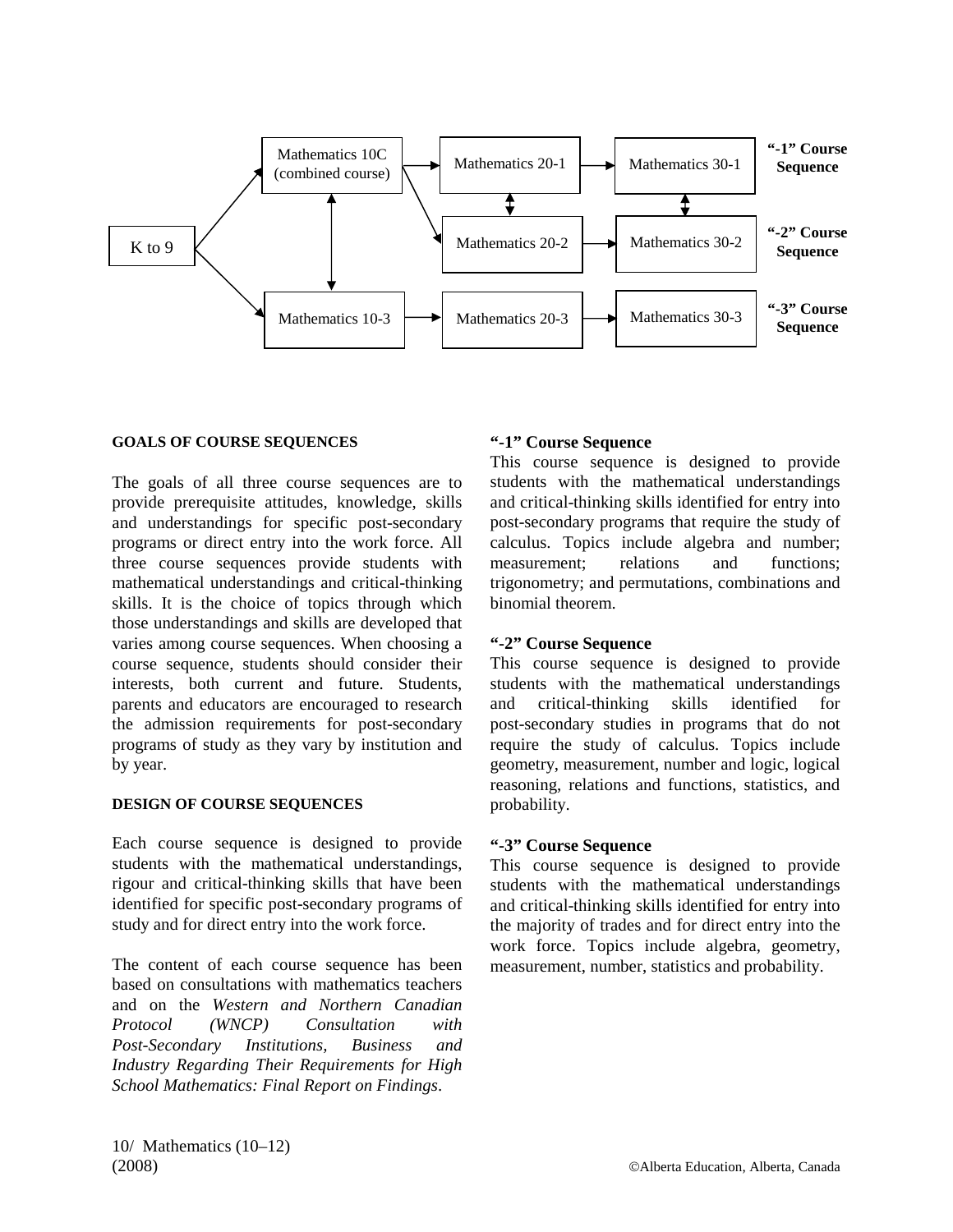#### **Outcomes**

The program of studies is stated in terms of general outcomes and specific outcomes.

**General outcomes** are overarching statements about what students are expected to learn in each course.

**Specific outcomes** are statements that identify the specific knowledge, skills and understandings that students are required to attain by the end of a given course.

In the specific outcomes, the word *including* indicates that any ensuing items must be addressed to fully meet the learning outcome. The phrase *such as* indicates that the ensuing items are provided for clarification and are not requirements that must be addressed to fully meet the learning outcome.

The word *and* used in an outcome indicates that both ideas must be addressed to fully meet the learning outcome, although not necessarily at the same time or in the same question.

#### **Links to Information and Communication Technology (ICT) Outcomes**

Some curriculum outcomes from Alberta Education's Information and Communication Technology (ICT) Program of Studies can be linked to outcomes in the mathematics program so that students will develop a broad perspective on the nature of technology, learn how to use and apply a variety of technologies, and consider the impact of ICT on individuals and society. The connection to ICT outcomes supports and reinforces the understandings and abilities that students are expected to develop through the general and specific outcomes of the mathematics program. Effective, efficient and ethical application of ICT outcomes contributes to the mathematics program vision.

Links to the ICT outcomes have been identified for some specific outcomes. These links appear in square brackets below the process codes for an outcome, where appropriate. The complete wording of the relevant outcomes for ICT is provided in the Appendix.

#### **Summary**

The Conceptual Framework for Grades 10–12 Mathematics describes the nature of mathematics, the mathematical processes, the course sequences and topics, and the role of outcomes in grades 10–12 mathematics. Activities that take place in the mathematics classroom should be based on a problem-solving approach that incorporates the mathematical processes and leads students to an understanding of the nature of mathematics.

## **INSTRUCTIONAL FOCUS**

Each course sequence in the Mathematics Grades 10–12 Program of Studies is arranged by topics. Students should be engaged in making connections among concepts both within and across topics to make mathematical learning experiences meaningful.

Teachers should consider the following points when planning for instruction and assessment.

- The mathematical processes that are identified with the outcome are intended to help teachers select effective pedagogical approaches for the teaching and learning of the outcome.
- All seven mathematical processes must be integrated throughout teaching and learning approaches, and should support the intent of the outcomes.
- Wherever possible, meaningful contexts should be used in examples, problems and projects.
- Instruction should flow from simple to complex and from concrete to abstract.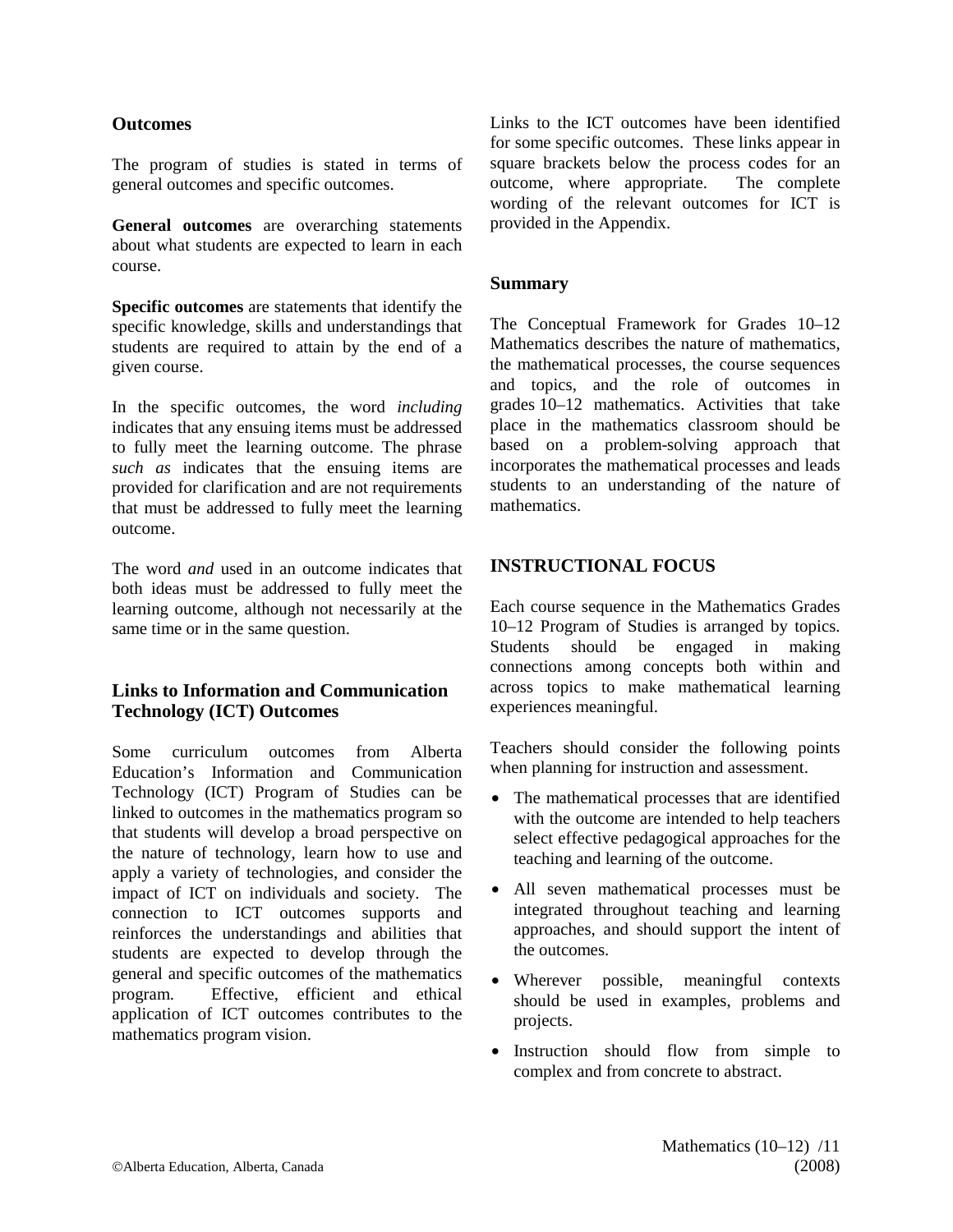• The assessment plan for the course should be a balance of assessment for learning, assessment as learning and assessment of learning.

The focus of student learning should be on developing a conceptual and procedural developing a conceptual understanding of mathematics. Students' conceptual understanding and procedural understanding must be directly related.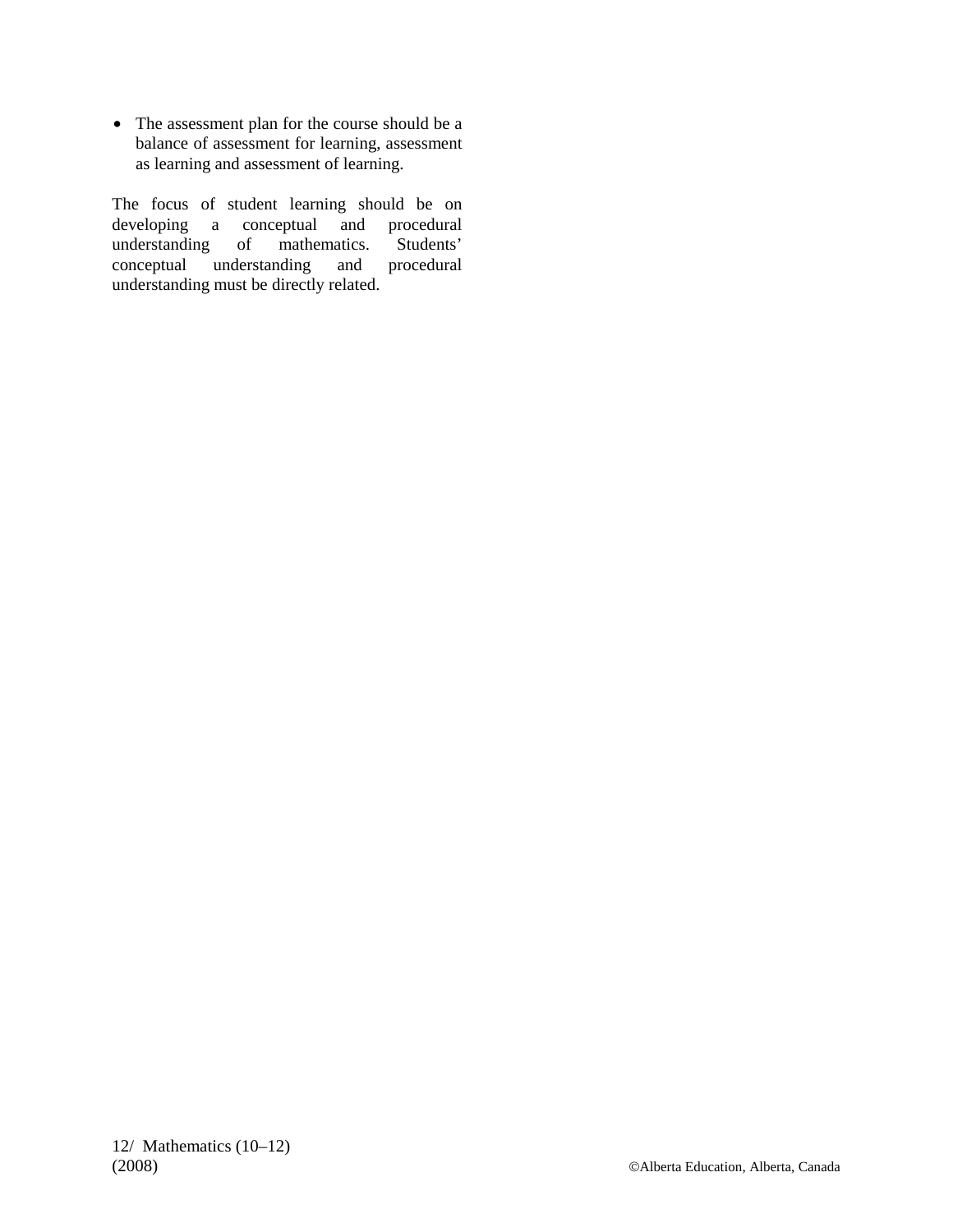## **MATHEMATICS 10C** [C] Communication **[PS]** Problem Solving

- 
- -
- **[CN]** Connections **[R]** Reasoning **[ME]** Mental Mathematics **[T]** Technology **[ME]** Mental Mathematics and Estimation
- 
- **[V]** Visualization

| <b>Measurement</b>                                   |                                                                                                                                                                                                                                                                                                                                                                                        |  |
|------------------------------------------------------|----------------------------------------------------------------------------------------------------------------------------------------------------------------------------------------------------------------------------------------------------------------------------------------------------------------------------------------------------------------------------------------|--|
| <b>General Outcome</b>                               | <b>Specific Outcomes</b>                                                                                                                                                                                                                                                                                                                                                               |  |
|                                                      | It is expected that students will:                                                                                                                                                                                                                                                                                                                                                     |  |
| Develop spatial sense and<br>proportional reasoning. | Solve problems that involve linear measurement, using:<br>1.<br>• SI and imperial units of measure<br>• estimation strategies<br>measurement strategies.<br>[ME, PS, V]<br>Apply proportional reasoning to problems that involve conversions<br>2 <sub>1</sub><br>between SI and imperial units of measure.<br>[C, ME, PS]                                                             |  |
|                                                      | Solve problems, using SI and imperial units, that involve the surface<br>3 <sub>1</sub><br>area and volume of 3-D objects, including:<br>• right cones<br>• right cylinders<br>• right prisms<br>• right pyramids<br>spheres.<br>[CN, PS, R, V]<br>Develop and apply the primary trigonometric ratios (sine, cosine,<br>4.<br>tangent) to solve problems that involve right triangles. |  |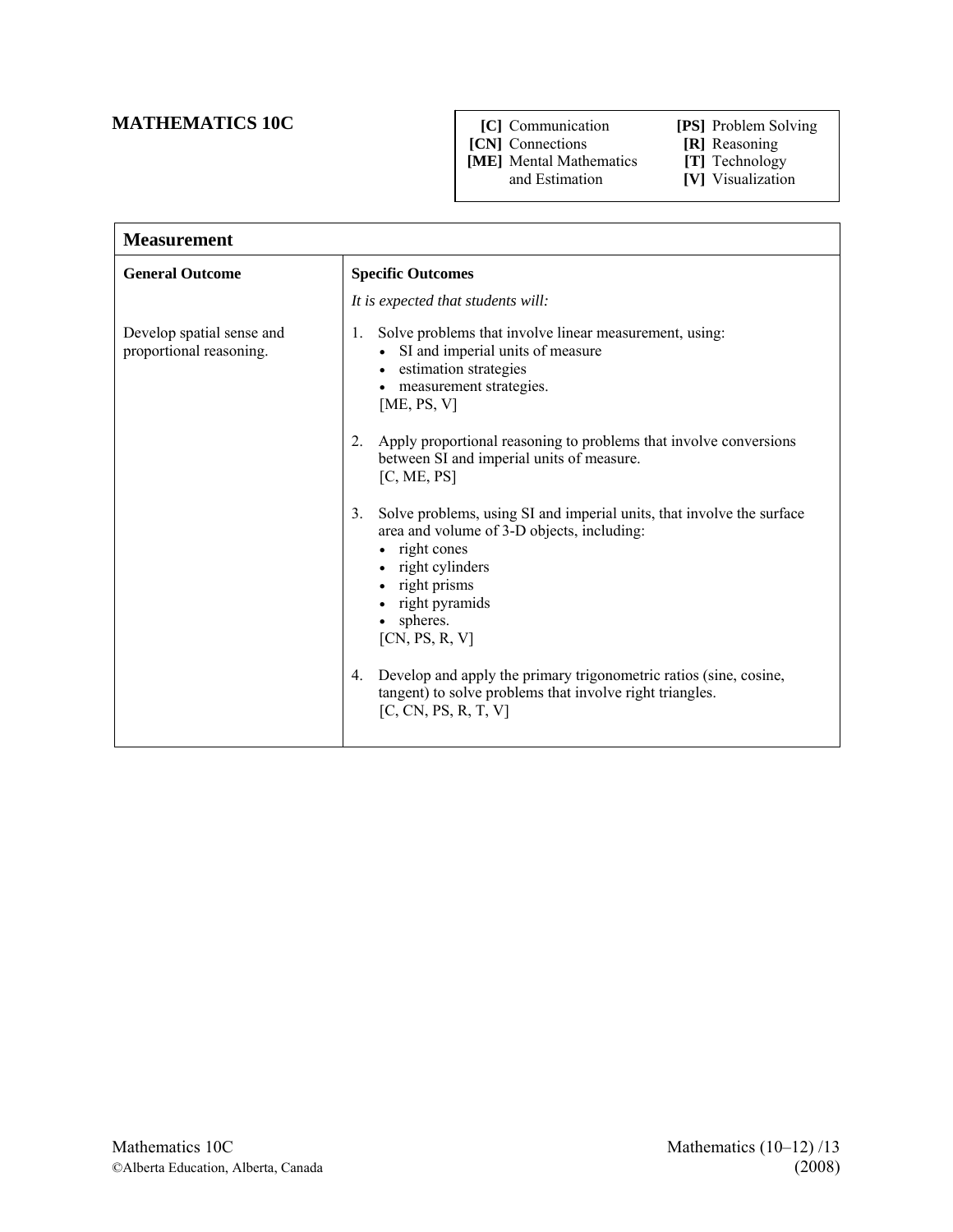**[CN]** Connections **[R]** Reasoning

**[ME]** Mental Mathematics **[T]** Technology

- 
- 
- **[V]** Visualization

| <b>Algebra and Number</b>                                                                                                                                                                                                                                                                                                                                                                                                                                                                                                                                                                                                                                                                                                                                                                                                                                                                 |  |  |
|-------------------------------------------------------------------------------------------------------------------------------------------------------------------------------------------------------------------------------------------------------------------------------------------------------------------------------------------------------------------------------------------------------------------------------------------------------------------------------------------------------------------------------------------------------------------------------------------------------------------------------------------------------------------------------------------------------------------------------------------------------------------------------------------------------------------------------------------------------------------------------------------|--|--|
| <b>Specific Outcomes</b>                                                                                                                                                                                                                                                                                                                                                                                                                                                                                                                                                                                                                                                                                                                                                                                                                                                                  |  |  |
| It is expected that students will:                                                                                                                                                                                                                                                                                                                                                                                                                                                                                                                                                                                                                                                                                                                                                                                                                                                        |  |  |
| Demonstrate an understanding of factors of whole numbers by<br>1.<br>determining the:<br>prime factors<br>greatest common factor<br>least common multiple<br>square root<br>cube root.<br>[CN, ME, R]<br>Demonstrate an understanding of irrational numbers by:<br>$2_{-}$<br>• representing, identifying and simplifying irrational numbers<br>• ordering irrational numbers.<br>[CN, ME, R, V]<br>[ICT: $C6-2.3$ ]<br>Demonstrate an understanding of powers with integral and rational<br>3.<br>exponents.<br>[C, CN, PS, R]<br>Demonstrate an understanding of the multiplication of polynomial<br>4.<br>expressions (limited to monomials, binomials and trinomials),<br>concretely, pictorially and symbolically.<br>[CN, R, V]<br>Demonstrate an understanding of common factors and trinomial<br>$5_{-}$<br>factoring, concretely, pictorially and symbolically.<br>[C, CN, R, V] |  |  |
|                                                                                                                                                                                                                                                                                                                                                                                                                                                                                                                                                                                                                                                                                                                                                                                                                                                                                           |  |  |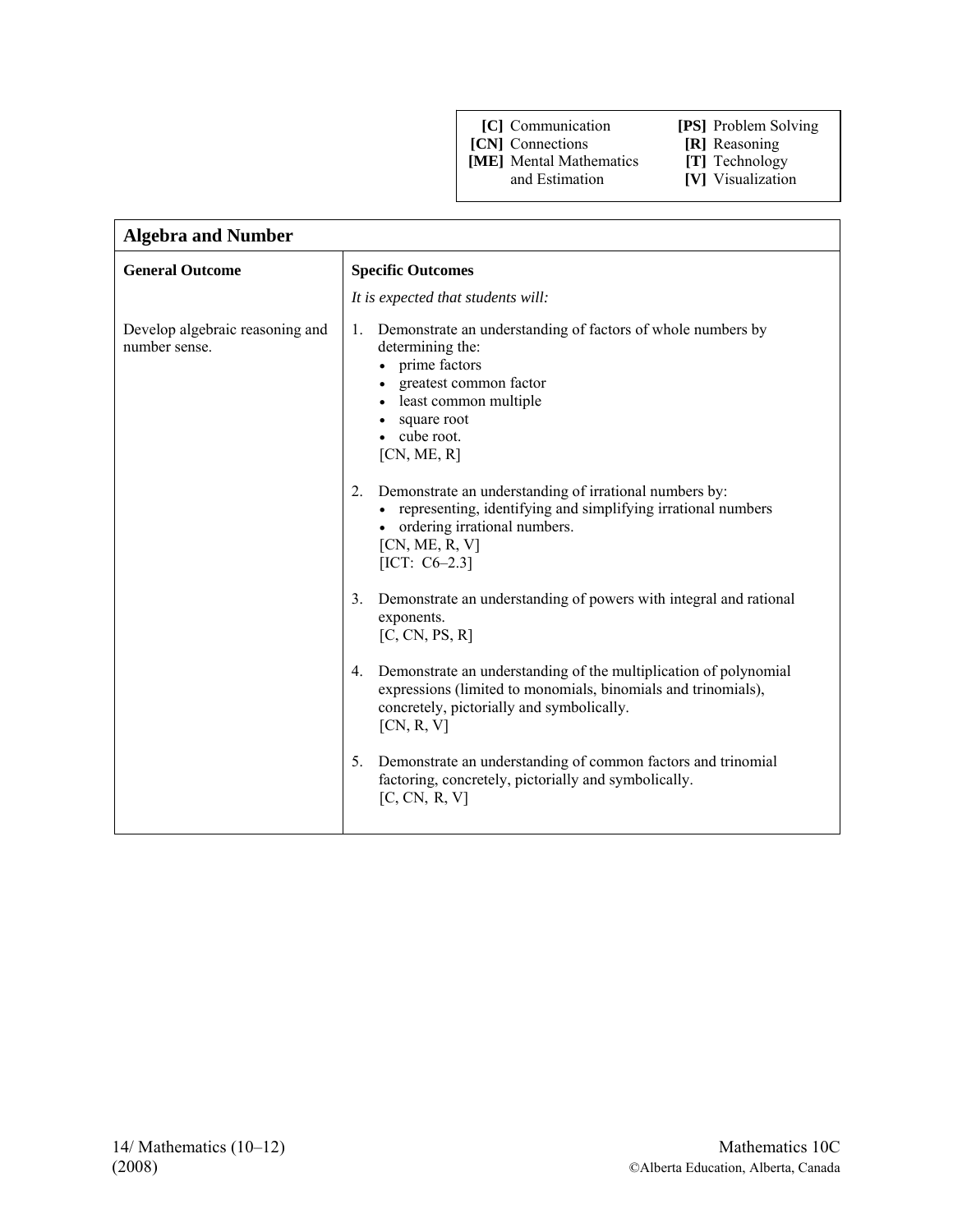- **[CN]** Connections **[R]** Reasoning
- **[ME]** Mental Mathematics **[T]** Technology
- 
- 
- **[V]** Visualization

| <b>Relations and Functions</b>                                                  |                                                                                                                                                                                                                                    |  |
|---------------------------------------------------------------------------------|------------------------------------------------------------------------------------------------------------------------------------------------------------------------------------------------------------------------------------|--|
| <b>General Outcome</b>                                                          | <b>Specific Outcomes</b>                                                                                                                                                                                                           |  |
|                                                                                 | It is expected that students will:                                                                                                                                                                                                 |  |
| Develop algebraic and<br>graphical reasoning through<br>the study of relations. | 1. Interpret and explain the relationships among data, graphs and situations.<br>[C, CN, R, T, V]<br>[ICT: $C6-4.3$ , $C7-4.2$ ]                                                                                                   |  |
|                                                                                 | Demonstrate an understanding of relations and functions.<br>2.<br>[C, R, V]                                                                                                                                                        |  |
|                                                                                 | Demonstrate an understanding of slope with respect to:<br>3.<br>• rise and run<br>• line segments and lines<br>• rate of change<br>parallel lines<br>$\bullet$<br>• perpendicular lines.<br>[PS, R, V]                             |  |
|                                                                                 | Describe and represent linear relations, using:<br>4.<br>• words<br>• ordered pairs<br>tables of values<br>graphs<br>$\bullet$<br>• equations.<br>[C, CN, R, V]                                                                    |  |
|                                                                                 | Determine the characteristics of the graphs of linear relations, including the:<br>5.<br>• intercepts<br>slope<br>domain<br>• range.<br>[CN, PS, R, V]                                                                             |  |
|                                                                                 | Relate linear relations expressed in:<br>6.<br>• slope-intercept form $(y = mx + b)$<br>• general form $(Ax + By + C = 0)$<br>• slope-point form $(y - y_1 = m(x - x_1))$<br>to their graphs.<br>[CN, R, T, V]<br>[ICT: $C6-4.3$ ] |  |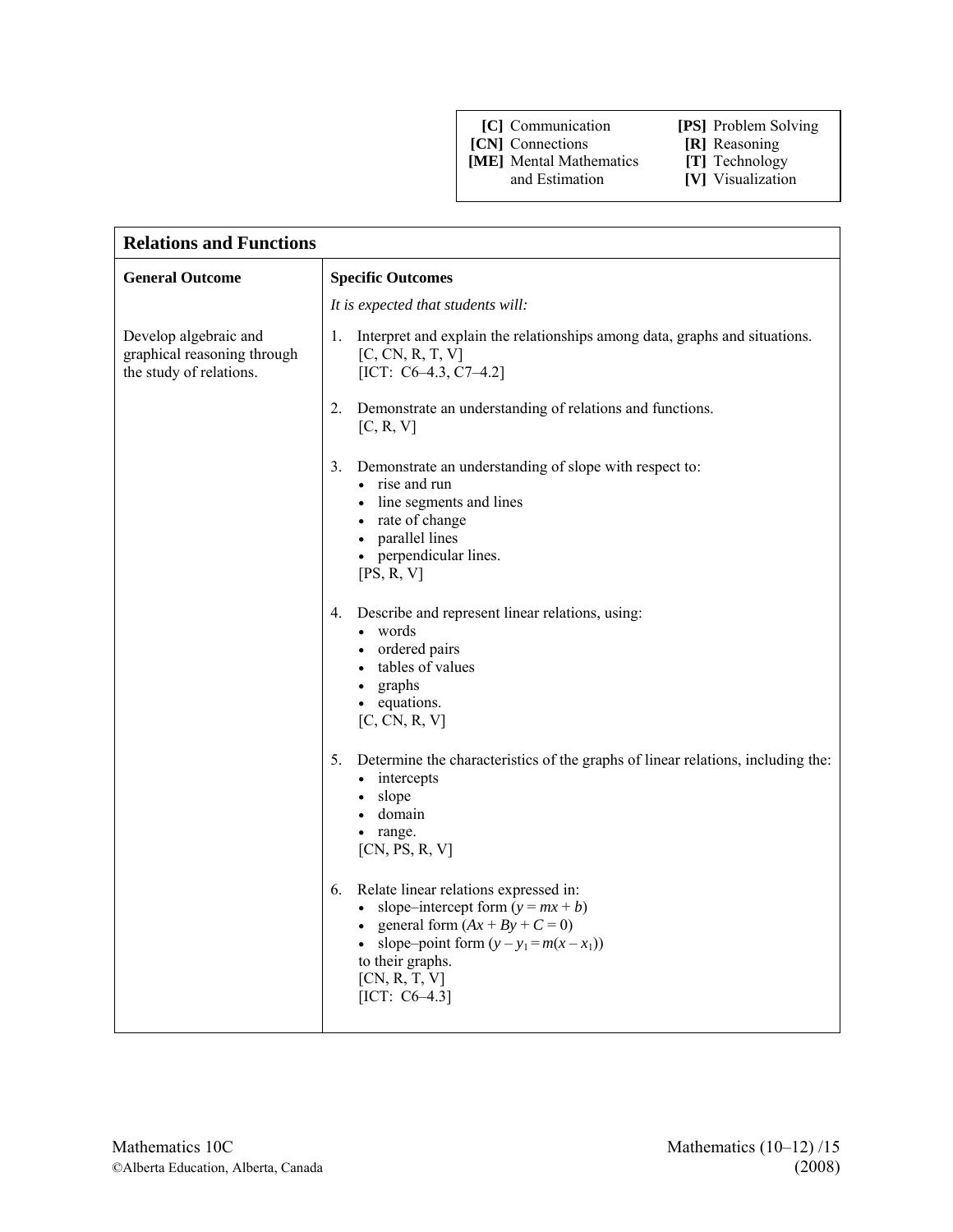**[CN]** Connections **[R]** Reasoning **[ME]** Mental Mathematics **[T]** Technology **[ME]** Mental Mathematics and Estimation

| <b>Relations and Functions (continued)</b>                                      |                                                                                                                                                                                                                                                                                                                                                                                                                                                                                                       |  |
|---------------------------------------------------------------------------------|-------------------------------------------------------------------------------------------------------------------------------------------------------------------------------------------------------------------------------------------------------------------------------------------------------------------------------------------------------------------------------------------------------------------------------------------------------------------------------------------------------|--|
| <b>General Outcome</b>                                                          | <b>Specific Outcomes</b>                                                                                                                                                                                                                                                                                                                                                                                                                                                                              |  |
|                                                                                 | It is expected that students will:                                                                                                                                                                                                                                                                                                                                                                                                                                                                    |  |
| Develop algebraic and<br>graphical reasoning through<br>the study of relations. | Determine the equation of a linear relation, given:<br>7.<br>a graph<br>$\bullet$<br>a point and the slope<br>$\bullet$<br>two points<br>$\bullet$<br>a point and the equation of a parallel or perpendicular line<br>to solve problems.<br>[CN, PS, R, V]<br>Represent a linear function, using function notation.<br>8.<br>[CN, ME, V]<br>Solve problems that involve systems of linear equations in two variables,<br>9.<br>graphically and algebraically.<br>[CN, PS, R, T, V]<br>$[ICT: C6-4.1]$ |  |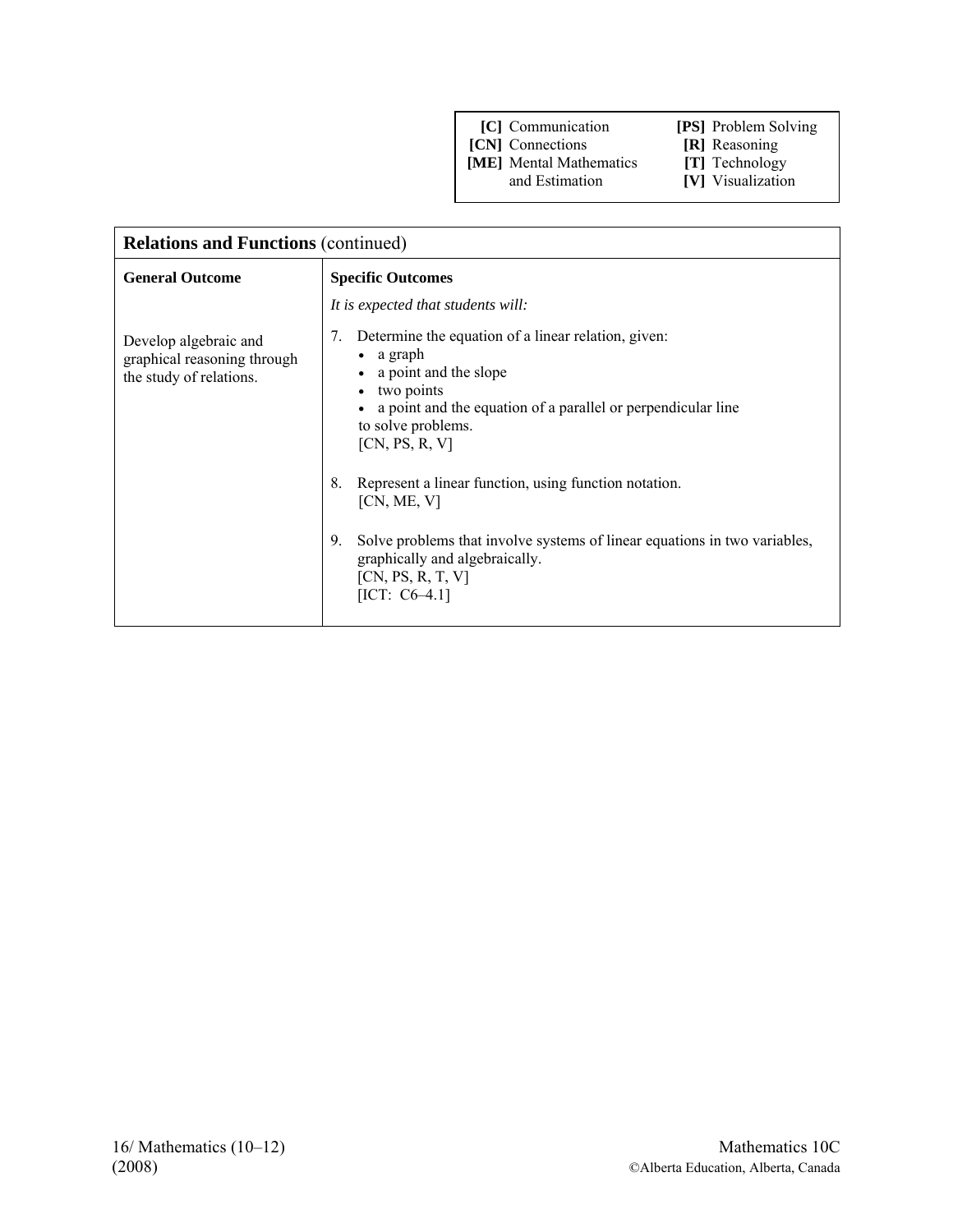## **MATHEMATICS 20-1**

- **THE EXECT COMMUNICATE:**<br> **CNJ Connections**<br> **IRJ Reasoning**<br> **IRJ Reasoning**<br> **IRJ Reasoning**<br> **IRJ Reasoning [CN]** Connections
- **[ME]** Mental Mathematics and Estimation

| <b>Algebra and Number</b>                        |                                                                                                                                                                    |  |
|--------------------------------------------------|--------------------------------------------------------------------------------------------------------------------------------------------------------------------|--|
| <b>General Outcome</b>                           | <b>Specific Outcomes</b>                                                                                                                                           |  |
|                                                  | It is expected that students will:                                                                                                                                 |  |
| Develop algebraic reasoning and<br>number sense. | Demonstrate an understanding of the absolute value of real numbers.<br>1.<br>[R, V]                                                                                |  |
|                                                  | Solve problems that involve operations on radicals and radical<br>2.<br>expressions with numerical and variable radicands.<br>[CN, ME, PS, R]                      |  |
|                                                  | Solve problems that involve radical equations (limited to square roots).<br>3.<br>[C, PS, R]                                                                       |  |
|                                                  | Determine equivalent forms of rational expressions (limited to<br>4.<br>numerators and denominators that are monomials, binomials or<br>trinomials).<br>[C, ME, R] |  |
|                                                  | Perform operations on rational expressions (limited to numerators and<br>5.<br>denominators that are monomials, binomials or trinomials).<br>[CN, ME, R]           |  |
|                                                  | Solve problems that involve rational equations (limited to numerators<br>6.<br>and denominators that are monomials, binomials or trinomials).<br>[C, PS, R]        |  |

| <b>Trigonometry</b>              |                                                                                                                                                                            |  |
|----------------------------------|----------------------------------------------------------------------------------------------------------------------------------------------------------------------------|--|
| <b>General Outcome</b>           | <b>Specific Outcomes</b>                                                                                                                                                   |  |
|                                  | It is expected that students will:                                                                                                                                         |  |
| Develop trigonometric reasoning. | Demonstrate an understanding of angles in standard position<br>1.<br>$[0^{\circ}$ to 360°].<br>[R, V]                                                                      |  |
|                                  | Solve problems, using the three primary trigonometric ratios for angles<br>2.<br>from $0^{\circ}$ to 360° in standard position.<br>[C, ME, PS, R, T, V]<br>$[ICT: C6-4.1]$ |  |
|                                  | Solve problems, using the cosine law and sine law, including the<br>3.<br>ambiguous case.<br>[C, CN, PS, R, T]<br>$[ICT: C6-4.1]$                                          |  |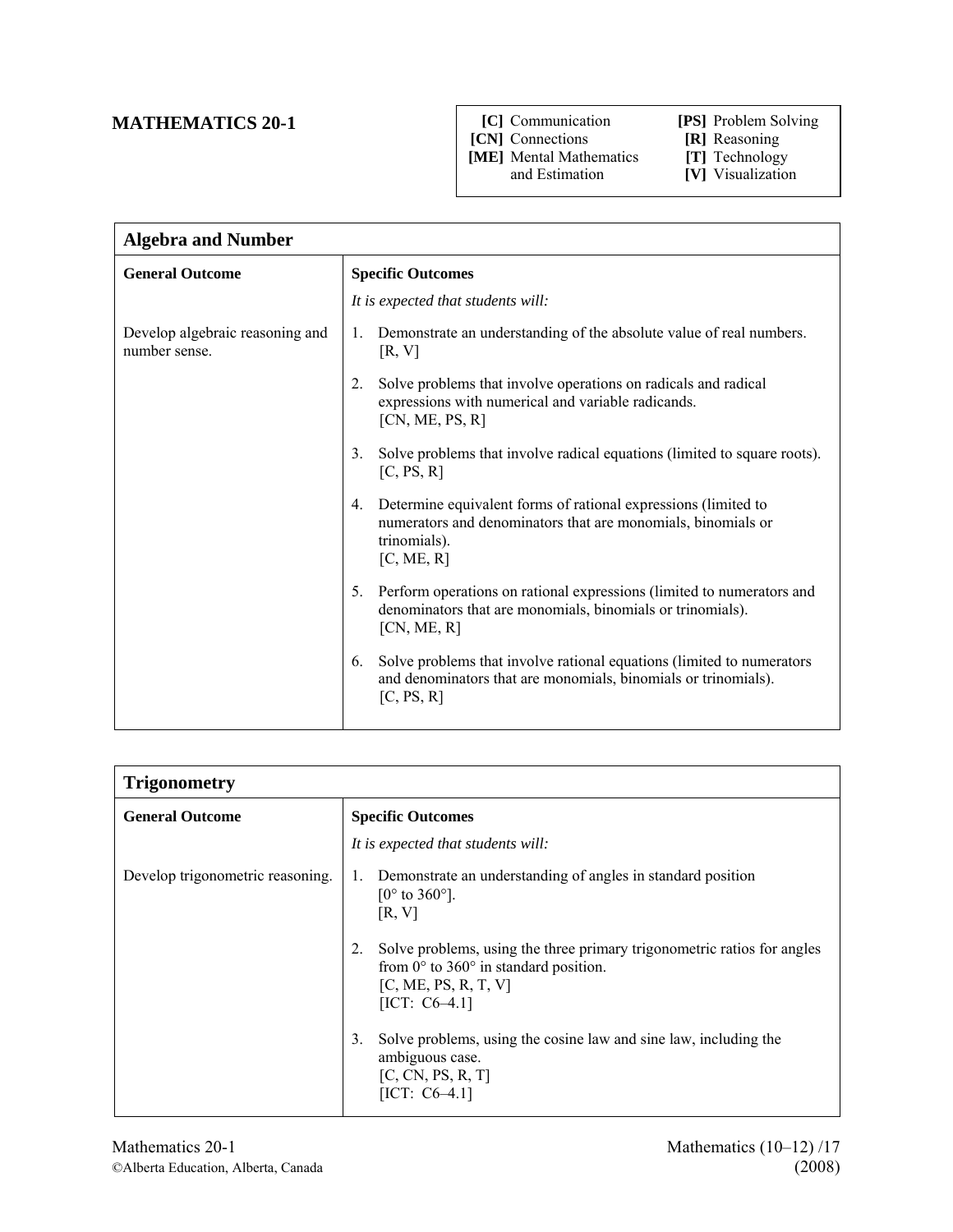- **[CN]** Connections **[R]** Reasoning
- **[ME]** Mental Mathematics **[T]** Technology and Estimation **[V]** Visualization

- 
- **[V]** Visualization

| <b>Relations and Functions</b>                                                  |                                                                                                                                                                                                                                                                                                                                           |  |
|---------------------------------------------------------------------------------|-------------------------------------------------------------------------------------------------------------------------------------------------------------------------------------------------------------------------------------------------------------------------------------------------------------------------------------------|--|
| <b>General Outcome</b>                                                          | <b>Specific Outcomes</b>                                                                                                                                                                                                                                                                                                                  |  |
|                                                                                 | It is expected that students will:                                                                                                                                                                                                                                                                                                        |  |
| Develop algebraic and graphical<br>reasoning through the study of<br>relations. | Factor polynomial expressions of the form:<br>1.<br>• $ax^2+bx+c, a\neq 0$<br>• $a^2x^2-b^2y^2$ , $a \ne 0$ , $b \ne 0$<br>• $a(f(x))^{2}+b(f(x))+c, a\neq 0$<br>• $a^2 (f(x))^2 - b^2 (g(y))^2$ , $a \ne 0, b \ne 0$<br>where $a, b$ and $c$ are rational numbers.<br>[CN, ME, R]                                                        |  |
|                                                                                 | Graph and analyze absolute value functions (limited to linear and<br>2.<br>quadratic functions) to solve problems.<br>[C, PS, R, T, V]<br>[ICT: $C6-4.1$ , $C6-4.3$ ]                                                                                                                                                                     |  |
|                                                                                 | Analyze quadratic functions of the form $y = a(x-p)^2 + q$ and<br>3.<br>determine the:<br>vertex<br>domain and range<br>• direction of opening<br>axis of symmetry<br>$\bullet$ <i>x</i> - and <i>y</i> -intercepts.<br>[CN, R, T, V]<br>[ICT: $C6-4.3$ , $C7-4.2$ ]                                                                      |  |
|                                                                                 | Analyze quadratic functions of the form $y = ax^2 + bx + c$ to identify<br>4.<br>characteristics of the corresponding graph, including:<br>• vertex<br>• domain and range<br>• direction of opening<br>axis of symmetry<br>$\bullet$<br>$x$ - and y-intercepts<br>and to solve problems.<br>[CN, PS, R, T, V]<br>[ICT: $C6-4.1, C6-4.3$ ] |  |
|                                                                                 | Solve problems that involve quadratic equations.<br>5.<br>[C, CN, PS, R, T, V]<br>[ICT: $C6-4.1$ ]                                                                                                                                                                                                                                        |  |
|                                                                                 | Solve, algebraically and graphically, problems that involve systems of<br>6.<br>linear-quadratic and quadratic-quadratic equations in two variables.<br>[CN, PS, R, T, V]<br>[ICT: $C6-4.1$ , $C6-4.4$ ]                                                                                                                                  |  |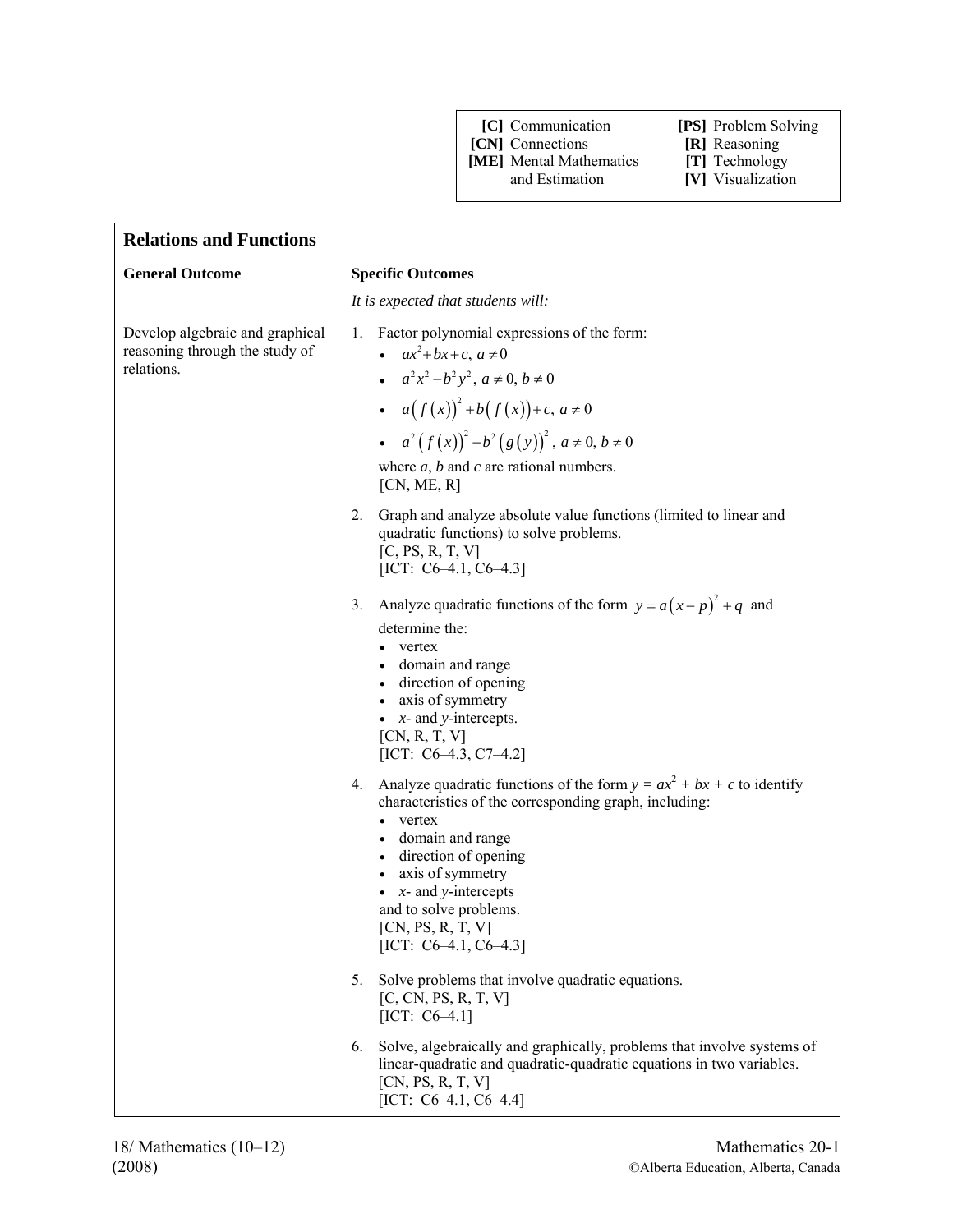**[CN]** Connections **[R]** Reasoning

**[ME]** Mental Mathematics **[T]** Technology and Estimation **[V]** Visualization

| <b>Relations and Functions (continued)</b>                                      |                                                                                                                                                              |  |
|---------------------------------------------------------------------------------|--------------------------------------------------------------------------------------------------------------------------------------------------------------|--|
| <b>General Outcome</b>                                                          | <b>Specific Outcomes</b>                                                                                                                                     |  |
|                                                                                 | It is expected that students will:                                                                                                                           |  |
| Develop algebraic and graphical<br>reasoning through the study of<br>relations. | 7. Solve problems that involve linear and quadratic inequalities in two<br>variables.<br>[C, PS, T, V]<br>[ICT: $C6-4.1$ , $C6-4.3$ ]                        |  |
|                                                                                 | 8. Solve problems that involve quadratic inequalities in one variable.<br>[CN, PS, V]                                                                        |  |
|                                                                                 | 9. Analyze arithmetic sequences and series to solve problems.<br>[CN, PS, R]                                                                                 |  |
|                                                                                 | 10. Analyze geometric sequences and series to solve problems.<br>[PS, R]                                                                                     |  |
|                                                                                 | 11. Graph and analyze reciprocal functions (limited to the reciprocal of<br>linear and quadratic functions).<br>[CN, R, T, V]<br>[ICT: $C6-4.1$ , $C6-4.3$ ] |  |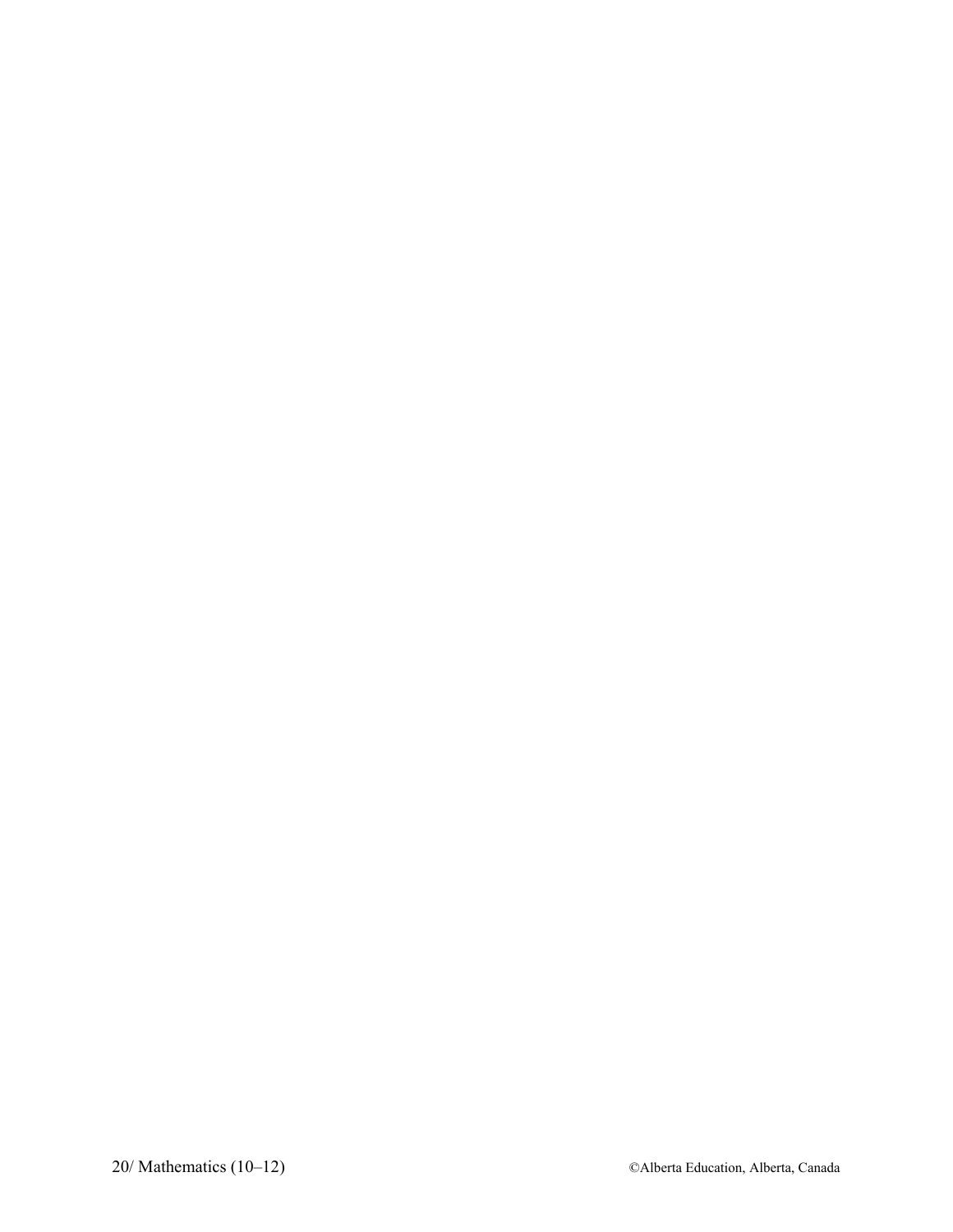## **MATHEMATICS 30-1**

 **[C]** Communication **[PS]** Problem Solving

 **[CN]** Connections **[R]** Reasoning

**[ME]** Mental Mathematics **[T]** Technology and Estimation **[V]** Visualization

- - **[V]** Visualization

| <b>Trigonometry</b>              |                                                                                                                                                                                                                                                                                                                          |  |
|----------------------------------|--------------------------------------------------------------------------------------------------------------------------------------------------------------------------------------------------------------------------------------------------------------------------------------------------------------------------|--|
| <b>General Outcome</b>           | <b>Specific Outcomes</b>                                                                                                                                                                                                                                                                                                 |  |
|                                  | It is expected that students will:                                                                                                                                                                                                                                                                                       |  |
| Develop trigonometric reasoning. | Demonstrate an understanding of angles in standard position, expressed<br>1.<br>in degrees and radians.<br>[CN, ME, R, V]                                                                                                                                                                                                |  |
|                                  | Develop and apply the equation of the unit circle.<br>2.<br>[CN, R, V]                                                                                                                                                                                                                                                   |  |
|                                  | Solve problems, using the six trigonometric ratios for angles expressed<br>3 <sub>1</sub><br>in radians and degrees.<br>[ME, PS, R, T, V]<br>[ICT: $C6-4.1$ ]                                                                                                                                                            |  |
|                                  | Graph and analyze the trigonometric functions sine, cosine and tangent<br>4 <sub>1</sub><br>to solve problems.<br>[CN, PS, T, V]<br>[ICT: $C6-4.1$ , $C6-4.3$ ]                                                                                                                                                          |  |
|                                  | Solve, algebraically and graphically, first and second degree<br>5 <sub>1</sub><br>trigonometric equations with the domain expressed in degrees and<br>radians.<br>[CN, PS, R, T, V]<br>[ICT: $C6-4.1$ , $C6-4.4$ ]                                                                                                      |  |
|                                  | Prove trigonometric identities, using:<br>6.<br>• reciprocal identities<br>• quotient identities<br>• Pythagorean identities<br>• sum or difference identities (restricted to sine, cosine and tangent)<br>double-angle identities (restricted to sine, cosine and tangent).<br>[R, T, V]<br>[ICT: $C6-4.1$ , $C6-4.4$ ] |  |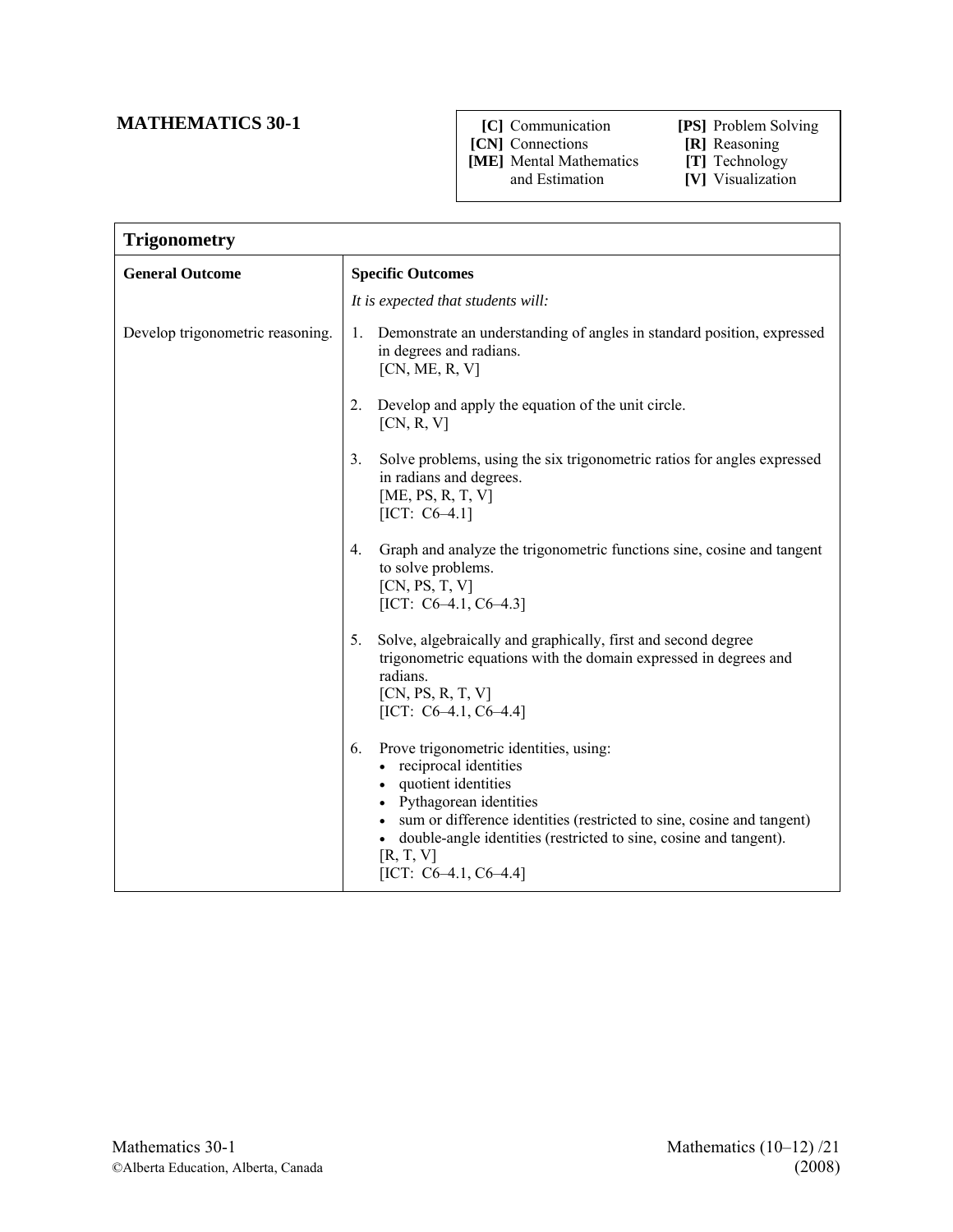- **[CN]** Connections **[R]** Reasoning<br> **[ME]** Mental Mathematics **[T]** Technology
- **[ME]** Mental Mathematics and Estimation

- 
- **[V]** Visualization

| <b>Relations and Functions</b>                                                  |                                                                                                                                                                                                                                                 |  |
|---------------------------------------------------------------------------------|-------------------------------------------------------------------------------------------------------------------------------------------------------------------------------------------------------------------------------------------------|--|
| <b>General Outcome</b>                                                          | <b>Specific Outcomes</b>                                                                                                                                                                                                                        |  |
|                                                                                 | It is expected that students will:                                                                                                                                                                                                              |  |
| Develop algebraic and graphical<br>reasoning through the study of<br>relations. | Demonstrate an understanding of operations on, and compositions of,<br>1.<br>functions.<br>[CN, R, T, V]<br>[ICT: $C6-4.1$ ]                                                                                                                    |  |
|                                                                                 | Demonstrate an understanding of the effects of horizontal and vertical<br>2.<br>translations on the graphs of functions and their related equations.<br>[C, CN, R, V]                                                                           |  |
|                                                                                 | Demonstrate an understanding of the effects of horizontal and vertical<br>3.<br>stretches on the graphs of functions and their related equations.<br>[C, CN, R, V]                                                                              |  |
|                                                                                 | Apply translations and stretches to the graphs and equations of<br>4.<br>functions.<br>[C, CN, R, V]                                                                                                                                            |  |
|                                                                                 | Demonstrate an understanding of the effects of reflections on the graphs<br>5.<br>of functions and their related equations, including reflections through<br>the:<br>$x$ -axis<br>$\bullet$ y-axis<br>$\bullet$ line $y = x$ .<br>[C, CN, R, V] |  |
|                                                                                 | Demonstrate an understanding of inverses of relations.<br>6.<br>[C, CN, R, V]                                                                                                                                                                   |  |
|                                                                                 | Demonstrate an understanding of logarithms.<br>7.<br>[CN, ME, R]                                                                                                                                                                                |  |
|                                                                                 | Demonstrate an understanding of the product, quotient and power laws<br>8.<br>of logarithms.<br>[C, CN, ME, R, T]<br>$[ICT: C6-4.1]$                                                                                                            |  |
|                                                                                 | Graph and analyze exponential and logarithmic functions.<br>9.<br>[C, CN, T, V]<br>[ICT: $C6-4.3$ , $C6-4.4$ , $F1-4.2$ ]                                                                                                                       |  |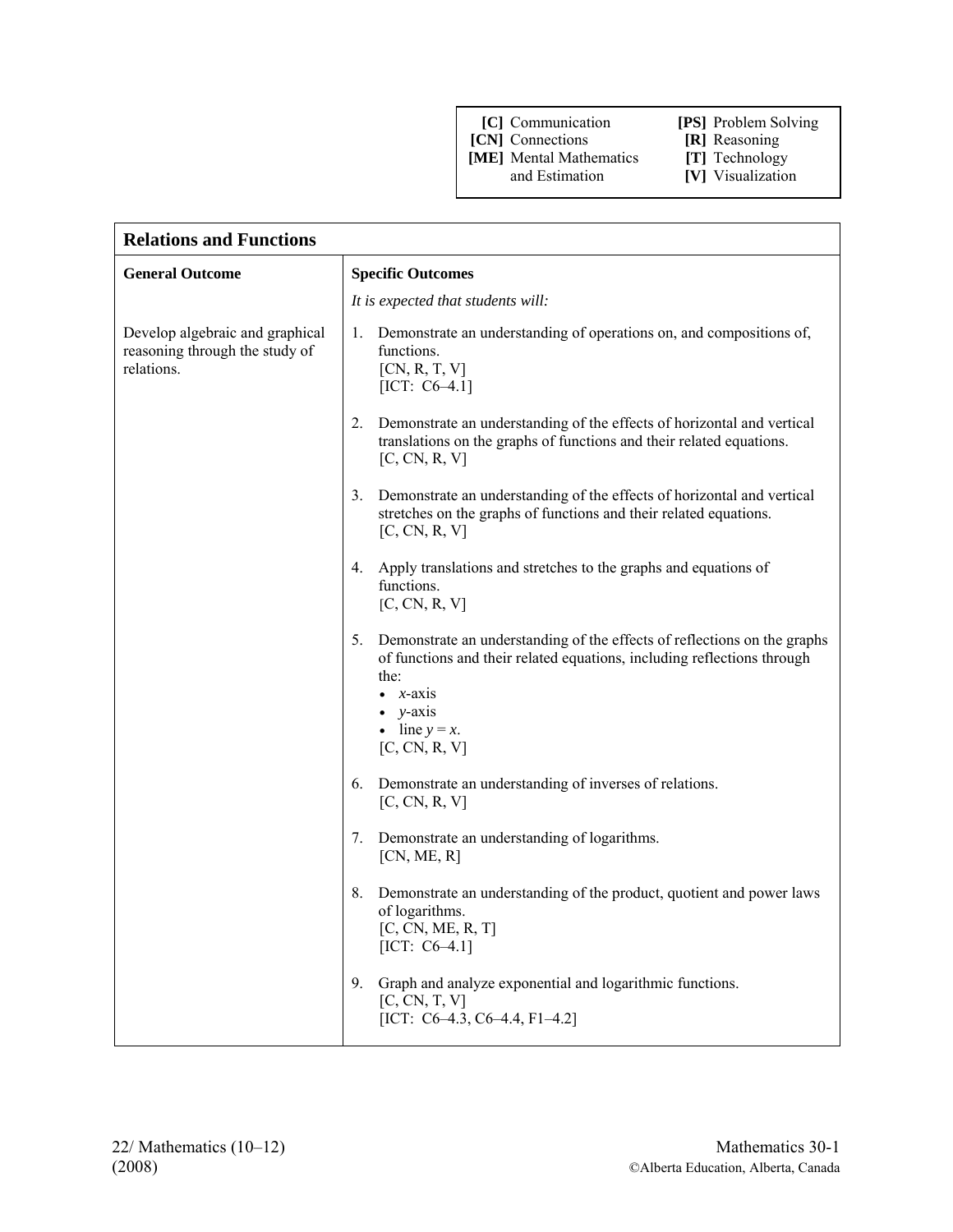- **[CN]** Connections **[R]** Reasoning
- **[ME]** Mental Mathematics **[T]** Technology and Estimation **[V]** Visualization
	-
- 
- **[V]** Visualization

| <b>Relations and Functions (continued)</b>                                      |                                                                                                                                                                                              |
|---------------------------------------------------------------------------------|----------------------------------------------------------------------------------------------------------------------------------------------------------------------------------------------|
| <b>General Outcome</b>                                                          | <b>Specific Outcomes</b>                                                                                                                                                                     |
|                                                                                 | It is expected that students will:                                                                                                                                                           |
| Develop algebraic and graphical<br>reasoning through the study of<br>relations. | 10. Solve problems that involve exponential and logarithmic equations.<br>[C, CN, PS, R]                                                                                                     |
|                                                                                 | 11. Demonstrate an understanding of factoring polynomials of degree<br>greater than 2 (limited to polynomials of degree $\leq$ 5 with integral<br>coefficients).<br>[C, CN, ME]              |
|                                                                                 | 12. Graph and analyze polynomial functions (limited to polynomial<br>functions of degree $\leq$ 5).<br>[C, CN, T, V]<br>[ICT: $C6-4.3$ , $C6-4.4$ ]                                          |
|                                                                                 | 13. Graph and analyze radical functions (limited to functions involving one<br>radical).<br>[CN, R, T, V]<br>[ICT: $C6-4.1$ , $C6-4.3$ ]                                                     |
|                                                                                 | 14. Graph and analyze rational functions (limited to numerators and<br>denominators that are monomials, binomials or trinomials).<br>[CN, R, T, V]<br>[ICT: $C6-4.1$ , $C6-4.3$ , $C6-4.4$ ] |

| <b>Permutations, Combinations and Binomial Theorem</b>                     |                                                                                                                                                                                                         |
|----------------------------------------------------------------------------|---------------------------------------------------------------------------------------------------------------------------------------------------------------------------------------------------------|
| <b>General Outcome</b>                                                     | <b>Specific Outcomes</b>                                                                                                                                                                                |
|                                                                            | It is expected that students will:                                                                                                                                                                      |
| Develop algebraic and numeric<br>reasoning that involves<br>combinatorics. | Apply the fundamental counting principle to solve problems.<br>$\mathbf{1}$ .<br>[C, PS, R, V]<br>[ICT: $C6-2.3$ ]<br>Determine the number of permutations of $n$ elements taken $r$ at a time to<br>2. |
|                                                                            | solve problems.<br>[C, PS, R, V]                                                                                                                                                                        |
|                                                                            | Determine the number of combinations of <i>n</i> different elements taken $r$<br>$\mathcal{E}$<br>at a time to solve problems.<br>[C, PS, R, V]                                                         |
|                                                                            | Expand powers of a binomial in a variety of ways, including using the<br>4.<br>binomial theorem (restricted to exponents that are natural numbers).<br>[CN, R, V]                                       |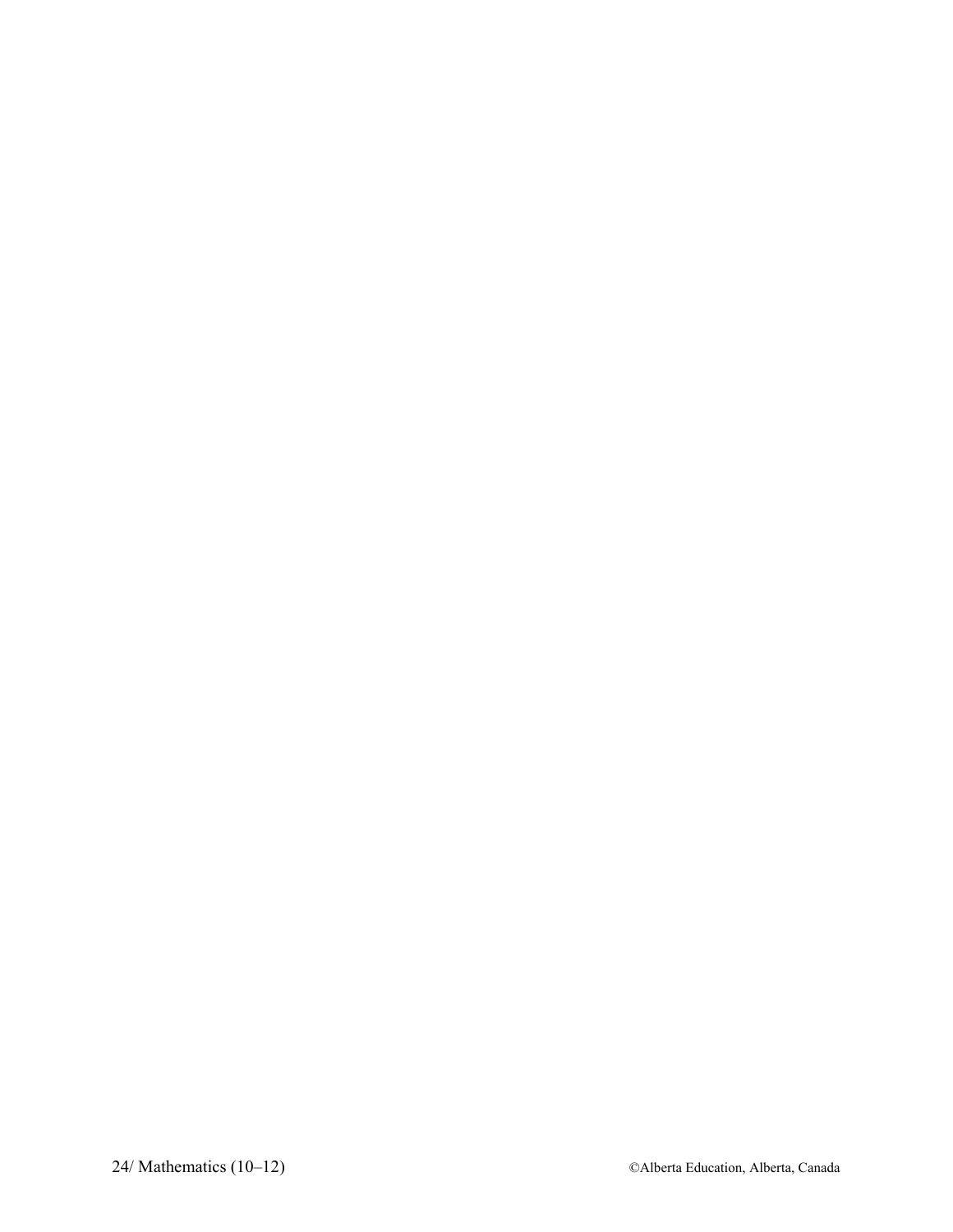## **MATHEMATICS 20-2 [C]** Communication **[PS]** Problem Solving

 **[CN]** Connections **[R]** Reasoning

**[ME]** Mental Mathematics **[T]** Technology and Estimation **[V]** Visualization

| <b>Measurement</b>                                   |                                                                                                                                                                              |
|------------------------------------------------------|------------------------------------------------------------------------------------------------------------------------------------------------------------------------------|
| <b>General Outcome</b>                               | <b>Specific Outcomes</b>                                                                                                                                                     |
|                                                      | It is expected that students will:                                                                                                                                           |
| Develop spatial sense and<br>proportional reasoning. | Solve problems that involve the application of rates.<br>Ι.<br>[CN, PS, R]                                                                                                   |
|                                                      | Solve problems that involve scale diagrams, using proportional<br>reasoning.<br>[CN, PS, R, V]                                                                               |
|                                                      | Demonstrate an understanding of the relationships among scale factors,<br>3.<br>areas, surface areas and volumes of similar 2-D shapes and 3-D objects.<br>[C, CN, PS, R, V] |

| <b>Geometry</b>        |                                                                                                                    |
|------------------------|--------------------------------------------------------------------------------------------------------------------|
| <b>General Outcome</b> | <b>Specific Outcomes</b>                                                                                           |
|                        | It is expected that students will:                                                                                 |
| Develop spatial sense. | Derive proofs that involve the properties of angles and triangles.<br>[CN, R, V]                                   |
|                        | Solve problems that involve properties of angles and triangles.<br>[CN, PS, V]                                     |
|                        | Solve problems that involve the cosine law and the sine law, excluding<br>3.<br>the ambiguous case.<br>[CN, PS, R] |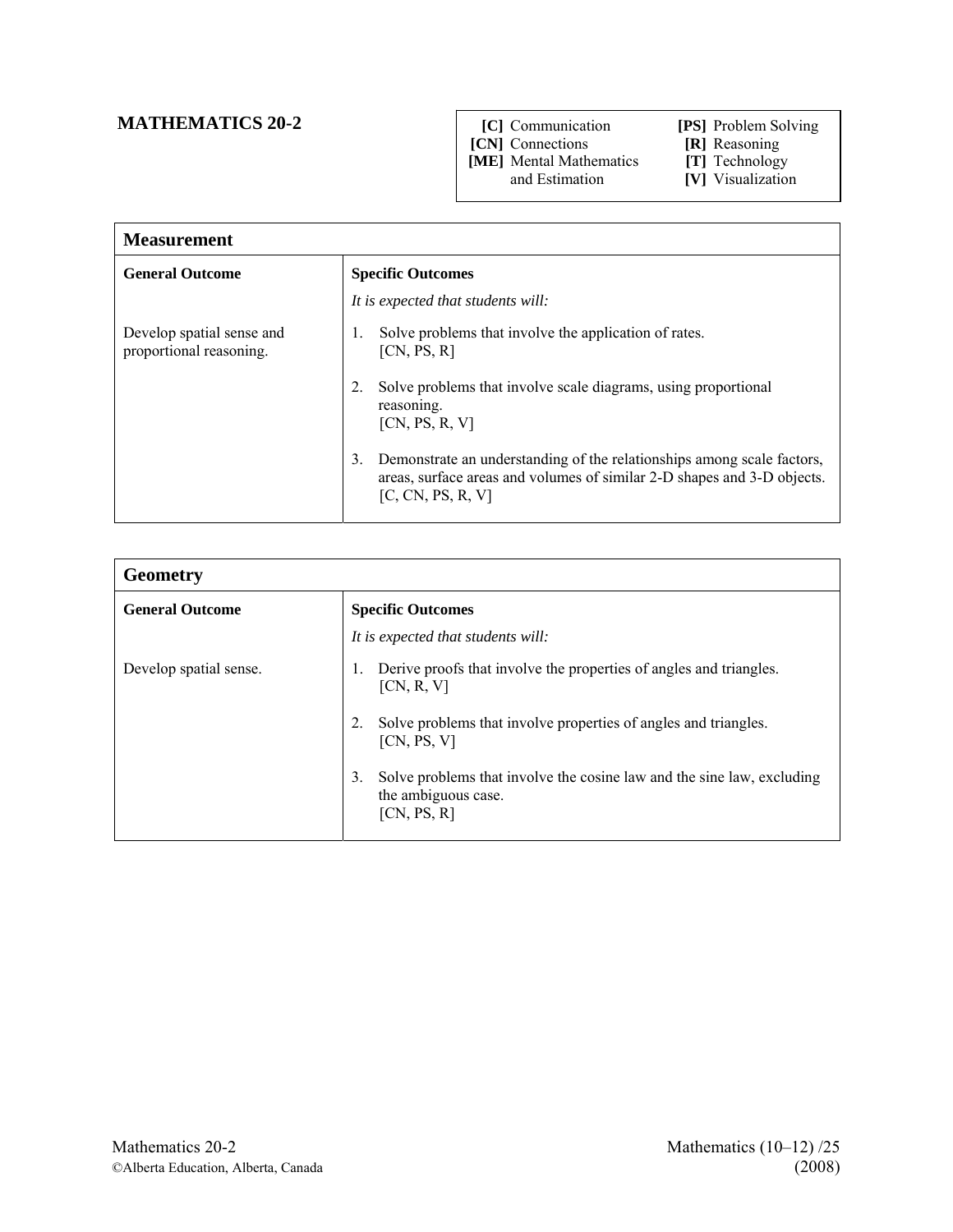- 
- **[CN]** Connections **[R]** Reasoning<br> **[ME]** Mental Mathematics **[T]** Technology **[ME]** Mental Mathematics and Estimation

| <b>Number and Logic</b>                        |                                                                                                                                                                            |
|------------------------------------------------|----------------------------------------------------------------------------------------------------------------------------------------------------------------------------|
| <b>General Outcome</b>                         | <b>Specific Outcomes</b>                                                                                                                                                   |
|                                                | It is expected that students will:                                                                                                                                         |
| Develop number sense and<br>logical reasoning. | Analyze and prove conjectures, using inductive and deductive<br>1.<br>reasoning, to solve problems.<br>[C, CN, PS, R]                                                      |
|                                                | Analyze puzzles and games that involve spatial reasoning, using<br>problem-solving strategies.<br>[CN, PS, R, V]                                                           |
|                                                | Solve problems that involve operations on radicals and radical<br>3.<br>expressions with numerical and variable radicands (limited to square<br>roots).<br>[CN, ME, PS, R] |
|                                                | Solve problems that involve radical equations (limited to square roots or<br>4.<br>cube roots).<br>[C, PS, R]                                                              |

| <b>Statistics</b>              |                                                                                                                                                                                    |
|--------------------------------|------------------------------------------------------------------------------------------------------------------------------------------------------------------------------------|
| <b>General Outcome</b>         | <b>Specific Outcomes</b>                                                                                                                                                           |
|                                | It is expected that students will:                                                                                                                                                 |
| Develop statistical reasoning. | Demonstrate an understanding of normal distribution, including:<br>Ι.<br>standard deviation<br>z-scores.<br>[CN, PS, T, V]<br>[ICT: $C6-4.1$ , $C7-4.2$ ]                          |
|                                | Interpret statistical data, using:<br>2.<br>confidence intervals<br>$\bullet$<br>confidence levels<br>$\bullet$<br>margin of error.<br>[C, CN, R]<br>[ICT: C1-4.2, C2-4.2, C7-4.2] |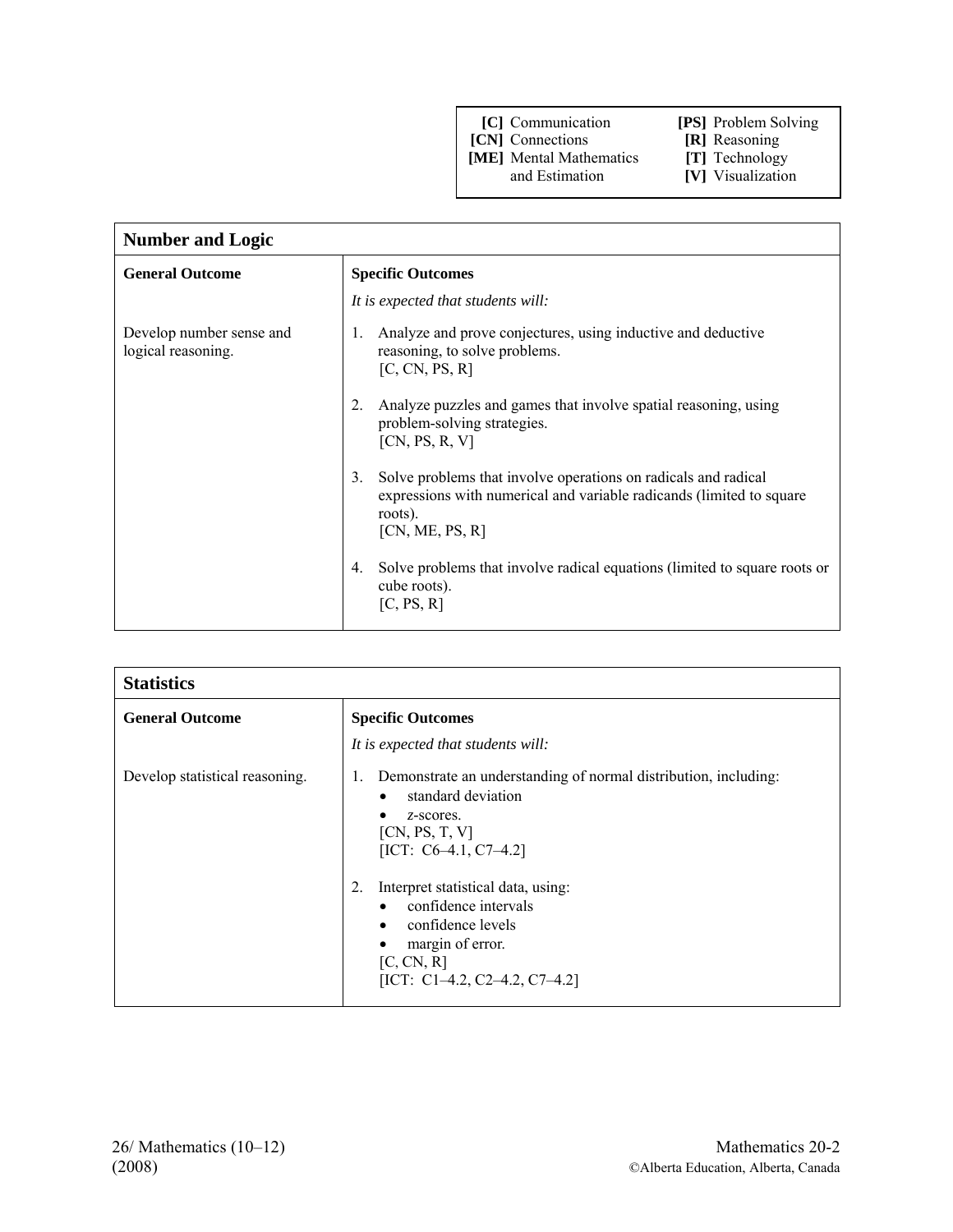**[CN]** Connections **[R]** Reasoning

**[ME]** Mental Mathematics **[T]** Technology and Estimation **[V]** Visualization

- 
- 
- **[V]** Visualization

| <b>Relations and Functions</b>                                                  |                                                                                                                                                                                                                                                                                                                                                                        |
|---------------------------------------------------------------------------------|------------------------------------------------------------------------------------------------------------------------------------------------------------------------------------------------------------------------------------------------------------------------------------------------------------------------------------------------------------------------|
| <b>General Outcome</b>                                                          | <b>Specific Outcomes</b>                                                                                                                                                                                                                                                                                                                                               |
|                                                                                 | It is expected that students will:                                                                                                                                                                                                                                                                                                                                     |
| Develop algebraic and graphical<br>reasoning through the study of<br>relations. | Demonstrate an understanding of the characteristics of quadratic<br>$\mathbf{1}$ .<br>functions, including:<br>$\bullet$ vertex<br>$\bullet$ intercepts<br>• domain and range<br>• axis of symmetry.<br>[CN, PS, T, V]<br>[ICT: $C6-4.1$ , $C6-4.3$ ]<br>Solve problems that involve quadratic equations.<br>2.<br>[C, CN, PS, R, T, V]<br>[ICT: $C6-4.1$ , $C6-4.3$ ] |

| <b>Mathematics Research Project</b>                               |                                                                                                                                                                                                                                                |
|-------------------------------------------------------------------|------------------------------------------------------------------------------------------------------------------------------------------------------------------------------------------------------------------------------------------------|
| <b>General Outcome</b>                                            | <b>Specific Outcomes</b>                                                                                                                                                                                                                       |
| Develop an appreciation of the<br>role of mathematics in society. | It is expected that students will:<br>Research and give a presentation on a historical event or an area of<br>interest that involves mathematics.<br>[C, CN, ME, PS, R, T, V]<br>[ICT: C1-4.2, C1-4.4, C2-4.1, C3-4.1, C3-4.2, C7-4.2, F2-4.7] |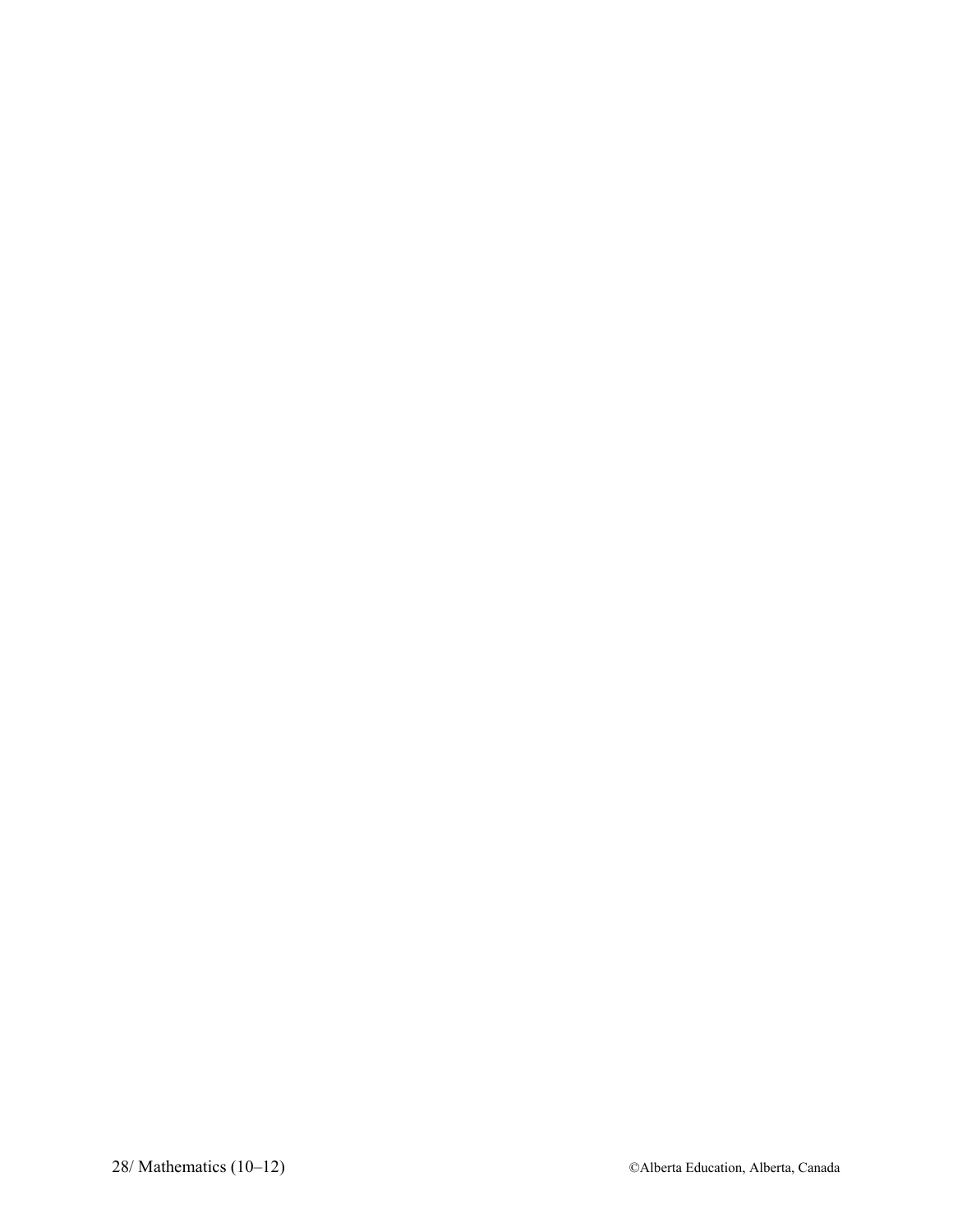## **MATHEMATICS 30-2**

- **[C]** Communication **[PS]** Problem Solving
	-
- **[CN]** Connections **[R]** Reasoning

**[ME]** Mental Mathematics **[T]** Technology and Estimation **[V]** Visualization

| <b>Logical Reasoning</b>   |                                                                                                                                 |
|----------------------------|---------------------------------------------------------------------------------------------------------------------------------|
| <b>General Outcome</b>     | <b>Specific Outcomes</b>                                                                                                        |
|                            | It is expected that students will:                                                                                              |
| Develop logical reasoning. | Analyze puzzles and games that involve numerical and logical<br>reasoning, using problem-solving strategies.<br>[CN, ME, PS, R] |
|                            | Solve problems that involve the application of set theory.<br>[CN, PS, R, V]<br>$[ICT: C6-2.3]$                                 |

| <b>Probability</b>                                          |                                                                                                                                                     |
|-------------------------------------------------------------|-----------------------------------------------------------------------------------------------------------------------------------------------------|
| <b>General Outcome</b>                                      | <b>Specific Outcomes</b>                                                                                                                            |
|                                                             | It is expected that students will:                                                                                                                  |
| Develop critical thinking skills<br>related to uncertainty. | Interpret and assess the validity of odds and probability statements.<br>1.<br>[C, CN, ME]                                                          |
|                                                             | Solve problems that involve the probability of mutually exclusive and<br>2.<br>non-mutually exclusive events.<br>[CN, PS, R, V]<br>[ICT: $C6-2.3$ ] |
|                                                             | Solve problems that involve the probability of two events.<br>3 <sub>1</sub><br>[CN, PS, R]                                                         |
|                                                             | Solve problems that involve the fundamental counting principle.<br>$4_{\cdot}$<br>[PS, R, V]<br>[ICT: $C6-2.3$ ]                                    |
|                                                             | Solve problems that involve permutations.<br>5.<br>[ME, PS, R, T, V]                                                                                |
|                                                             | Solve problems that involve combinations.<br>6.<br>[ME, PS, R, T, V]                                                                                |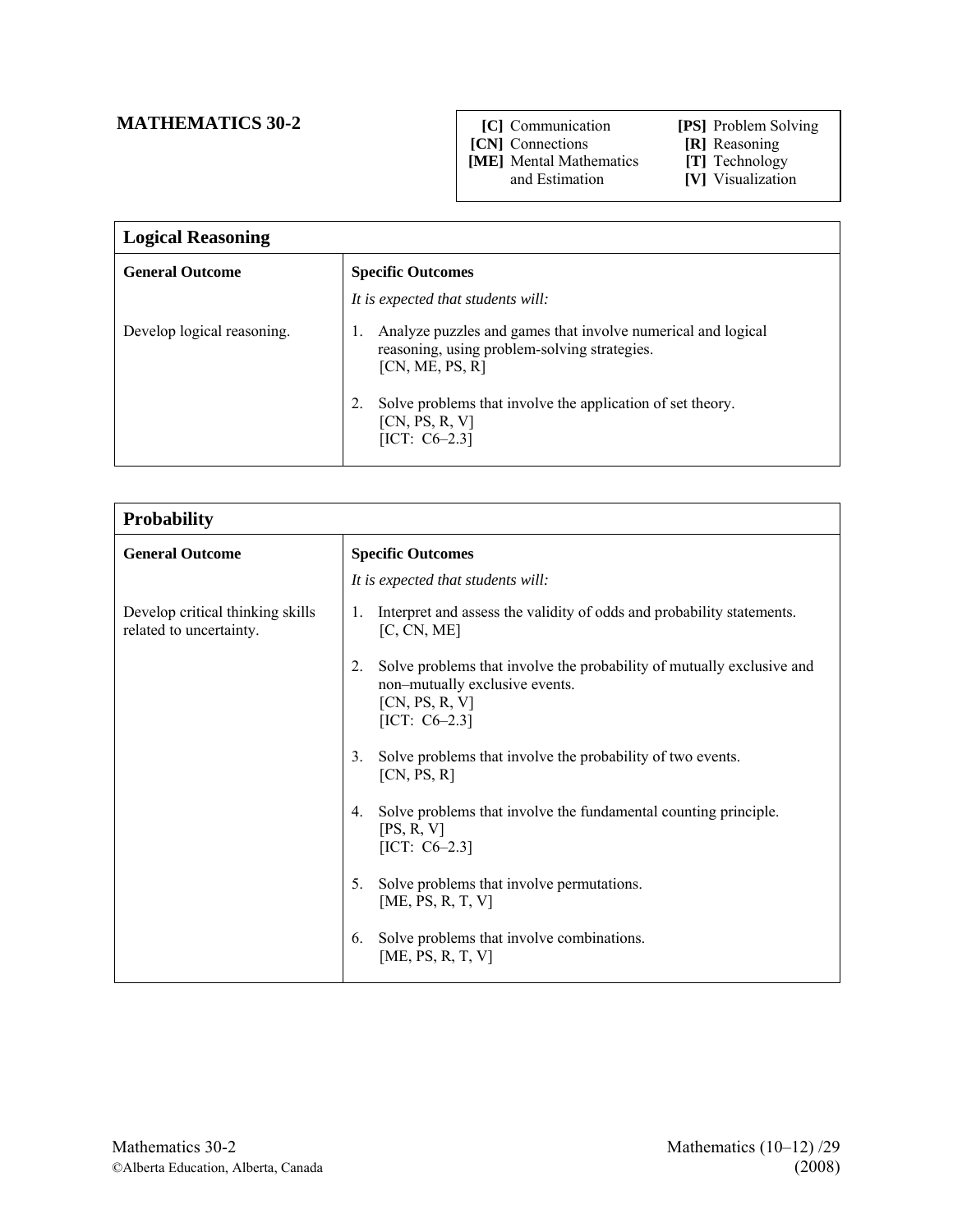- **[CN]** Connections **[R]** Reasoning
- **[ME]** Mental Mathematics **[T]** Technology and Estimation **[V]** Visualization
- 
- **[V]** Visualization

| <b>Relations and Functions</b>                                                  |                                                                                                                                                             |
|---------------------------------------------------------------------------------|-------------------------------------------------------------------------------------------------------------------------------------------------------------|
| <b>General Outcome</b>                                                          | <b>Specific Outcomes</b>                                                                                                                                    |
|                                                                                 | It is expected that students will:                                                                                                                          |
| Develop algebraic and graphical<br>reasoning through the study of<br>relations. | Determine equivalent forms of rational expressions (limited to<br>1.<br>numerators and denominators that are monomials and binomials).<br>[C, ME, R]        |
|                                                                                 | Perform operations on rational expressions (limited to numerators and<br>2.<br>denominators that are monomials and binomials).<br>[CN, ME, R]               |
|                                                                                 | 3.<br>Solve problems that involve rational equations (limited to numerators<br>and denominators that are monomials and binomials).<br>[C, CN, PS, R]        |
|                                                                                 | Demonstrate an understanding of logarithms and the laws of logarithms.<br>4.<br>[C, CN, ME, R]<br>$[ICT: C6-4.1]$                                           |
|                                                                                 | 5 <sub>1</sub><br>Solve problems that involve exponential equations.<br>[C, CN, PS, R, T]<br>[ICT: $C6-4.1$ , $C6-4.3$ ]                                    |
|                                                                                 | Represent data, using exponential and logarithmic functions, to solve<br>6.<br>problems.<br>[C, CN, PS, T, V]<br>[ICT: $C6-4.1$ , $C6-4.3$ , $C6-4.4$ ]     |
|                                                                                 | Represent data, using polynomial functions (of degree $\leq$ 3), to solve<br>7.<br>problems.<br>[C, CN, PS, T, V]<br>[ICT: $C6-4.1$ , $C6-4.3$ , $C6-4.4$ ] |
|                                                                                 | Represent data, using sinusoidal functions, to solve problems.<br>8.<br>[C, CN, PS, T, V]<br>[ICT: $C6-4.1$ , $C6-4.3$ , $C6-4.4$ ]                         |

| <b>Mathematics Research Project</b>                               |                                                                                                                                                                                                                                                            |
|-------------------------------------------------------------------|------------------------------------------------------------------------------------------------------------------------------------------------------------------------------------------------------------------------------------------------------------|
| <b>General Outcome</b>                                            | <b>Specific Outcomes</b>                                                                                                                                                                                                                                   |
| Develop an appreciation of the<br>role of mathematics in society. | It is expected that students will:<br>Research and give a presentation on a current event or an area of interest<br>that involves mathematics.<br>[C, CN, ME, PS, R, T, V]<br>[ICT: C1-4.2, C1-4.4, C2-4.1, C3-4.1, C3-4.2, C7-4.2, F2-4.7,<br>$P2 - 4.11$ |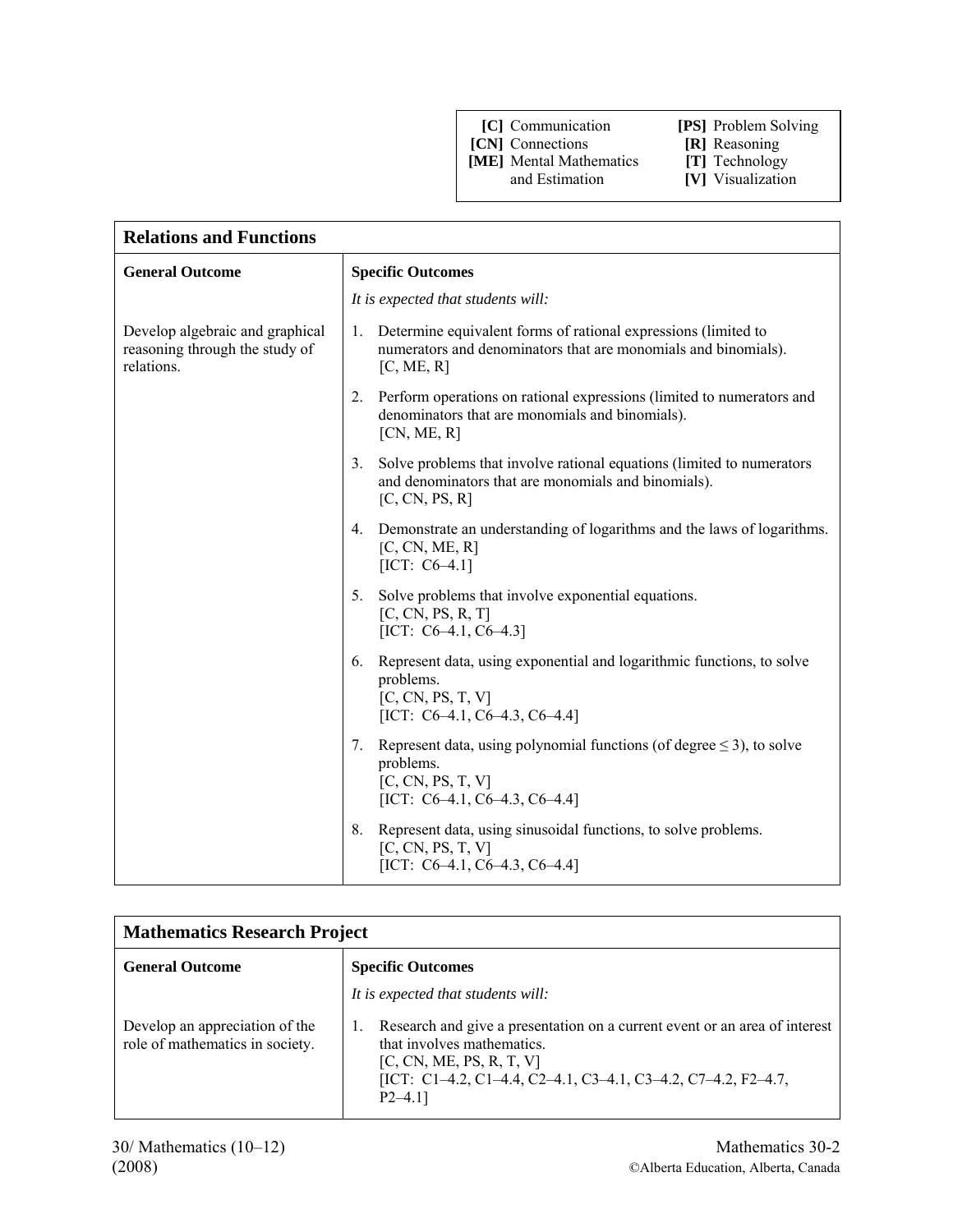## **MATHEMATICS 10-3**

- **[C]** Communication **[PS]** Problem Solving
	- -
- **[CN]** Connections **[R]** Reasoning **[ME]** Mental Mathematics and Estimation
- 
- **[V]** Visualization
- 

| <b>Measurement</b>                                                |                                                                                                                                                                                                                                                                                                                              |
|-------------------------------------------------------------------|------------------------------------------------------------------------------------------------------------------------------------------------------------------------------------------------------------------------------------------------------------------------------------------------------------------------------|
| <b>General Outcome</b>                                            | <b>Specific Outcomes</b>                                                                                                                                                                                                                                                                                                     |
|                                                                   | It is expected that students will:                                                                                                                                                                                                                                                                                           |
| Develop spatial sense through<br>direct and indirect measurement. | Demonstrate an understanding of the Système International (SI) by:<br>1.<br>• describing the relationships of the units for length, area, volume,<br>capacity, mass and temperature<br>applying strategies to convert SI units to imperial units.<br>[C, CN, ME, V]                                                          |
|                                                                   | Demonstrate an understanding of the imperial system by:<br>2.<br>• describing the relationships of the units for length, area, volume,<br>capacity, mass and temperature<br>comparing the American and British imperial units for capacity<br>• applying strategies to convert imperial units to SI units.<br>[C, CN, ME, V] |
|                                                                   | Solve and verify problems that involve SI and imperial linear<br>3.<br>measurements, including decimal and fractional measurements.<br>[CN, ME, PS, V]                                                                                                                                                                       |
|                                                                   | Solve problems that involve SI and imperial area measurements of<br>4.<br>regular, composite and irregular 2-D shapes and 3-D objects, including<br>decimal and fractional measurements, and verify the solutions.<br>[ME, PS, R, V]                                                                                         |
|                                                                   |                                                                                                                                                                                                                                                                                                                              |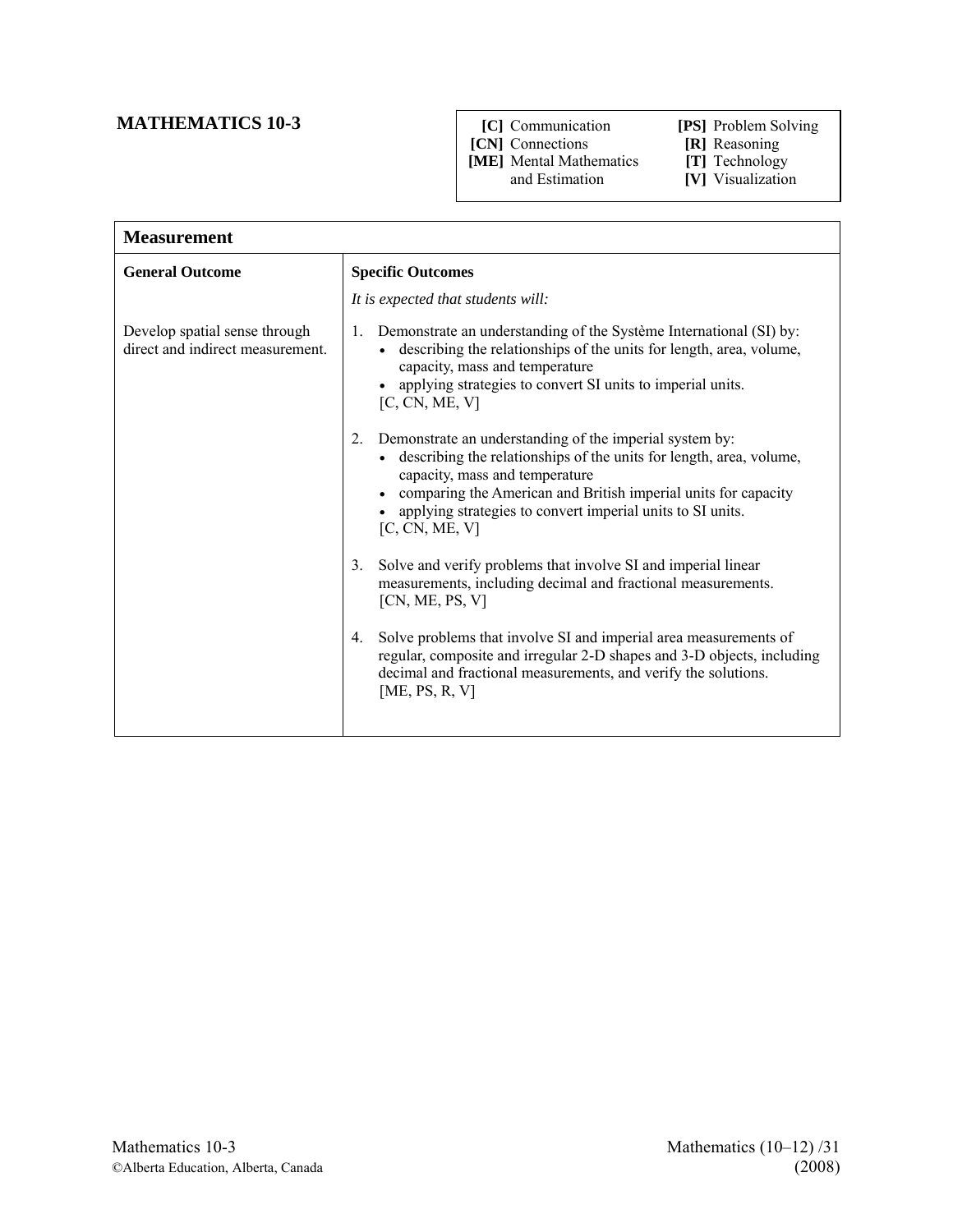**[CN]** Connections **[R]** Reasoning **[ME]** Mental Mathematics **[T]** Technology **[ME]** Mental Mathematics and Estimation

- 
- 
- **[V]** Visualization

| <b>Geometry</b>        |                                                                                                                                                                                                                                                                                                                     |
|------------------------|---------------------------------------------------------------------------------------------------------------------------------------------------------------------------------------------------------------------------------------------------------------------------------------------------------------------|
| <b>General Outcome</b> | <b>Specific Outcomes</b>                                                                                                                                                                                                                                                                                            |
|                        | It is expected that students will:                                                                                                                                                                                                                                                                                  |
| Develop spatial sense. | Analyze puzzles and games that involve spatial reasoning, using<br>1.<br>problem-solving strategies.<br>[C, CN, PS, R]                                                                                                                                                                                              |
|                        | 2.<br>Demonstrate an understanding of the Pythagorean theorem by:<br>• identifying situations that involve right triangles<br>• verifying the formula<br>• applying the formula<br>• solving problems.<br>[C, CN, PS, V]                                                                                            |
|                        | 3.<br>Demonstrate an understanding of similarity of convex polygons,<br>including regular and irregular polygons.<br>[C, CN, PS, V]                                                                                                                                                                                 |
|                        | Demonstrate an understanding of primary trigonometric ratios<br>4.<br>(sine, cosine, tangent) by:<br>• applying similarity to right triangles<br>• generalizing patterns from similar right triangles<br>• applying the primary trigonometric ratios<br>• solving problems.<br>[CN, PS, R, T, V]<br>$[ICT: C6-4.1]$ |
|                        | Solve problems that involve parallel, perpendicular and transversal<br>5.<br>lines, and pairs of angles formed between them.<br>[C, CN, PS, V]                                                                                                                                                                      |
|                        | 6. Demonstrate an understanding of angles, including acute, right, obtuse,<br>straight and reflex, by:<br>• drawing<br>• replicating and constructing<br>• bisecting<br>solving problems.<br>[C, ME, PS, T, V]<br>$[ICT: C6-4.1]$                                                                                   |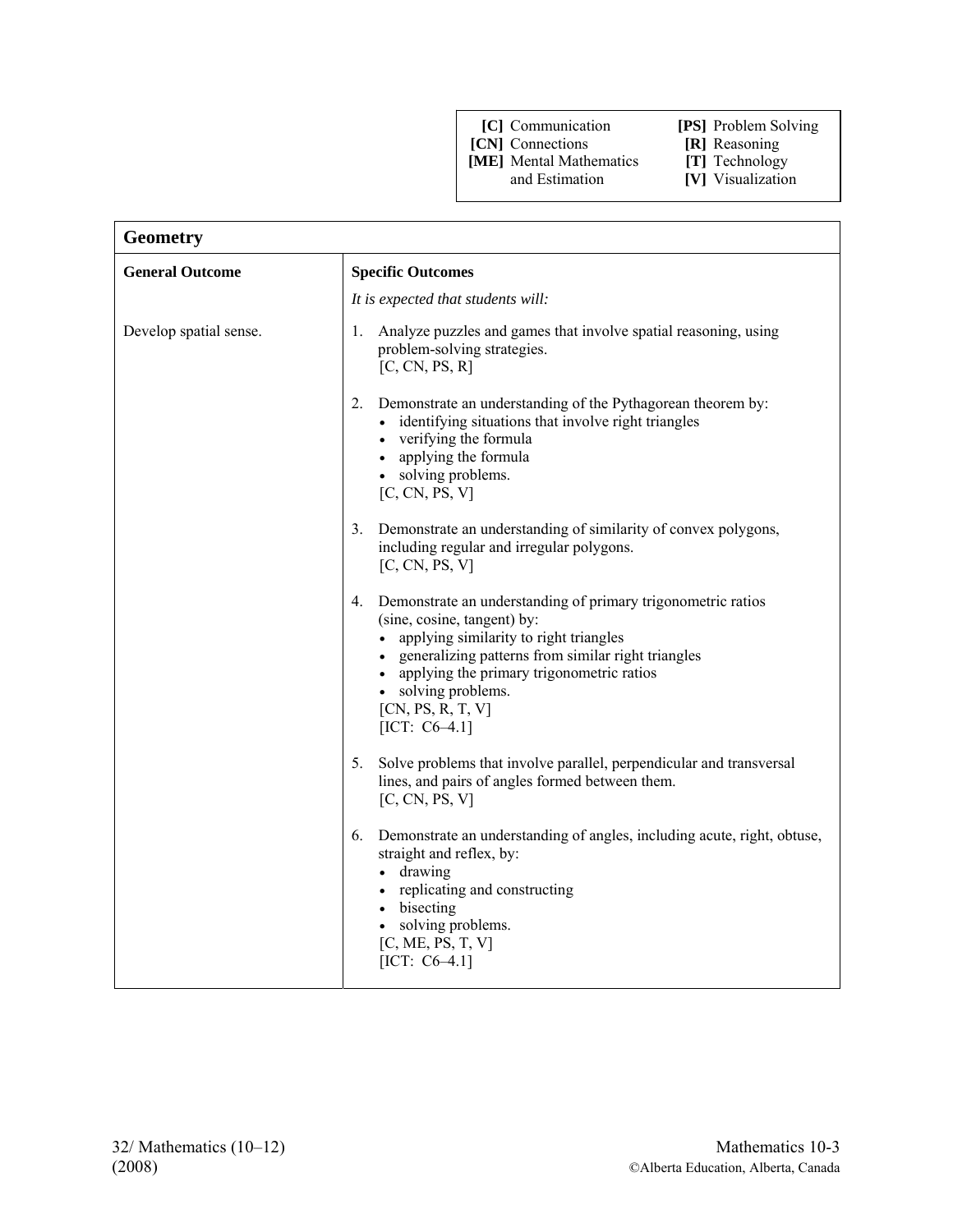- **[CN]** Connections **[R]** Reasoning<br> **[ME]** Mental Mathematics **[T]** Technology
- **[ME]** Mental Mathematics and Estimation

- 
- **[V]** Visualization

| <b>Number</b>                                         |                                                                                                                                                                                                                                                                                                                                                                                                  |
|-------------------------------------------------------|--------------------------------------------------------------------------------------------------------------------------------------------------------------------------------------------------------------------------------------------------------------------------------------------------------------------------------------------------------------------------------------------------|
| <b>General Outcome</b>                                | <b>Specific Outcomes</b>                                                                                                                                                                                                                                                                                                                                                                         |
|                                                       | It is expected that students will:                                                                                                                                                                                                                                                                                                                                                               |
| Develop number sense and<br>critical thinking skills. | Solve problems that involve unit pricing and currency exchange, using<br>1.<br>proportional reasoning.<br>[CN, ME, PS, R]<br>$[ICT: F2-4.7]$<br>Demonstrate an understanding of income, including:<br>2.<br>• wages<br>salary<br>contracts<br>commissions<br>piecework<br>$\bullet$<br>to calculate gross pay and net pay.<br>[C, CN, R, T]<br>[ICT: $C6-4.1$ , $C6-4.2$ , $C7-4.2$ , $F2-4.7$ ] |

| <b>Algebra</b>               |                                                                                                                                                                                                                                                            |
|------------------------------|------------------------------------------------------------------------------------------------------------------------------------------------------------------------------------------------------------------------------------------------------------|
| <b>General Outcome</b>       | <b>Specific Outcomes</b>                                                                                                                                                                                                                                   |
|                              | It is expected that students will:                                                                                                                                                                                                                         |
| Develop algebraic reasoning. | Solve problems that require the manipulation and application of<br>1.<br>formulas related to:<br>perimeter<br>٠<br>area<br>$\bullet$<br>the Pythagorean theorem<br>$\bullet$<br>primary trigonometric ratios<br>$\bullet$<br>income.<br>[C, CN, ME, PS, R] |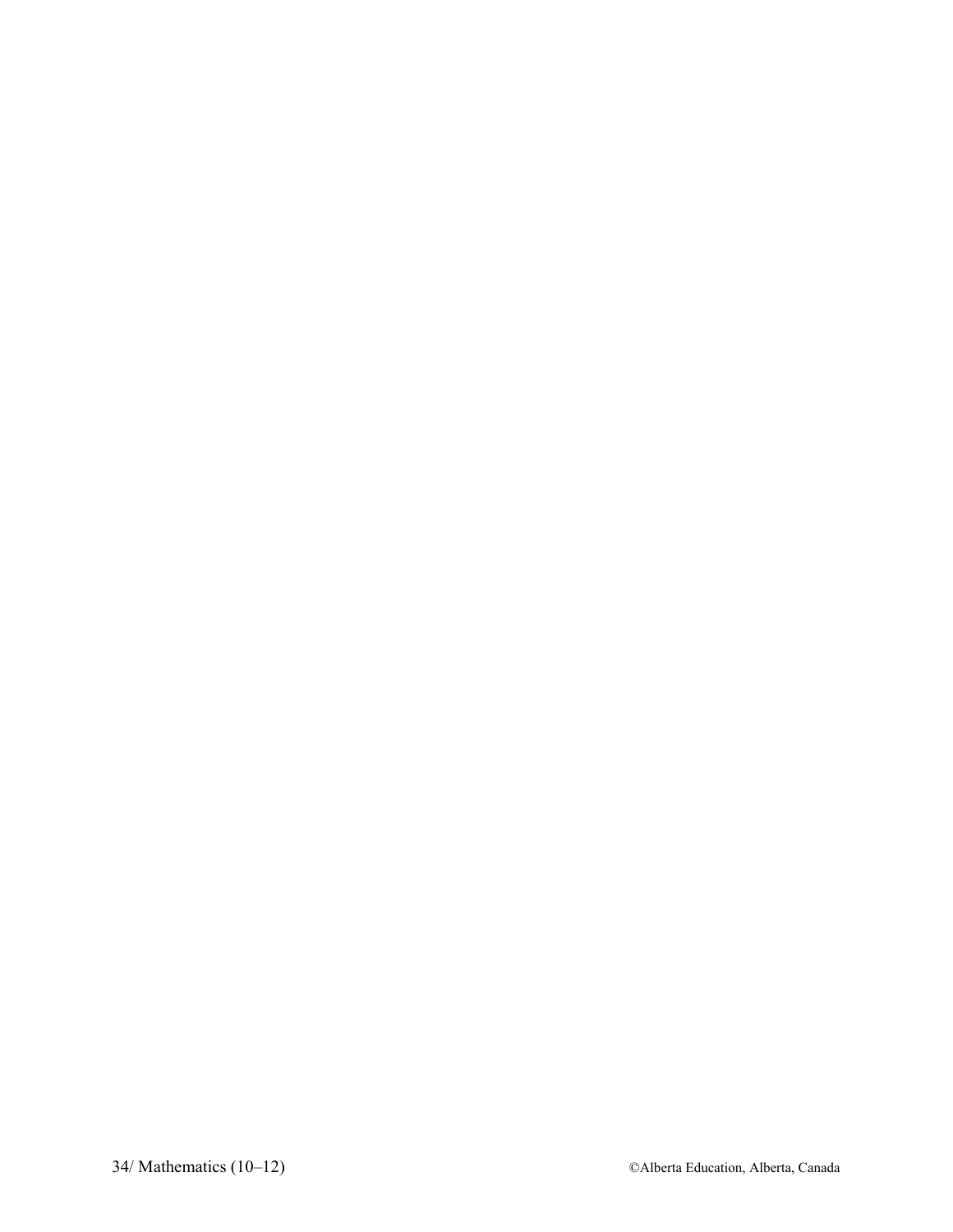## **MATHEMATICS 20-3**

#### **[C]** Communication **[PS]** Problem Solving

 **[CN]** Connections **[R]** Reasoning

**[ME]** Mental Mathematics **[T]** Technology

- **[V]** Visualization
- **Measurement** General Outcome Specific Outcomes *It is expected that students will:* Develop spatial sense through direct and indirect measurement. 1. Solve problems that involve SI and imperial units in surface area measurements and verify the solutions. [C, CN, ME, PS, V] 2. Solve problems that involve SI and imperial units in volume and capacity measurements.  $[C, CN, ME, PS, V]$

| <b>Geometry</b>        |                                                                                                                 |
|------------------------|-----------------------------------------------------------------------------------------------------------------|
| <b>General Outcome</b> | <b>Specific Outcomes</b>                                                                                        |
|                        | It is expected that students will:                                                                              |
| Develop spatial sense. | Solve problems that involve two and three right triangles.<br>1.<br>[CN, PS, T, V]<br>[ICT: $C6-4.1$ ]          |
|                        | Solve problems that involve scale.<br>2.<br>[PS, R, V]                                                          |
|                        | Model and draw 3-D objects and their views.<br>3.<br>[CN, R, V]                                                 |
|                        | Draw and describe exploded views, component parts and scale diagrams<br>4.<br>of simple 3-D objects.<br>[CN, V] |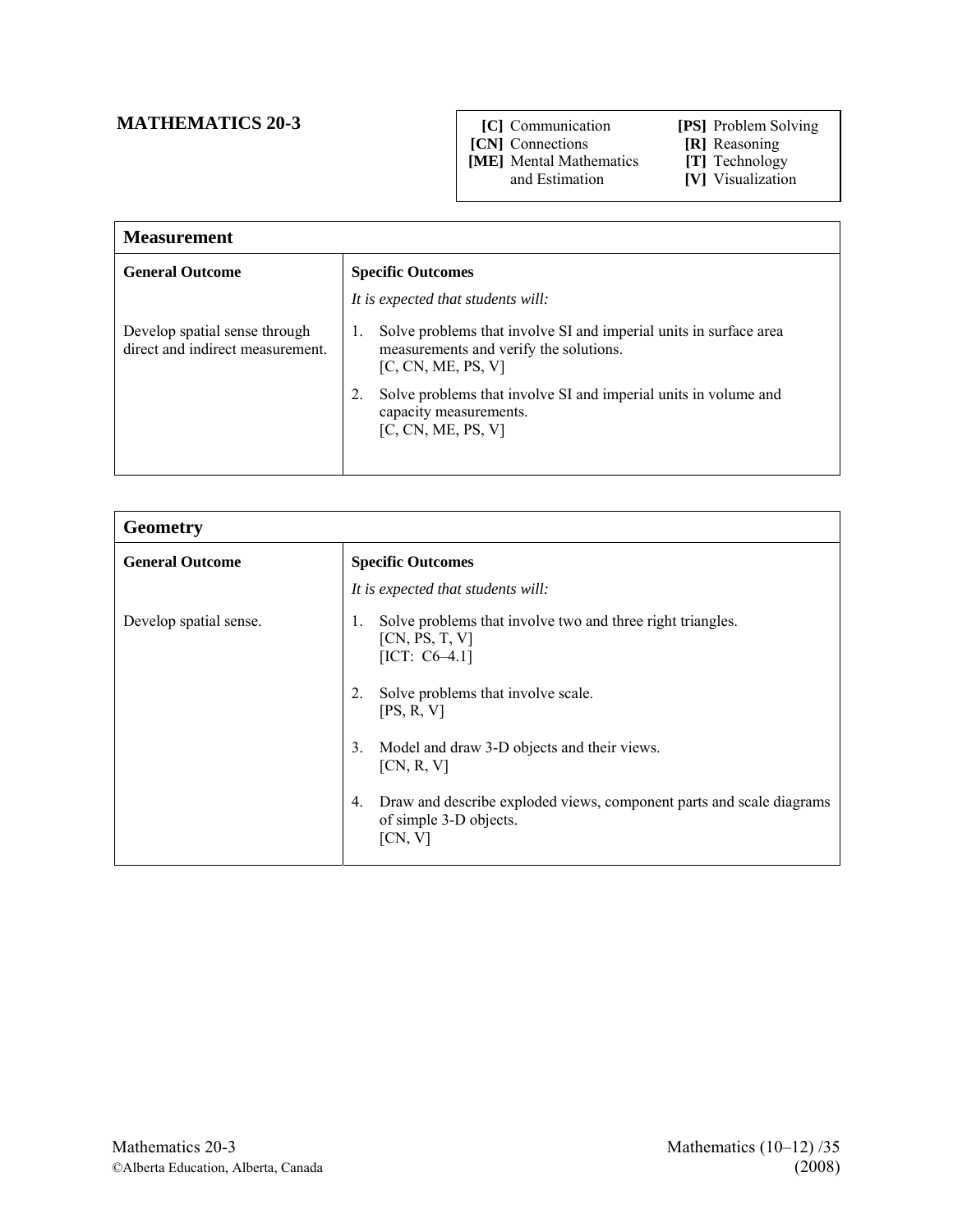- 
- **[CN]** Connections **[R]** Reasoning **[ME]** Mental Mathematics **[T]** Technology

**[ME]** Mental Mathematics and Estimation

- **[V]** Visualization
- 

| <b>Number</b>                                         |                                                                                                                                                  |
|-------------------------------------------------------|--------------------------------------------------------------------------------------------------------------------------------------------------|
| <b>General Outcome</b>                                | <b>Specific Outcomes</b>                                                                                                                         |
|                                                       | It is expected that students will:                                                                                                               |
| Develop number sense and<br>critical thinking skills. | Analyze puzzles and games that involve numerical reasoning, using<br>1.<br>problem-solving strategies.<br>[C, CN, PS, R]                         |
|                                                       | Solve problems that involve personal budgets.<br>2.<br>[CN, PS, R, T]<br>[ICT: $C6-4.2$ , $C6-4.4$ ]                                             |
|                                                       | Demonstrate an understanding of compound interest.<br>3.<br>[CN, ME, PS, T]<br>$[ICT: C6-4.1]$                                                   |
|                                                       | Demonstrate an understanding of financial institution services used to<br>4.<br>access and manage finances.<br>[C, CN, R, T]<br>[ICT: $F2-4.6$ ] |
|                                                       | Demonstrate an understanding of credit options, including:<br>5.<br>credit cards<br>loans.<br>[CN, ME, PS, R]<br>$[ICT: F2-4.7]$                 |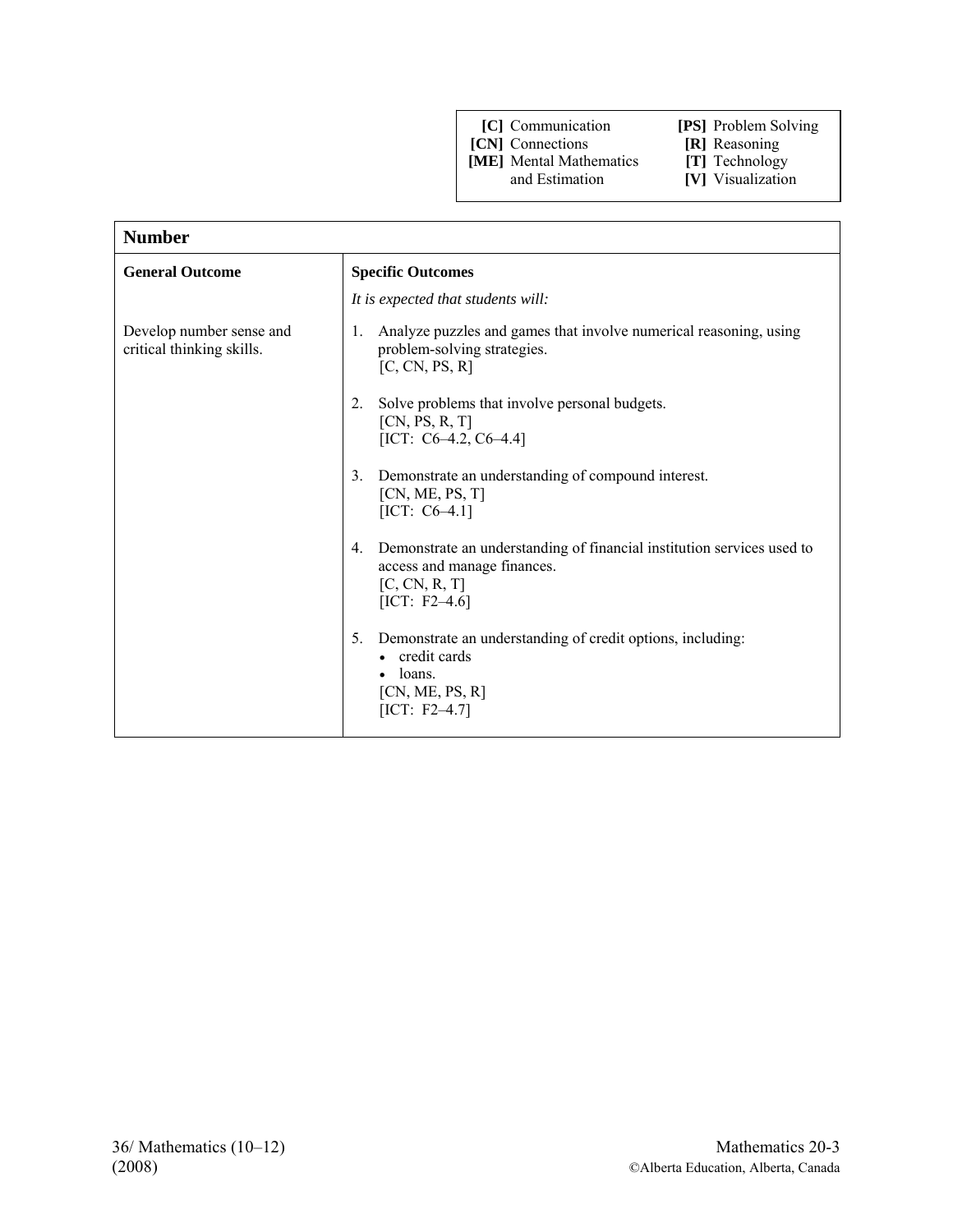**[CN]** Connections **[R]** Reasoning

**[ME]** Mental Mathematics **[T]** Technology

| Algebra                      |                                                                                                                                                                                                                                                                                                                                           |
|------------------------------|-------------------------------------------------------------------------------------------------------------------------------------------------------------------------------------------------------------------------------------------------------------------------------------------------------------------------------------------|
| <b>General Outcome</b>       | <b>Specific Outcomes</b>                                                                                                                                                                                                                                                                                                                  |
|                              | It is expected that students will:                                                                                                                                                                                                                                                                                                        |
| Develop algebraic reasoning. | Solve problems that require the manipulation and application of<br>1.<br>formulas related to:<br>volume and capacity<br>$\bullet$<br>surface area<br>slope and rate of change<br>simple interest<br>finance charges.<br>[CN, PS, R]<br>Demonstrate an understanding of slope:<br>2.<br>as rise over run<br>as rate of change<br>$\bullet$ |
|                              | by solving problems.<br>[C, CN, PS, V]                                                                                                                                                                                                                                                                                                    |
|                              | Solve problems by applying proportional reasoning and unit analysis.<br>3.<br>[C, CN, PS, R]                                                                                                                                                                                                                                              |

| <b>Statistics</b>              |                                                                                                                                                                                                                                                             |
|--------------------------------|-------------------------------------------------------------------------------------------------------------------------------------------------------------------------------------------------------------------------------------------------------------|
| <b>General Outcome</b>         | <b>Specific Outcomes</b>                                                                                                                                                                                                                                    |
|                                | It is expected that students will:                                                                                                                                                                                                                          |
| Develop statistical reasoning. | Solve problems that involve creating and interpreting graphs, including:<br>Ι.<br>$\bullet$ bar graphs<br>histograms<br>$\bullet$<br>line graphs<br>$\bullet$<br>• circle graphs.<br>[C, CN, PS, R, T, V]<br>[ICT: $C6-4.1$ , $C6-4.2$ , $C6-4.3$ , P2-4.1] |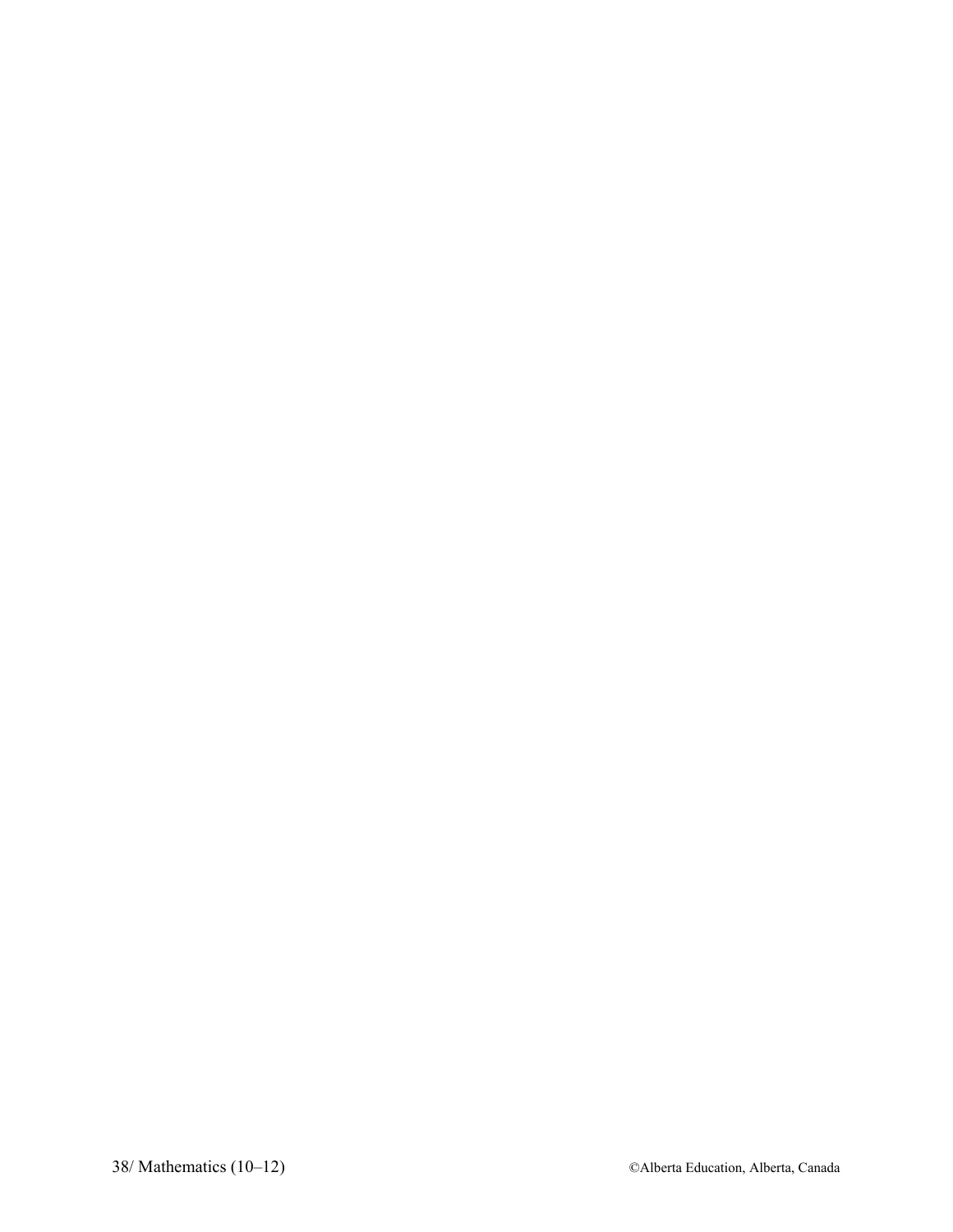## **MATHEMATICS 30-3**

- **[C]** Communication **[PS]** Problem Solving
	-
- **[CN]** Connections **[R]** Reasoning

**[ME]** Mental Mathematics **[T]** Technology and Estimation **[V]** Visualization

| <b>Measurement</b>                                                |                                                                                                                                                                                                                                                                          |
|-------------------------------------------------------------------|--------------------------------------------------------------------------------------------------------------------------------------------------------------------------------------------------------------------------------------------------------------------------|
| <b>General Outcome</b>                                            | <b>Specific Outcomes</b>                                                                                                                                                                                                                                                 |
|                                                                   | It is expected that students will:                                                                                                                                                                                                                                       |
| Develop spatial sense through<br>direct and indirect measurement. | Demonstrate an understanding of the limitations of measuring<br>1.<br>instruments, including:<br>precision<br>$\bullet$<br>accuracy<br>٠<br>uncertainty<br>$\bullet$<br>tolerance<br>$\bullet$<br>and solve problems.<br>[C, PS, R, T, V]<br>[ICT: $C6-4.4$ , $C6-4.5$ ] |

| <b>Geometry</b>        |                                                                                                                                                                                                                                 |
|------------------------|---------------------------------------------------------------------------------------------------------------------------------------------------------------------------------------------------------------------------------|
| <b>General Outcome</b> | <b>Specific Outcomes</b>                                                                                                                                                                                                        |
|                        | It is expected that students will:                                                                                                                                                                                              |
| Develop spatial sense. | Solve problems by using the sine law and cosine law, excluding the<br>1.<br>ambiguous case.<br>[CN, PS, V]                                                                                                                      |
|                        | Solve problems that involve:<br>2.<br>• triangles<br>• quadrilaterals<br>regular polygons.<br>$\bullet$<br>[C, CN, PS, V]                                                                                                       |
|                        | Demonstrate an understanding of transformations on a 2-D shape or a<br>3.<br>3-D object, including:<br>translations<br>$\bullet$<br>rotations<br>$\bullet$<br>reflections<br>dilations.<br>[C, CN, R, T, V]<br>[ICT: $C6-3.4$ ] |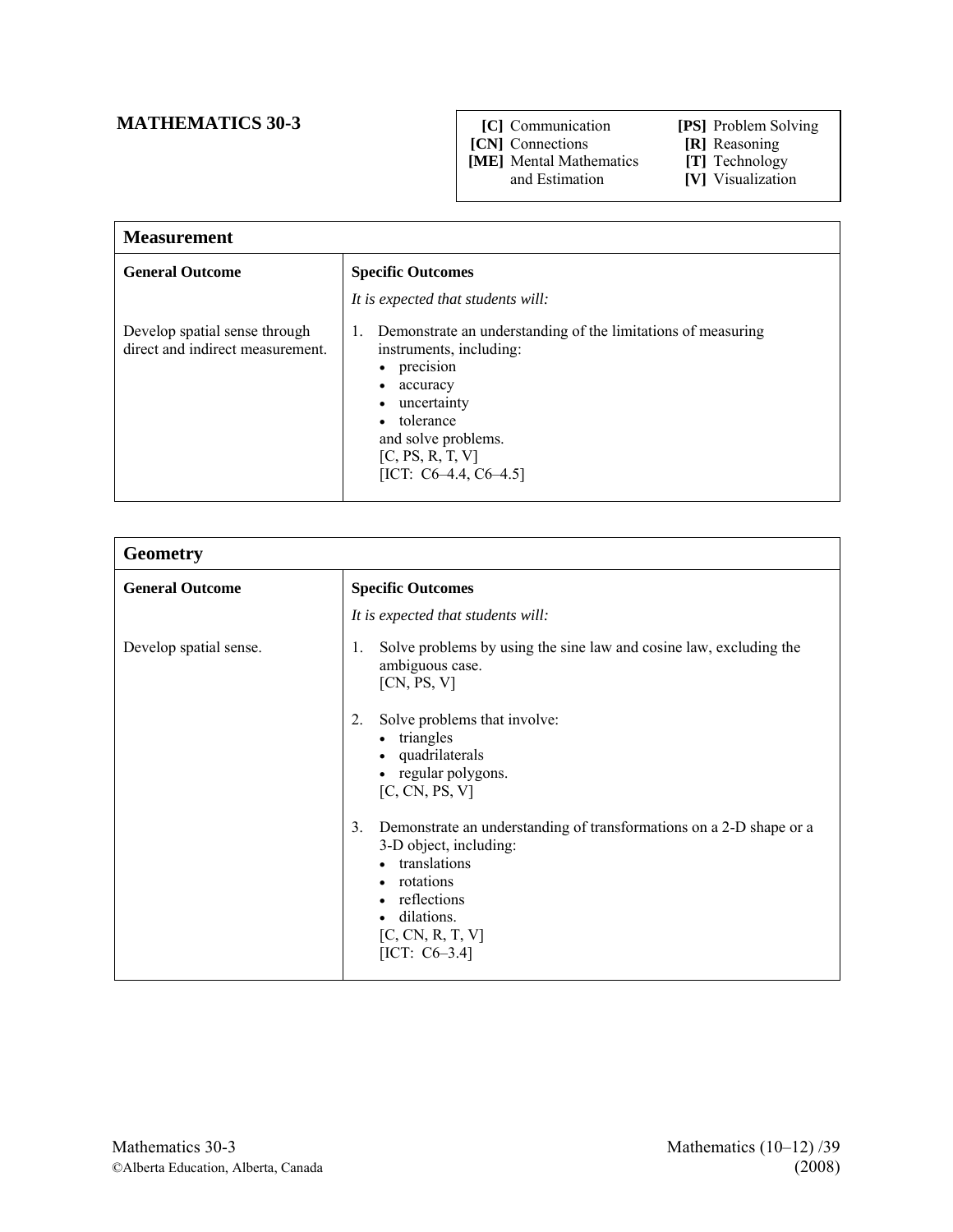- 
- **[CN]** Connections **[R]** Reasoning **[ME]** Mental Mathematics **[T]** Technology

**[ME]** Mental Mathematics and Estimation

- 
- **[V]** Visualization

| <b>Number</b>                                         |                                                                                                                                                              |
|-------------------------------------------------------|--------------------------------------------------------------------------------------------------------------------------------------------------------------|
| <b>General Outcome</b>                                | <b>Specific Outcomes</b>                                                                                                                                     |
|                                                       | It is expected that students will:                                                                                                                           |
| Develop number sense and<br>critical thinking skills. | Analyze puzzles and games that involve logical reasoning, using<br>1.<br>problem-solving strategies.<br>[C, CN, PS, R]                                       |
|                                                       | Solve problems that involve the acquisition of a vehicle by:<br>2.<br>• buying<br>leasing<br>$\bullet$<br>leasing to buy.<br>$\bullet$<br>[C, CN, PS, R, T]  |
|                                                       | Critique the viability of small business options by considering:<br>3.<br>expenses<br>• sales<br>profit or loss.<br>$\bullet$<br>[C, CN, R]<br>[ICT: F2–4.7] |

| <b>Algebra</b>               |                                                                                                                                                                                                                                                                                                                |
|------------------------------|----------------------------------------------------------------------------------------------------------------------------------------------------------------------------------------------------------------------------------------------------------------------------------------------------------------|
| <b>General Outcome</b>       | <b>Specific Outcomes</b>                                                                                                                                                                                                                                                                                       |
|                              | It is expected that students will:                                                                                                                                                                                                                                                                             |
| Develop algebraic reasoning. | Demonstrate an understanding of linear relations by:<br>1.<br>• recognizing patterns and trends<br>graphing<br>$\bullet$<br>creating tables of values<br>$\bullet$<br>writing equations<br>interpolating and extrapolating<br>solving problems.<br>[CN, PS, R, T, V]<br>[ICT: $C6-4.1$ , $C6-4.3$ , $C7-4.2$ ] |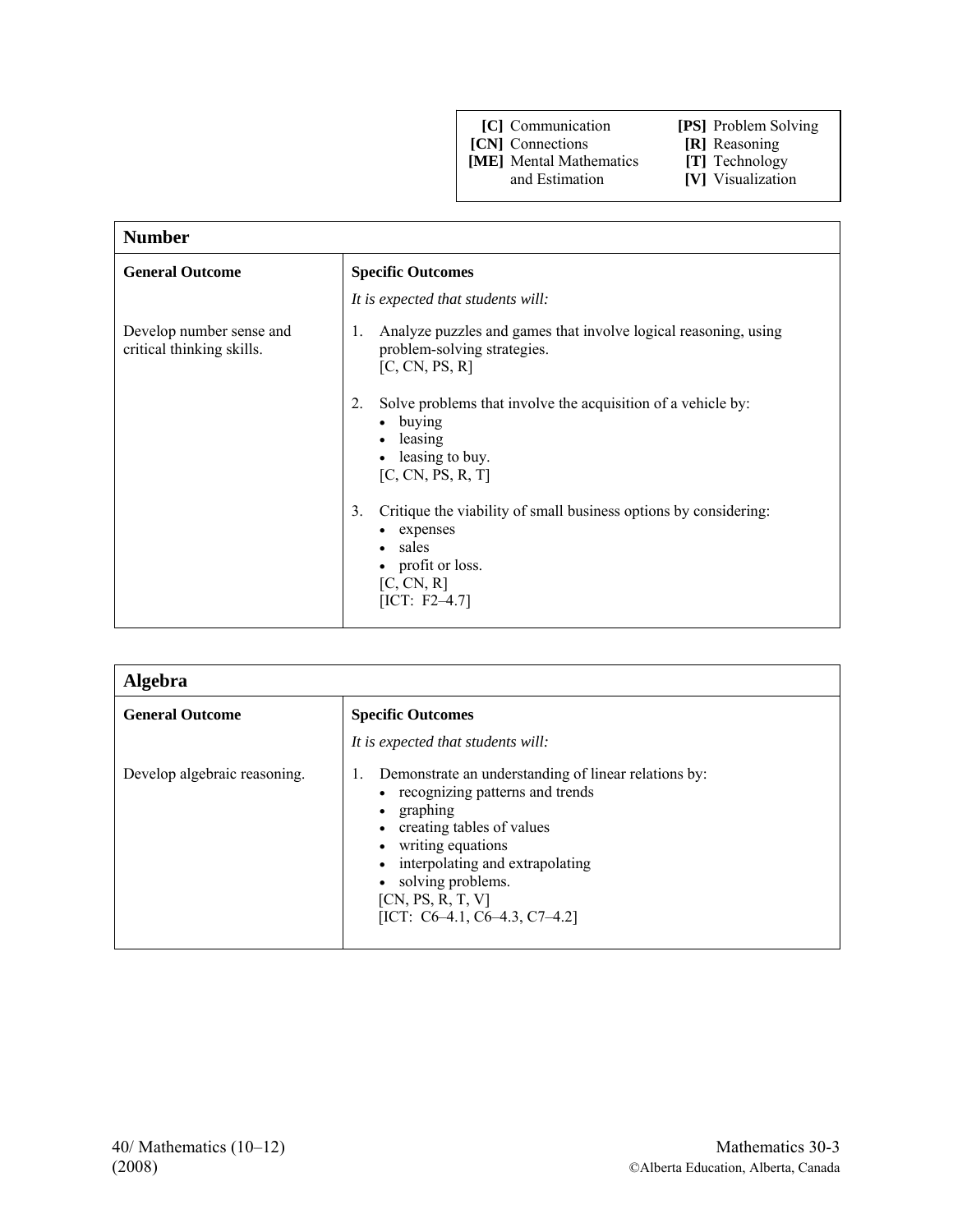**[CN]** Connections **[R]** Reasoning

**[ME]** Mental Mathematics **[T]** Technology

| <b>Statistics</b>              |                                                                                                                                                                                                                                                                   |  |  |  |
|--------------------------------|-------------------------------------------------------------------------------------------------------------------------------------------------------------------------------------------------------------------------------------------------------------------|--|--|--|
| <b>General Outcome</b>         | <b>Specific Outcomes</b>                                                                                                                                                                                                                                          |  |  |  |
|                                | It is expected that students will:                                                                                                                                                                                                                                |  |  |  |
| Develop statistical reasoning. | Solve problems that involve measures of central tendency, including:<br>1.<br>mean<br>٠<br>median<br>mode<br>$\bullet$<br>weighted mean<br>$\bullet$<br>trimmed mean.<br>$\bullet$<br>[C, CN, PS, R]<br>Analyze and describe percentiles.<br>2.<br>[C, CN, PS, R] |  |  |  |

| <b>Probability</b>                                          |                                                                            |  |  |  |
|-------------------------------------------------------------|----------------------------------------------------------------------------|--|--|--|
| <b>General Outcome</b>                                      | <b>Specific Outcomes</b>                                                   |  |  |  |
|                                                             | It is expected that students will:                                         |  |  |  |
| Develop critical thinking skills<br>related to uncertainty. | Analyze and interpret problems that involve probability.<br>[C, CN, PS, R] |  |  |  |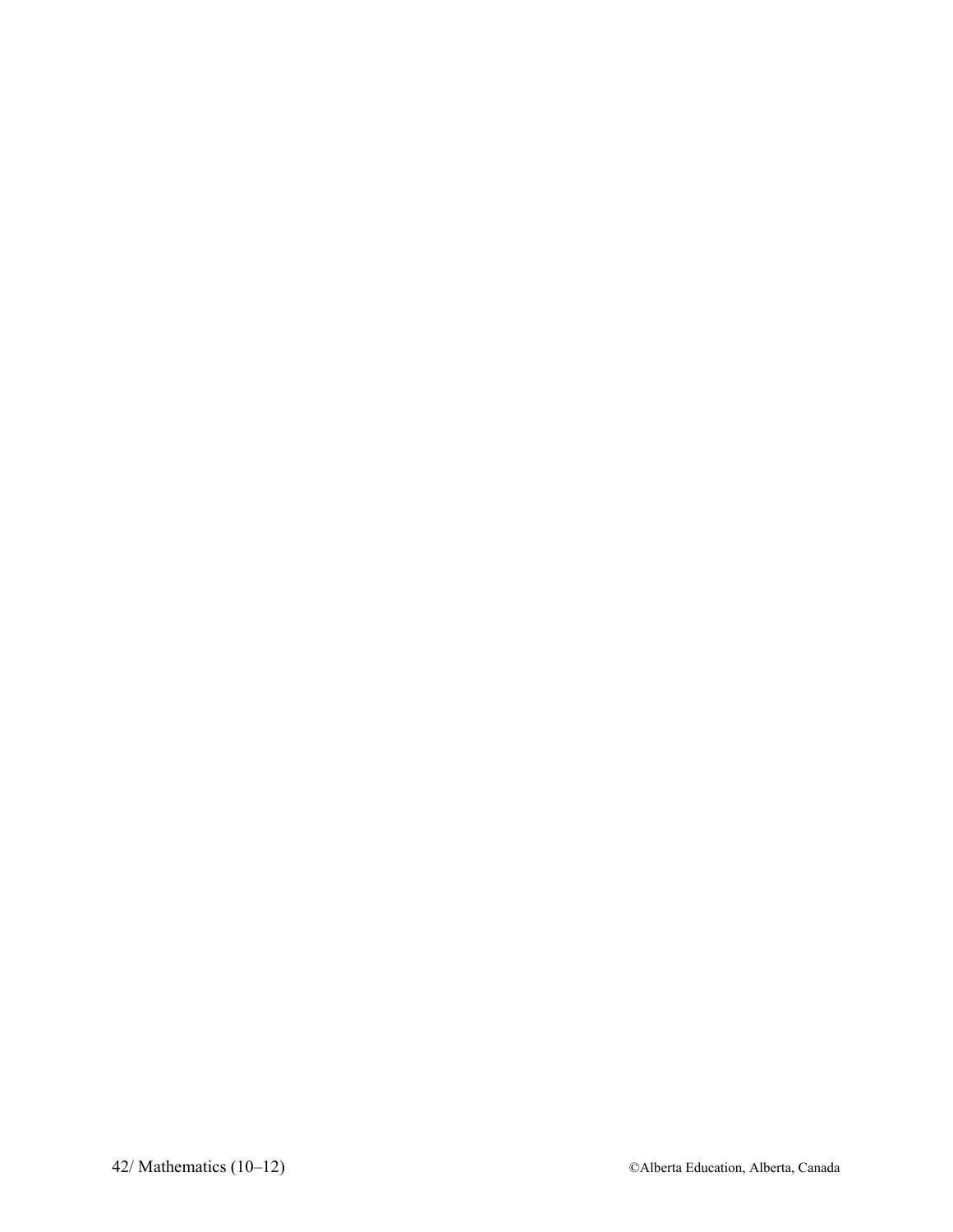## **APPENDIX: INFORMATION AND COMMUNICATION TECHNOLOGY (ICT) OUTCOMES**

The following excerpts from the Information and Communication Technology (ICT) Program of Studies provide the complete wording for outcomes that are linked to the mathematics program of studies. For the complete ICT Program of Studies, go to the Alberta Education Web site at http://education.alberta.ca/ teachers/program/ict.aspx.

## **ICT Outcomes, Division 2**

| <b>General Outcomes</b>                                                      |     | <b>Specific Outcomes</b>                                                                                                                                                       |
|------------------------------------------------------------------------------|-----|--------------------------------------------------------------------------------------------------------------------------------------------------------------------------------|
| $C6$ – Students will use technology to<br>investigate and/or solve problems. | 2.3 | use graphic organizers, such as mind mapping/webbing, flow<br>charting and outlining, to present connections between ideas and<br>information in a problem-solving environment |

## **ICT Outcomes, Division 3**

| <b>General Outcomes</b>                                                      |     | <b>Specific Outcomes</b>                                                                                                                     |
|------------------------------------------------------------------------------|-----|----------------------------------------------------------------------------------------------------------------------------------------------|
| $C6$ – Students will use technology to<br>investigate and/or solve problems. | 3.4 | pose and test solutions to problems by using computer<br>applications, such as computer-assisted design or simulation/<br>modelling software |

## **ICT Outcomes, Division 4**

| <b>General Outcomes</b>                |     | <b>Specific Outcomes</b>                                            |
|----------------------------------------|-----|---------------------------------------------------------------------|
| $C1$ – Students will access, use and   | 4.2 | select information from appropriate sources, including primary      |
| communicate information from a         |     | and secondary sources                                               |
| variety of technologies.               | 4.4 | communicate in a persuasive and engaging manner, through            |
|                                        |     | appropriate forms, such as speeches, letters, reports and           |
|                                        |     | multimedia presentations, applying information technologies for     |
|                                        |     | context, audience and purpose that extend and communicate           |
|                                        |     | understanding of complex issues                                     |
| C2 - Students will seek alternative    | 4.1 | consult a wide variety of sources that reflect varied viewpoints on |
| viewpoints, using information          |     | particular topics                                                   |
| technologies.                          | 4.2 | evaluate the validity of gathered viewpoints against other sources  |
| C3 - Students will critically assess   | 4.1 | assess the authority, reliability and validity of electronically    |
| information accessed through the       |     | accessed information                                                |
| use of a variety of technologies.      | 4.2 | demonstrate discriminatory selection of electronically accessed     |
|                                        |     | information that is relevant to a particular topic                  |
| $C6$ – Students will use technology to | 4.1 | investigate and solve problems of prediction, calculation and       |
| investigate and/or solve problems.     |     | inference                                                           |
|                                        | 4.2 | investigate and solve problems of organization and manipulation     |
|                                        |     | of information                                                      |
|                                        | 4.3 | manipulate data by using charting and graphing technologies in      |
|                                        |     | order to test inferences and probabilities                          |
|                                        | 4.4 | generate new understandings of problematic situations by using      |
|                                        |     | some form of technology to facilitate the process                   |
|                                        | 4.5 | evaluate the appropriateness of the technology used to investigate  |
|                                        |     | or solve a problem                                                  |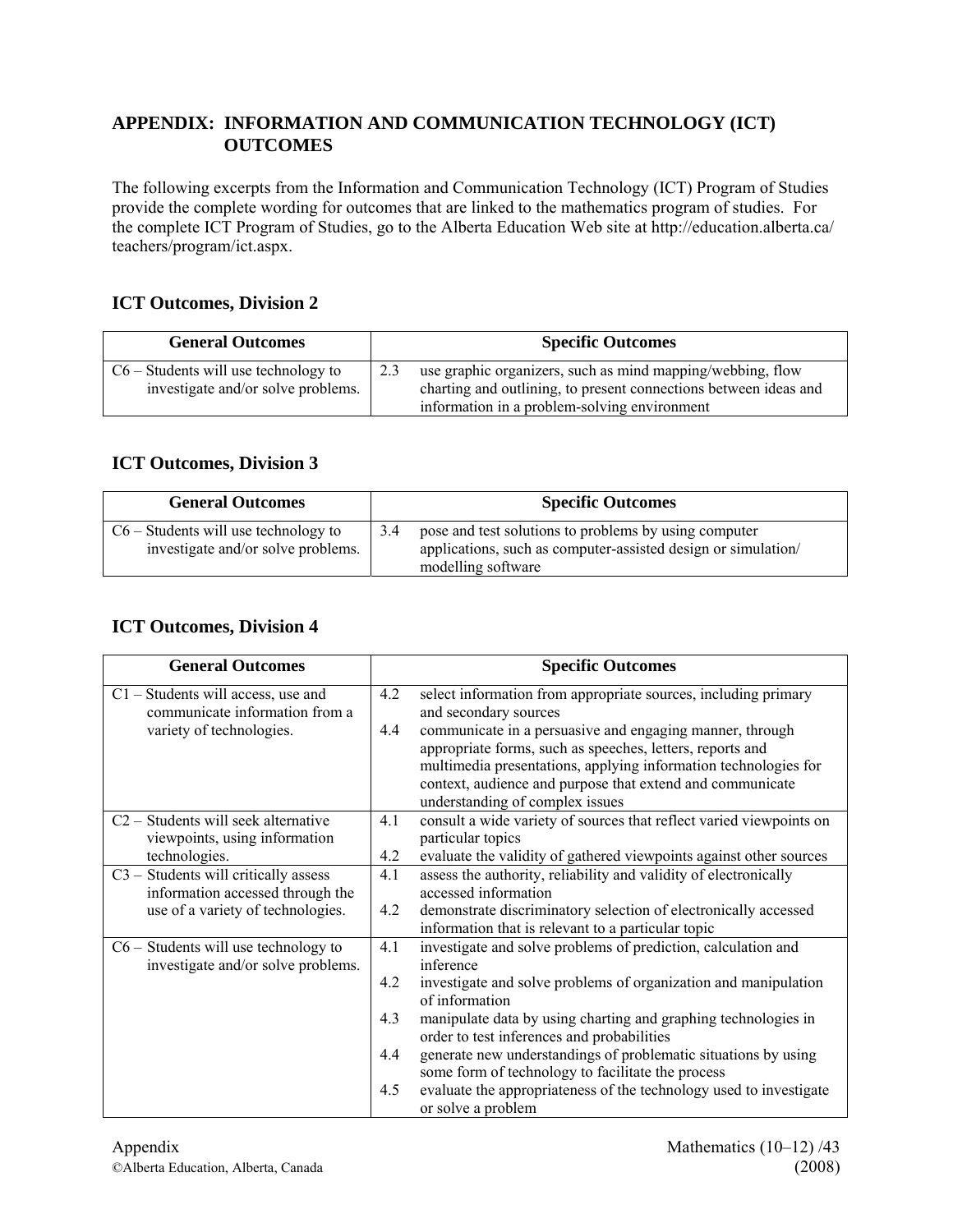| <b>General Outcomes</b>                                                                                  |            | <b>Specific Outcomes</b>                                                                                                                                                                                                                                                              |
|----------------------------------------------------------------------------------------------------------|------------|---------------------------------------------------------------------------------------------------------------------------------------------------------------------------------------------------------------------------------------------------------------------------------------|
| C7 – Students will use electronic<br>research techniques to construct<br>personal knowledge and meaning. | 4.2        | analyze and synthesize information to determine patterns and links<br>among ideas                                                                                                                                                                                                     |
| F1 – Students will demonstrate an<br>understanding of the nature of<br>technology.                       | 4.2        | solve mathematical and scientific problems by selecting<br>appropriate technology to perform calculations and experiments                                                                                                                                                             |
| $F2 -$ Students will understand the role<br>of technology as it applies to self.<br>work and society.    | 4.6<br>4.7 | demonstrate an understanding of the basic principles and issues of<br>e-commerce, including such topics as security and privacy,<br>marketing, and implications for governments, businesses and<br>consumers alike<br>use current, reliable information sources from around the world |
| P <sub>2</sub> – Students will organize and<br>manipulate data.                                          | 4.1        | manipulate and present data through the selection of appropriate<br>tools, such as scientific instrumentation, calculators, databases<br>and/or spreadsheets                                                                                                                          |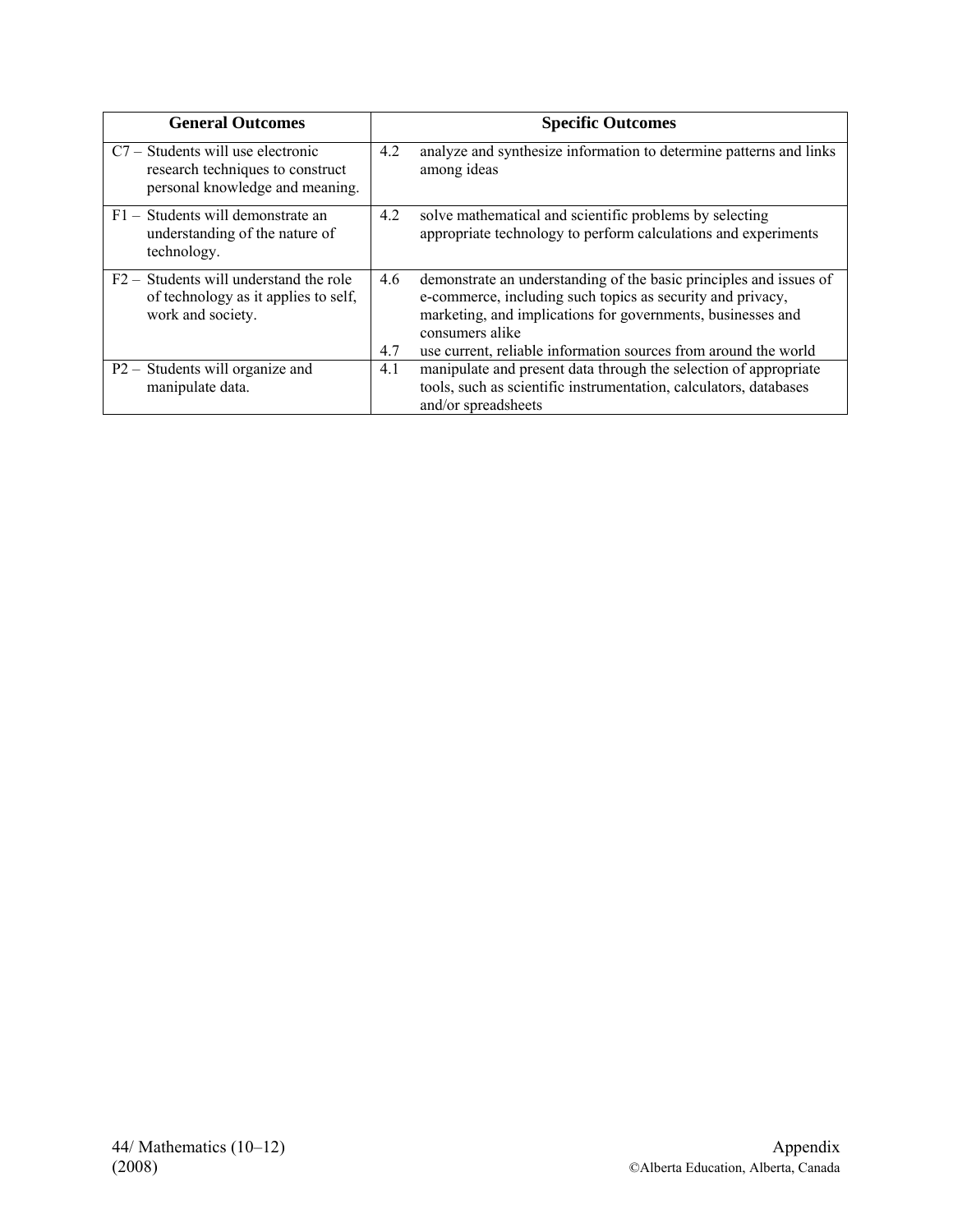#### **REFERENCES**

- Alberta Education. Mathematics Kindergarten to Grade 9 Program of Studies. Edmonton, AB: Alberta Education, 2007. http://education.alberta.ca/media/645594/kto9math.pdf (Accessed February 6, 2008).
- Alberta Education, System Improvement Group. *Western and Northern Canadian Protocol (WNCP) Consultation with Post-Secondary Institutions, Business and Industry Regarding Their Requirements for High School Mathematics: Final Report on Findings*. Edmonton, AB: Alberta Education, 2006. Available at http://www.wncp.ca/math/report\_2006.pdf (Accessed February 6, 2008).
- Alberta Education. *The Alberta 10–12 Mathematics Program of Studies with Achievement Indicators*. Edmonton, AB: Alberta Education, 2008.
- Alberta Learning. Information and Communication Technology (ICT) Program of Studies. Edmonton, AB: Alberta Learning, 2000–2003. http://education.alberta.ca/media/453069/pofs.pdf (Accessed February 6, 2008).
- Armstrong, Thomas. *7 Kinds of Smart: Identifying and Developing Your Many Intelligences*. New York, NY: Plume, 1993.
- Banks, J. A. and C. A. M. Banks. *Multicultural Education: Issues and Perspectives*. 2<sup>nd</sup> ed. Boston, MA: Allyn and Bacon, 1993.
- British Columbia Ministry of Education. *The Primary Program: A Framework for Teaching*. Victoria, BC: British Columbia Ministry of Education, 2000.
- Caine, Renate Nummela and Geoffrey Caine. *Making Connections: Teaching and the Human Brain*. Alexandria, VA: Association for Supervision and Curriculum Development, 1991.
- Hope, Jack A. et al. *Mental Math in the Primary Grades*. Palo Alto, CA: Dale Seymour Publications, 1988.
- McAskill, B. et al. *WNCP Mathematics Research Project: Final Report*. Victoria, BC: Holdfast Consultants Inc., 2004. Available at http://www.wncp.ca/math/Final\_Report.pdf (Accessed February 6, 2008).
- National Council of Teachers of Mathematics. *Computation, Calculators, and Common Sense: A Position of the National Council of Teachers of Mathematics*. May 2005. http://www.nctm.org/uploadedFiles/About\_NCTM/Position\_Statements/computation.pdf (Accessed February 6, 2008).
- Rubenstein, Rheta N. "Mental Mathematics beyond the Middle School: Why? What? How?" *Mathematics Teacher* 94, 6 (September 2001), pp. 442–446.
- Shaw, J. M. and M. J. P. Cliatt. "Developing Measurement Sense." In P. R. Trafton (ed.), *New Directions for Elementary School Mathematics: 1989 Yearbook* (Reston, VA: National Council of Teachers of Mathematics, 1989), pp. 149–155.
- Steen, L. A. *On the Shoulders of Giants: New Approaches to Numeracy*. Washington, DC: Mathematical Sciences Education Board, National Research Council, 1990.